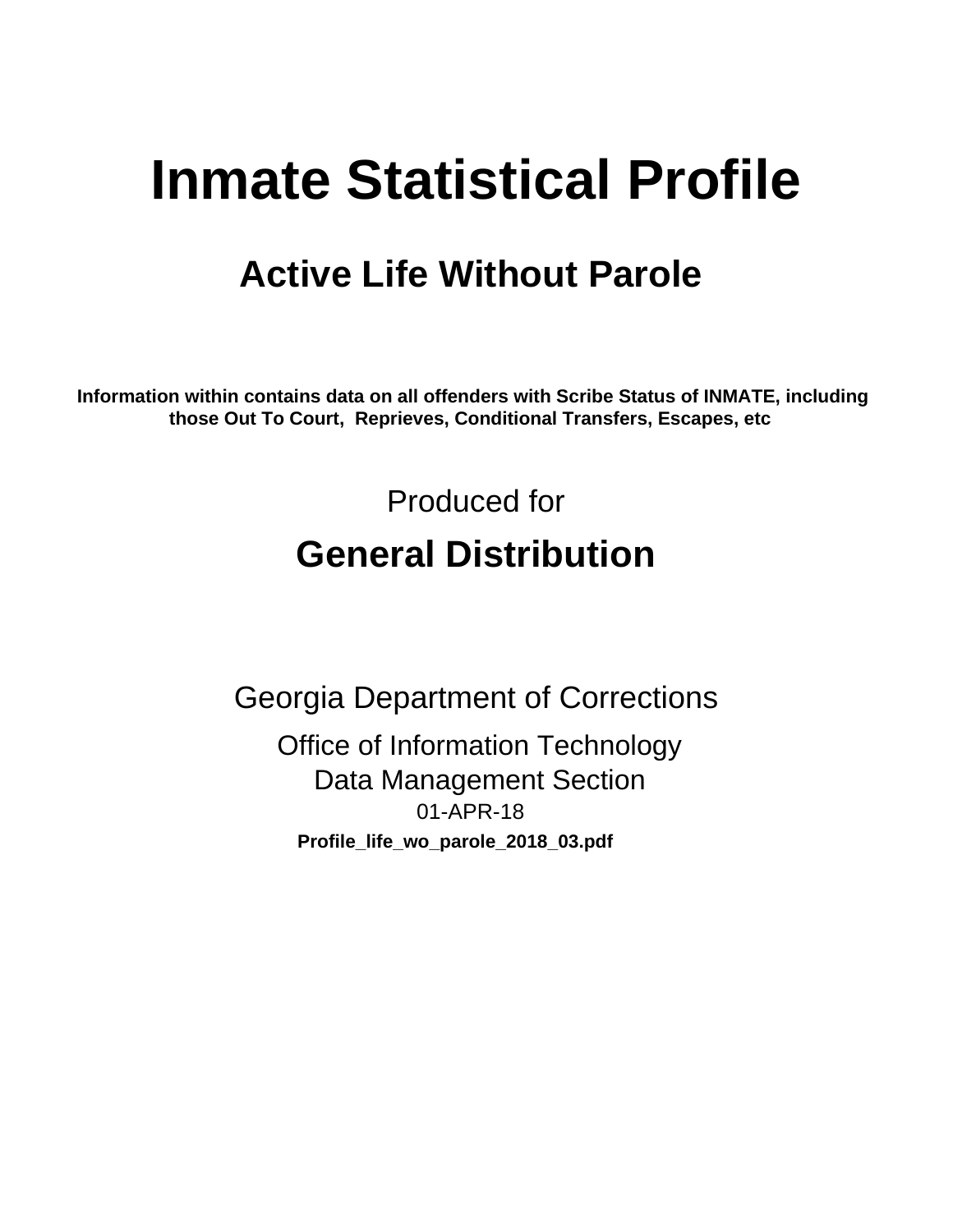#### **Inmate Statistical Profile 01-APR-18** Contents

**Active Life Without Parole** 

Produced for General Distribution

## **Table of Contents**

|    | <b>Demographic information</b>                                        |
|----|-----------------------------------------------------------------------|
|    | 4 Current age, broken out in ten year age groups                      |
|    | 5 Race group                                                          |
|    | 6 Marital status, self-reported at entry to prison                    |
|    | 7 Number of Inmates with Dependents, self-reported at entry to prison |
|    | 8 Religious affiliation, self-reported at entry to prison             |
|    | 9 Home county - self-reported at entry to prison                      |
|    | 13 Employment status before prison, self-reported at entry to prison  |
|    | 14 Age at admission                                                   |
|    | 16 Height, measured at entry to prison                                |
|    | 17 Weight, measured at entry to prison                                |
|    | 18 Military service                                                   |
|    | <b>Correctional information</b>                                       |
|    | 19 Type of admission to prison                                        |
|    | 20 Current / last supervision level                                   |
|    | 21 Current / last institution type                                    |
|    | 22 Institution type - transitional centers                            |
|    | 23 Institution type - county prisons                                  |
|    | 24 Institution type - state prisons                                   |
|    | 25 Institution type - private prisons                                 |
|    | 26 Institution type - inmate boot camp                                |
|    | 27 Number of disciplinary reports                                     |
|    | 28 Number of transfers                                                |
|    | 29 Number of escapes                                                  |
|    | 30 Time served in current (or last) institution                       |
|    | Educational, psychological and physical information                   |
| 31 | Highest grade level attained                                          |
|    | 32 Culture fair IQ scores                                             |
|    | 33 Wide Range Achievement Test (WRAT) reading score                   |
|    | 34 Wide Range Achievement Test (WRAT) math score                      |
|    | 35 Wide Range Achievement Test (WRAT) spelling score                  |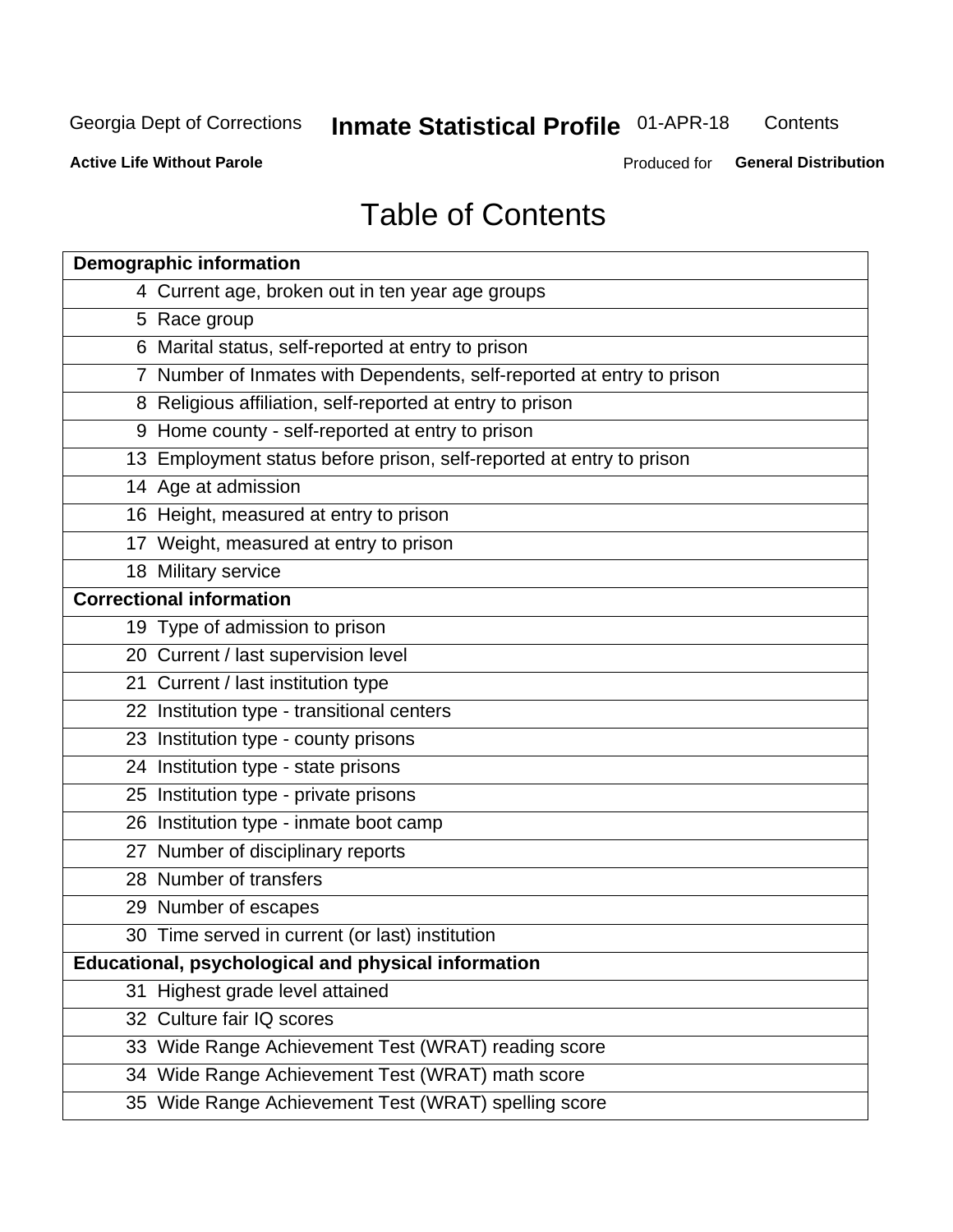## **Inmate Statistical Profile 01-APR-18**

Contents

**Active Life Without Parole** 

Produced for General Distribution

## **Table of Contents**

| Educational, psychological and physical information              |
|------------------------------------------------------------------|
| 36 Current / last mental health treatment level                  |
| 37 PULHESDWIT medical scale - 'P' overall condition ('P'hysical) |
| 38 PULHESDWIT medical scale - 'U' upper body                     |
| 39 PULHESDWIT medical scale - 'L' lower body                     |
| 40 PULHESDWIT medical scale - 'H' hearing                        |
| 41 PULHESDWIT medical scale - 'E' vision                         |
| 42 PULHESDWIT medical scale -'S' psychiatric                     |
| 43 PULHESDWIT medical scale - 'D' dental                         |
| 44 PULHESDWIT medical scale - 'W' work ability                   |
| 45 PULHESDWIT medical scale - 'I' impairment                     |
| 46 PULHESDWIT medical scale - 'T' transportability               |
| <b>Crimes and criminal history information</b>                   |
| 47 Number of prior Georgia incarcerations                        |
| 48 Prison sentence in years                                      |
| 49 Primary offense, broken out into felonies vs misdemeanors     |
| 50 Primary offense, broken out into six broad crime categories   |
| 51 Primary offense, detailed offense code                        |
| 52 County of conviction of primary offense                       |
| 56 Circuit of conviction of primary offense                      |
| 58 Years served (jail + prison) in this incarceration            |
| <b>Medical information</b>                                       |
| 59 Results of most recent HIV test                               |
| 60 Results of most recent tuberculosis test                      |
| 61 Results of most recent syphilis test                          |
| 62 Results of most recent Hepatitis-C test                       |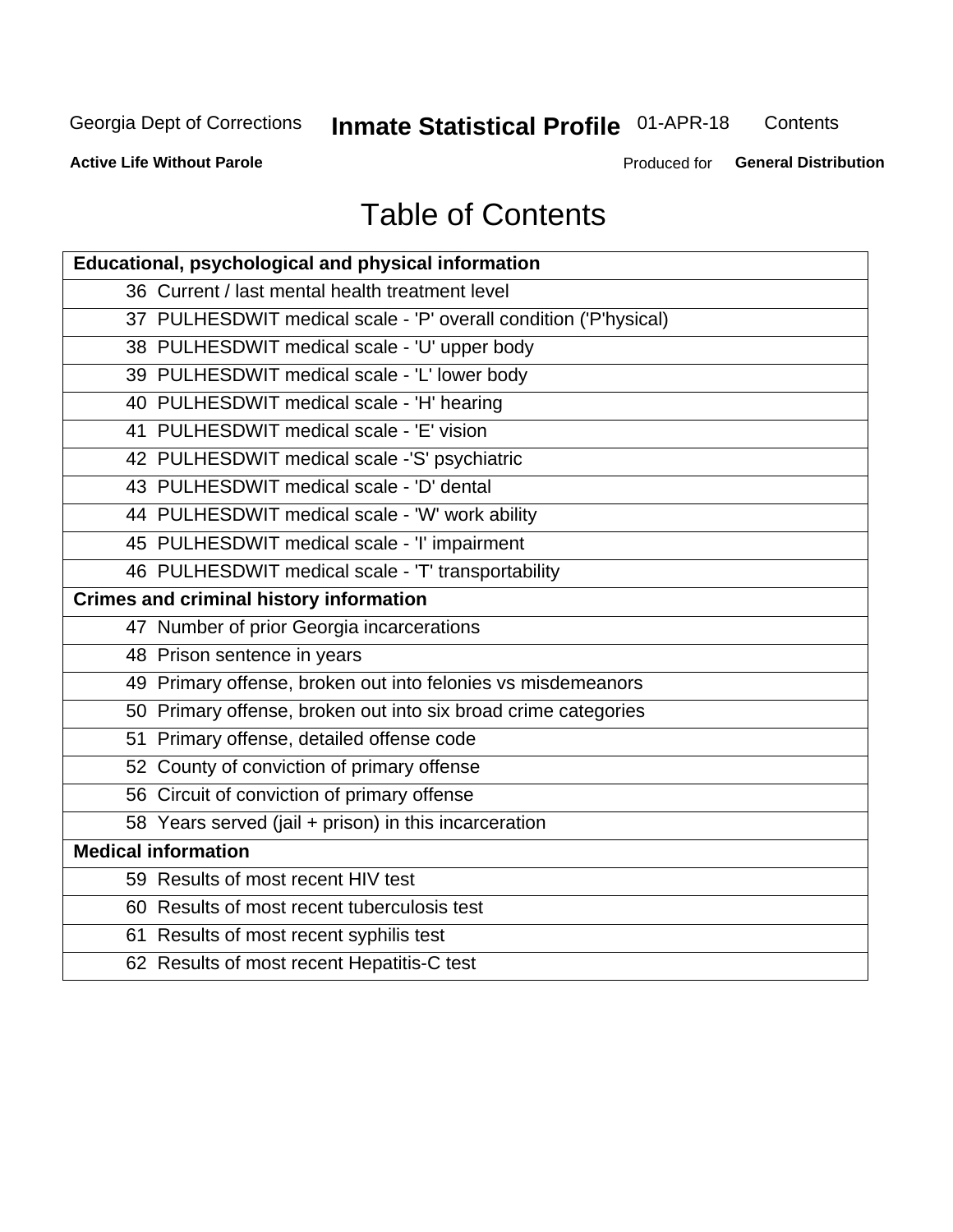### **Active Life Without Parole**

### Produced for General Distribution

## Current age, broken out in ten-year age groups

COL % - percent each COUNT is of its particular column

|                          | <b>Male</b>  |          |         | <b>Female</b> |        |          |              | <b>Total</b> |
|--------------------------|--------------|----------|---------|---------------|--------|----------|--------------|--------------|
| <b>Current Age</b>       | <b>Count</b> | Col %    | Row %   | <b>Count</b>  | Col %  | Row %    | <b>Total</b> | Col %        |
| <b>Teens (1-19)</b>      |              | $0.07\%$ | 100.00% |               |        |          |              | 0.07%        |
| <b>Twenties (20-29)</b>  | 222          | 16.38%   | 96.10%  | 9             | 18.37% | 3.90%    | 231          | 16.45%       |
| Thirties (30-39)         | 365          | 26.94%   | 96.05%  | 15            | 30.61% | 3.95%    | 380          | 27.07%       |
| <b>Forties (40-49)</b>   | 361          | 26.64%   | 96.01%  | 15            | 30.61% | 3.99%    | 376          | 26.78%       |
| <b>Fifties (50-59)</b>   | 275          | 20.30%   | 97.52%  |               | 14.29% | $2.48\%$ | 282          | 20.09%       |
| <b>Sixties (60-69)</b>   | 104          | 7.68%    | 97.20%  | 3             | 6.12%  | 2.80%    | 107          | 7.62%        |
| Seventy + (70 and above) | 27           | 1.99%    | 100.00% |               |        |          | 27           | 1.92%        |
| <b>Total Reported</b>    | 1,355        | 100%     | 96.51%  | 49            | 100%   | 3.49%    | 1,404        | 100%         |

| <b>Continued and</b><br>тек |      |         |      |
|-----------------------------|------|---------|------|
| $f \wedge f \wedge f$       | ,355 | лι<br>╌ | ,404 |

| <b>Mean</b><br>(average) | 42.85 | 40.31 | 42.76 |
|--------------------------|-------|-------|-------|
| Median (middle)          |       |       |       |
| Mode<br>(most frequent)  | 36    |       | 36    |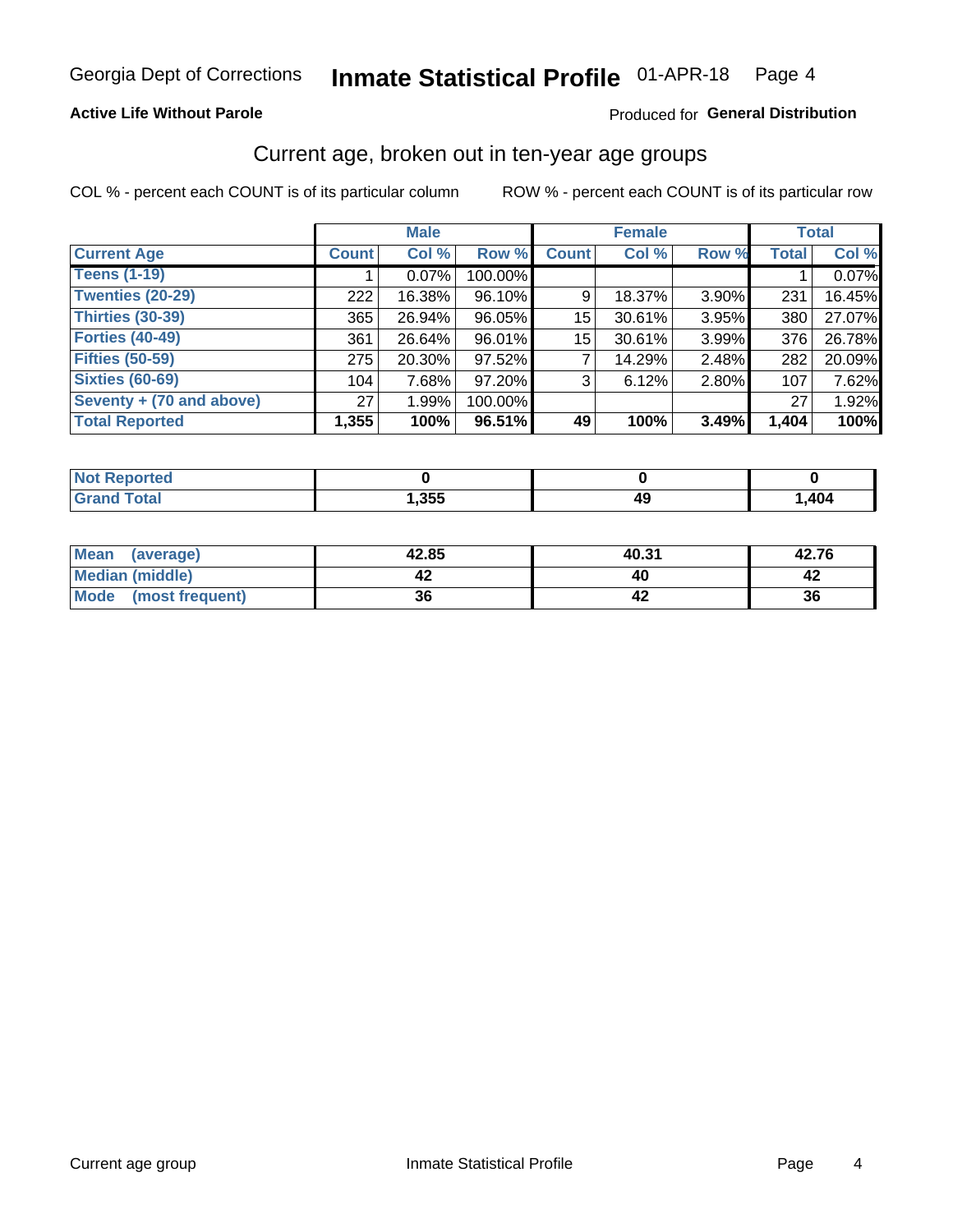#### Inmate Statistical Profile 01-APR-18 Page 5

### **Active Life Without Parole**

Produced for General Distribution

## Race group

COL % - percent each COUNT is of its particular column

|                              | <b>Male</b>  |         |           | <b>Female</b>      |        |          | <b>Total</b> |        |
|------------------------------|--------------|---------|-----------|--------------------|--------|----------|--------------|--------|
| <b>Race Group</b>            | <b>Count</b> | Col %   |           | <b>Row % Count</b> | Col %  | Row %    | Total        | Col %  |
| <b>White</b>                 | 291          | 21.48%  | 94.48%    | 17                 | 34.69% | 5.52%    | 308          | 21.94% |
| <b>Black</b><br>$\mathbf{2}$ | 1,030        | 76.01%  | $97.17\%$ | 30                 | 61.22% | 2.83%    | 1.060        | 75.50% |
| <b>Other</b><br>5.           |              | .15%    | 100.00%   |                    |        |          | 2            | .14%   |
| <b>Asian</b><br>6            | 5            | $.37\%$ | 100.00%   |                    |        |          | 5            | .36%   |
| <b>Hispanic</b><br>10        | 27           | 1.99%   | 93.10%    | 2                  | 4.08%  | $6.90\%$ | 29           | 2.07%  |
| <b>Total Reported</b>        | 1,355        | 100%    | 96.51%    | 49                 | 100%   | 3.49%    | 1,404        | 100%   |

| .<br>te c                         |      |    |                              |
|-----------------------------------|------|----|------------------------------|
| $f$ $f \circ f \circ f$<br>______ | ,355 | 49 | $\Lambda$ 0 $\Lambda$<br>4V4 |

| –•••• |  | M |  |  |  |
|-------|--|---|--|--|--|
|-------|--|---|--|--|--|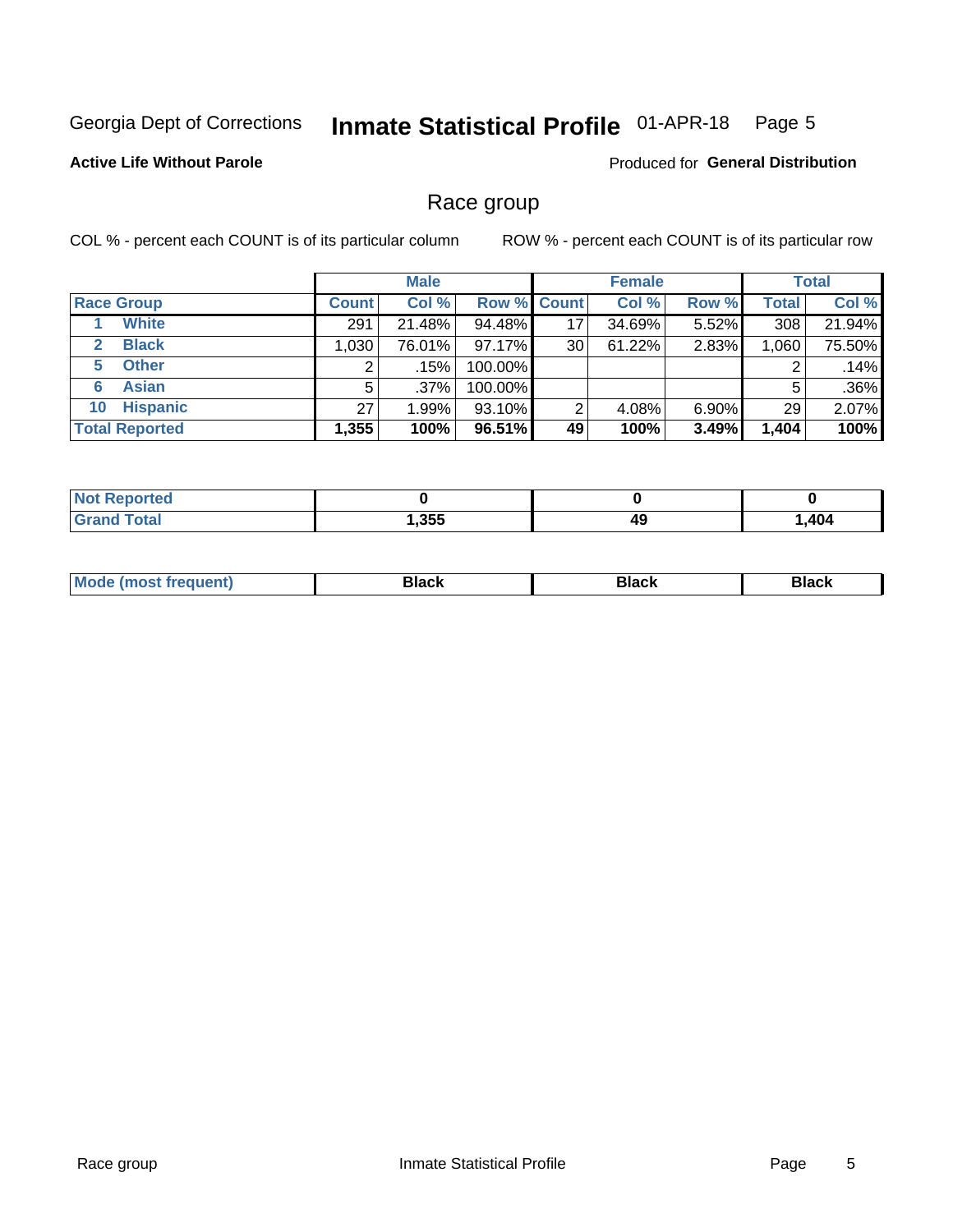#### Inmate Statistical Profile 01-APR-18 Page 6

#### **Active Life Without Parole**

### Produced for General Distribution

## Marital status, self-reported at entry to prison

COL % - percent each COUNT is of its particular column

|                        | <b>Male</b>  |        |         | <b>Female</b> |        |        | <b>Total</b> |        |
|------------------------|--------------|--------|---------|---------------|--------|--------|--------------|--------|
| <b>Marital Status</b>  | <b>Count</b> | Col %  | Row %   | <b>Count</b>  | Col %  | Row %  | <b>Total</b> | Col %  |
| <b>Unknown</b><br>0    | 17           | 1.25%  | 100.00% |               |        |        | 17           | 1.21%  |
| <b>Divorced</b><br>D   | 107          | 7.90%  | 96.40%  | 4             | 8.16%  | 3.60%  | 111          | 7.91%  |
| <b>Married</b><br>М    | 189          | 13.95% | 95.94%  | 8             | 16.33% | 4.06%  | 197          | 14.03% |
| <b>Separated</b><br>S. | 42           | 3.10%  | 87.50%  | 6             | 12.24% | 12.50% | 48           | 3.42%  |
| <b>Unmarried</b><br>U  | 964          | 71.14% | 97.47%  | 25            | 51.02% | 2.53%  | 989          | 70.44% |
| <b>Widow</b><br>W      | 36           | 2.66%  | 85.71%  | 6             | 12.24% | 14.29% | 42           | 2.99%  |
| <b>Total Reported</b>  | 1,355        | 100%   | 96.51%  | 49            | 100%   | 3.49%  | 1,404        | 100%   |

| prted<br>NOT |      |      |      |
|--------------|------|------|------|
| <b>Total</b> | ,355 | 11 L | ,404 |

|  | M | . | Unmarried | າmarried<br>_____ |
|--|---|---|-----------|-------------------|
|--|---|---|-----------|-------------------|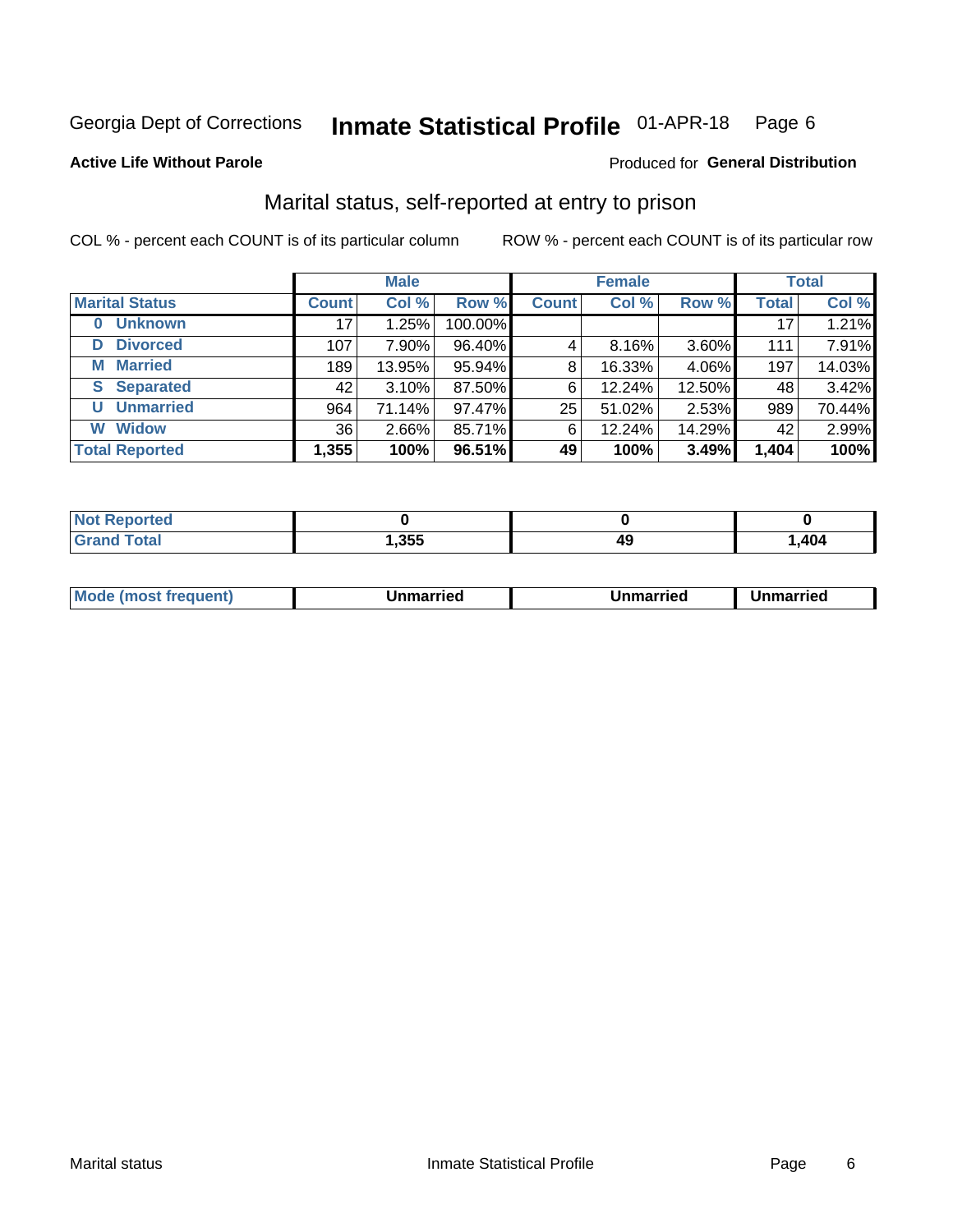#### Inmate Statistical Profile 01-APR-18 Page 7

### **Active Life Without Parole**

### Produced for General Distribution

## Number of Inmates with Dependents, Self-Reported at Entry to Prison

COL % - percent each COUNT is of its particular column

|                             |                 | <b>Male</b> |         |              | <b>Female</b> |       |              | <b>Total</b> |
|-----------------------------|-----------------|-------------|---------|--------------|---------------|-------|--------------|--------------|
| <b>Number of dependents</b> | <b>Count</b>    | Col %       | Row %   | <b>Count</b> | Col %         | Row % | <b>Total</b> | Col %        |
| $\bf{0}$                    | 312             | 32.10%      | 95.12%  | 16           | 36.36%        | 4.88% | 328          | 32.28%       |
|                             | 226             | 23.25%      | 96.58%  | 8            | 18.18%        | 3.42% | 234          | 23.03%       |
| $\overline{2}$              | 173             | 17.80%      | 96.65%  | 6            | 13.64%        | 3.35% | 179          | 17.62%       |
| 3                           | 112             | 11.52%      | 93.33%  | 8            | 18.18%        | 6.67% | 120          | 11.81%       |
| 4                           | 69              | 7.10%       | 95.83%  | 3            | 6.82%         | 4.17% | 72           | 7.09%        |
| 5                           | 34              | 3.50%       | 94.44%  | 2            | 4.55%         | 5.56% | 36           | 3.54%        |
| $6\phantom{1}6$             | 22              | 2.26%       | 95.65%  |              | 2.27%         | 4.35% | 23           | 2.26%        |
| 7                           | 12 <sub>2</sub> | 1.23%       | 100.00% |              |               |       | 12           | 1.18%        |
| $\overline{\mathbf{8}}$     | 4               | 0.41%       | 100.00% |              |               |       | 4            | 0.39%        |
| $\boldsymbol{9}$            | 2               | 0.21%       | 100.00% |              |               |       | 2            | 0.20%        |
| 10                          |                 | 0.10%       | 100.00% |              |               |       |              | 0.10%        |
| Over 10                     | 5               | 0.51%       | 100.00% |              |               |       | 5            | 0.49%        |
| <b>Total Reported</b>       | 972             | 100%        | 95.67%  | 44           | 100%          | 4.33% | 1,016        | 100%         |

| 383  |              | 388   |
|------|--------------|-------|
| .355 | - 71 5<br>ד. | 1,404 |

| Mean (average)          | 74 | 1.64 | . 74 |
|-------------------------|----|------|------|
| <b>Median (middle)</b>  |    |      |      |
| Mode<br>(most frequent) |    |      |      |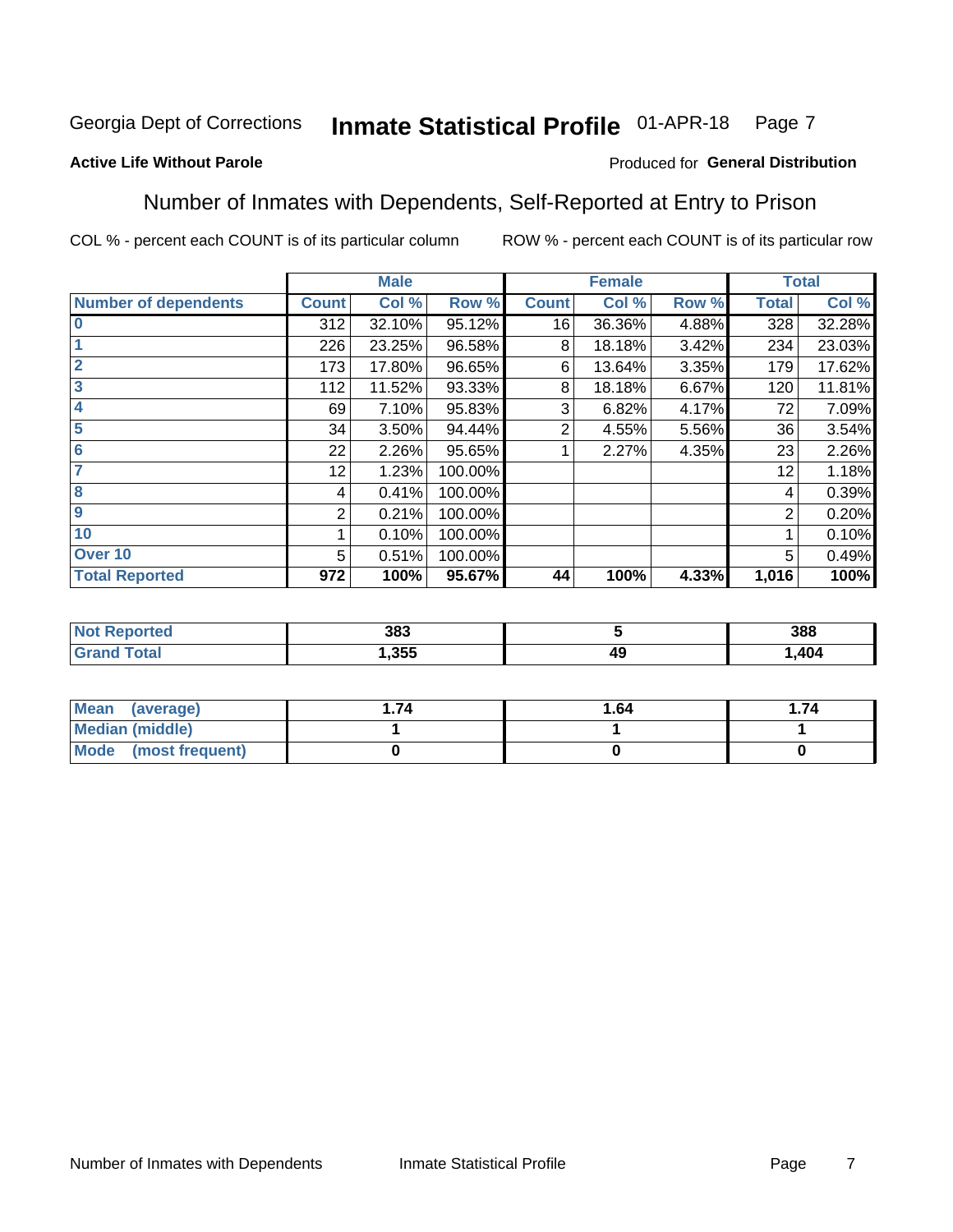#### Inmate Statistical Profile 01-APR-18 Page 8

#### **Active Life Without Parole**

### Produced for General Distribution

## Religious affiliation, self-reported at entry to prison

COL % - percent each COUNT is of its particular column

|              |                              | <b>Male</b>  |        |         |              | <b>Female</b> | <b>Total</b> |                |        |
|--------------|------------------------------|--------------|--------|---------|--------------|---------------|--------------|----------------|--------|
|              | <b>Religious Affiliation</b> | <b>Count</b> | Col %  | Row %   | <b>Count</b> | Col %         | Row %        | <b>Total</b>   | Col %  |
|              | <b>Islam</b>                 | 64           | 9.57%  | 96.97%  | 2            | 5.88%         | 3.03%        | 66             | 9.39%  |
| $\mathbf{2}$ | <b>Catholic</b>              | 21           | 3.14%  | 87.50%  | 3            | 8.82%         | 12.50%       | 24             | 3.41%  |
| 3            | <b>Baptist</b>               | 355          | 53.06% | 93.67%  | 24           | 70.59%        | 6.33%        | 379            | 53.91% |
| 4            | <b>Methodist</b>             | 12           | 1.79%  | 92.31%  |              | 2.94%         | 7.69%        | 13             | 1.85%  |
| 7            | <b>Chc Of God</b>            | 2            | .30%   | 100.00% |              |               |              | 2              | .28%   |
| 8            | <b>Holiness</b>              | 20           | 2.99%  | 90.91%  | 2            | 5.88%         | 9.09%        | 22             | 3.13%  |
| 9            | <b>Jewish</b>                | 2            | .30%   | 100.00% |              |               |              | $\overline{2}$ | .28%   |
| 10           | <b>Anglican</b>              |              | .15%   | 100.00% |              |               |              |                | .14%   |
| 12           | <b>Hindu</b>                 | 2            | .30%   | 100.00% |              |               |              | $\overline{2}$ | .28%   |
| 16           | <b>Seven D Ad</b>            | 4            | .60%   | 100.00% |              |               |              | 4              | .57%   |
| 17           | <b>Jehovah Wt</b>            | 9            | 1.35%  | 100.00% |              |               |              | 9              | 1.28%  |
| 18           | <b>Latr Day S</b>            |              | .15%   | 100.00% |              |               |              |                | .14%   |
| 20           | <b>Other Prot</b>            | 75           | 11.21% | 97.40%  | 2            | 5.88%         | 2.60%        | 77             | 10.95% |
| 96           | <b>None</b>                  | 101          | 15.10% | 100.00% |              |               |              | 101            | 14.37% |
|              | <b>Total Reported</b>        | 669          | 100%   | 95.16%  | 34           | 100%          | 4.84%        | 703            | 100%   |

| rteo<br>$\sim$ | 686  | . .<br> | 701 |
|----------------|------|---------|-----|
|                | ,355 | 49      | 404 |

| <b>Mode (most frequent)</b> | 3aptist | 3aptist | Baptist |
|-----------------------------|---------|---------|---------|
|-----------------------------|---------|---------|---------|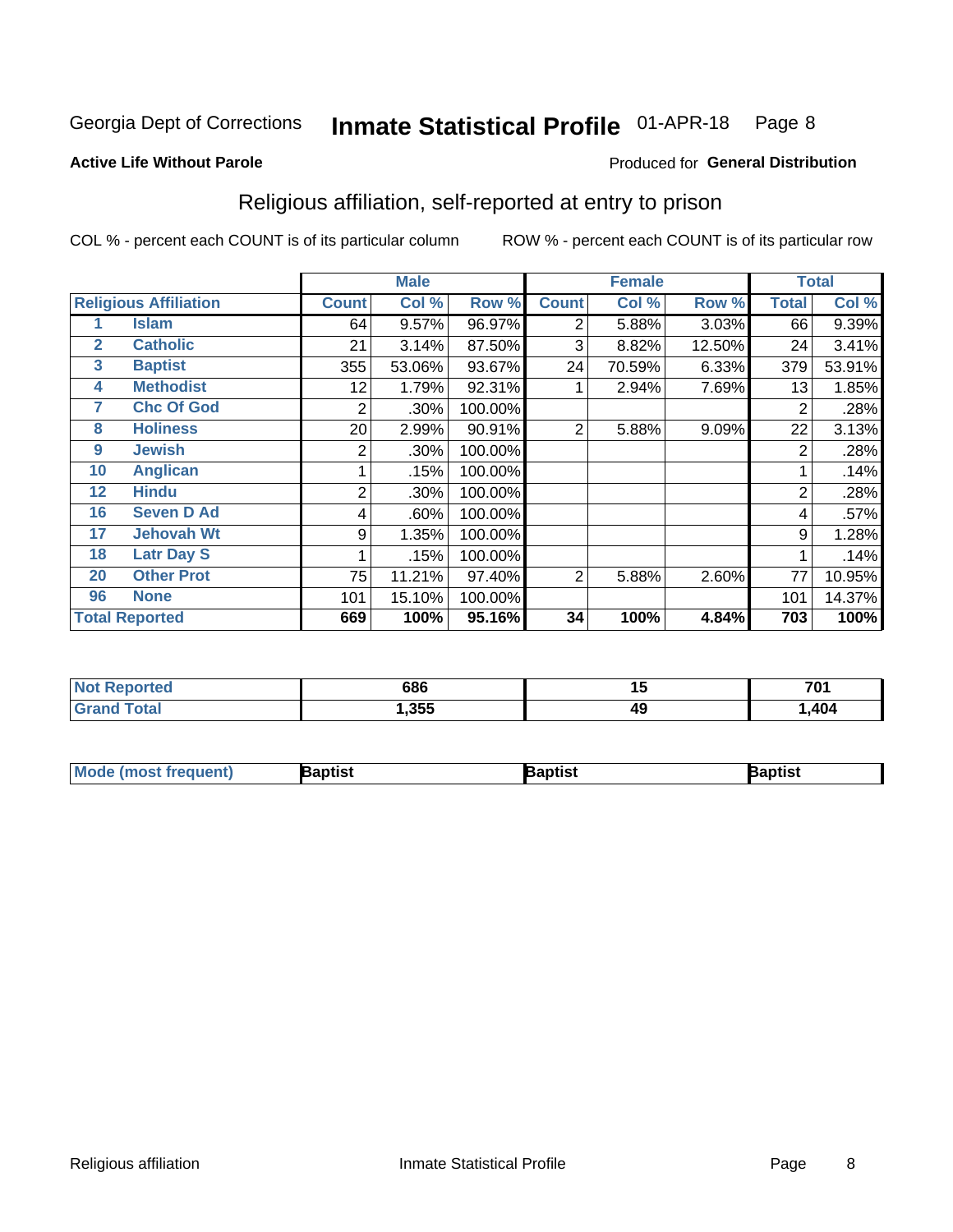#### Inmate Statistical Profile 01-APR-18 Page 9

### **Active Life Without Parole**

### Produced for General Distribution

## Home county, self-reported at entry to prison

COL % - percent each COUNT is of its particular column

|     |                             |                | <b>Male</b> |         |              | <b>Female</b> |        | <b>Total</b>   |                     |
|-----|-----------------------------|----------------|-------------|---------|--------------|---------------|--------|----------------|---------------------|
|     | <b>Home County</b>          | <b>Count</b>   | Col %       | Row %   | <b>Count</b> | Col %         | Row %  | <b>Total</b>   | Col %               |
| 000 | <b>Unknown</b>              | 246            | 18.15%      | 93.18%  | 18           | 36.73%        | 6.82%  | 264            | 18.80%              |
| 001 | <b>Appling County</b>       | 5              | .37%        | 100.00% |              |               |        | 5              | .36%                |
| 002 | <b>Atkinson County</b>      | 3              | .22%        | 100.00% |              |               |        | 3              | .21%                |
| 003 | <b>Bacon County</b>         | 1              | .07%        | 100.00% |              |               |        | 1              | .07%                |
| 004 | <b>Baker County</b>         | $\mathbf 1$    | .07%        | 100.00% |              |               |        | 1              | .07%                |
| 005 | <b>Baldwin County</b>       | $\overline{c}$ | .15%        | 100.00% |              |               |        | $\overline{2}$ | .14%                |
| 006 | <b>Banks County</b>         | $\mathbf{1}$   | .07%        | 100.00% |              |               |        | 1              | .07%                |
| 007 | <b>Barrow County</b>        | 10             | .74%        | 100.00% |              |               |        | 10             | .71%                |
| 008 | <b>Bartow County</b>        | 8              | .59%        | 100.00% |              |               |        | 8              | .57%                |
| 009 | <b>Ben Hill County</b>      | $\overline{7}$ | .52%        | 100.00% |              |               |        | 7              | .50%                |
| 010 | <b>Berrien County</b>       | 3              | .22%        | 100.00% |              |               |        | 3              | .21%                |
| 011 | <b>Bibb County</b>          | 34             | 2.51%       | 94.44%  | 2            | 4.08%         | 5.56%  | 36             | 2.56%               |
| 012 | <b>Bleckley County</b>      | 1              | .07%        | 100.00% |              |               |        | 1              | .07%                |
| 013 | <b>Brantley County</b>      | 1              | .07%        | 100.00% |              |               |        | 1              | .07%                |
| 014 | <b>Brooks County</b>        | $\overline{2}$ | .15%        | 100.00% |              |               |        | $\overline{2}$ | .14%                |
| 015 | <b>Bryan County</b>         | 1              | .07%        | 100.00% |              |               |        | 1              | .07%                |
| 016 | <b>Bulloch County</b>       | 4              | .30%        | 100.00% |              |               |        | 4              | .28%                |
| 017 | <b>Burke County</b>         | 10             | .74%        | 100.00% |              |               |        | 10             | .71%                |
| 018 | <b>Butts County</b>         | 4              | .30%        | 100.00% |              |               |        | 4              | .28%                |
| 019 | <b>Calhoun County</b>       | $\overline{2}$ | .15%        | 100.00% |              |               |        | $\overline{2}$ | .14%                |
| 020 | <b>Camden County</b>        | 4              | .30%        | 100.00% |              |               |        | 4              | .28%                |
| 021 | <b>Candler County</b>       | 4              | .30%        | 100.00% |              |               |        | 4              | .28%                |
| 022 | <b>Carroll County</b>       | 5              | .37%        | 83.33%  | 1            | 2.04%         | 16.67% | 6              | .43%                |
| 023 | <b>Catoosa County</b>       | $\overline{2}$ | .15%        | 100.00% |              |               |        | $\overline{2}$ | .14%                |
| 025 | <b>Chatham County</b>       | 50             | 3.69%       | 100.00% |              |               |        | 50             | 3.56%               |
| 026 | <b>Chattahoochee County</b> | 1              | .07%        | 100.00% |              |               |        | 1              | .07%                |
| 027 | <b>Chattooga County</b>     | 1              | .07%        | 100.00% |              |               |        | 1              | .07%                |
| 028 | <b>Cherokee County</b>      | 4              | .30%        | 100.00% |              |               |        | 4              | .28%                |
| 029 | <b>Clarke County</b>        | 22             | 1.62%       | 95.65%  | 1            | 2.04%         | 4.35%  | 23             | $\overline{1.64\%}$ |
| 030 | <b>Clay County</b>          | $\overline{2}$ | .15%        | 100.00% |              |               |        | $\overline{2}$ | .14%                |
| 031 | <b>Clayton County</b>       | 48             | 3.54%       | 97.96%  | 1            | 2.04%         | 2.04%  | 49             | 3.49%               |
| 033 | <b>Cobb County</b>          | 49             | 3.62%       | 98.00%  | 1            | 2.04%         | 2.00%  | 50             | 3.56%               |
| 034 | <b>Coffee County</b>        | 6              | .44%        | 100.00% |              |               |        | 6              | .43%                |
| 035 | <b>Colquitt County</b>      | $\overline{2}$ | .15%        | 100.00% |              |               |        | $\overline{2}$ | .14%                |
| 036 | <b>Columbia County</b>      | 9              | .66%        | 100.00% |              |               |        | $\mathsf g$    | .64%                |
| 037 | <b>Cook County</b>          | 3              | .22%        | 100.00% |              |               |        | 3              | .21%                |
| 038 | <b>Coweta County</b>        | 5              | .37%        | 100.00% |              |               |        | 5              | .36%                |
| 040 | <b>Crisp County</b>         | 5              | .37%        | 100.00% |              |               |        | 5              | $.36\%$             |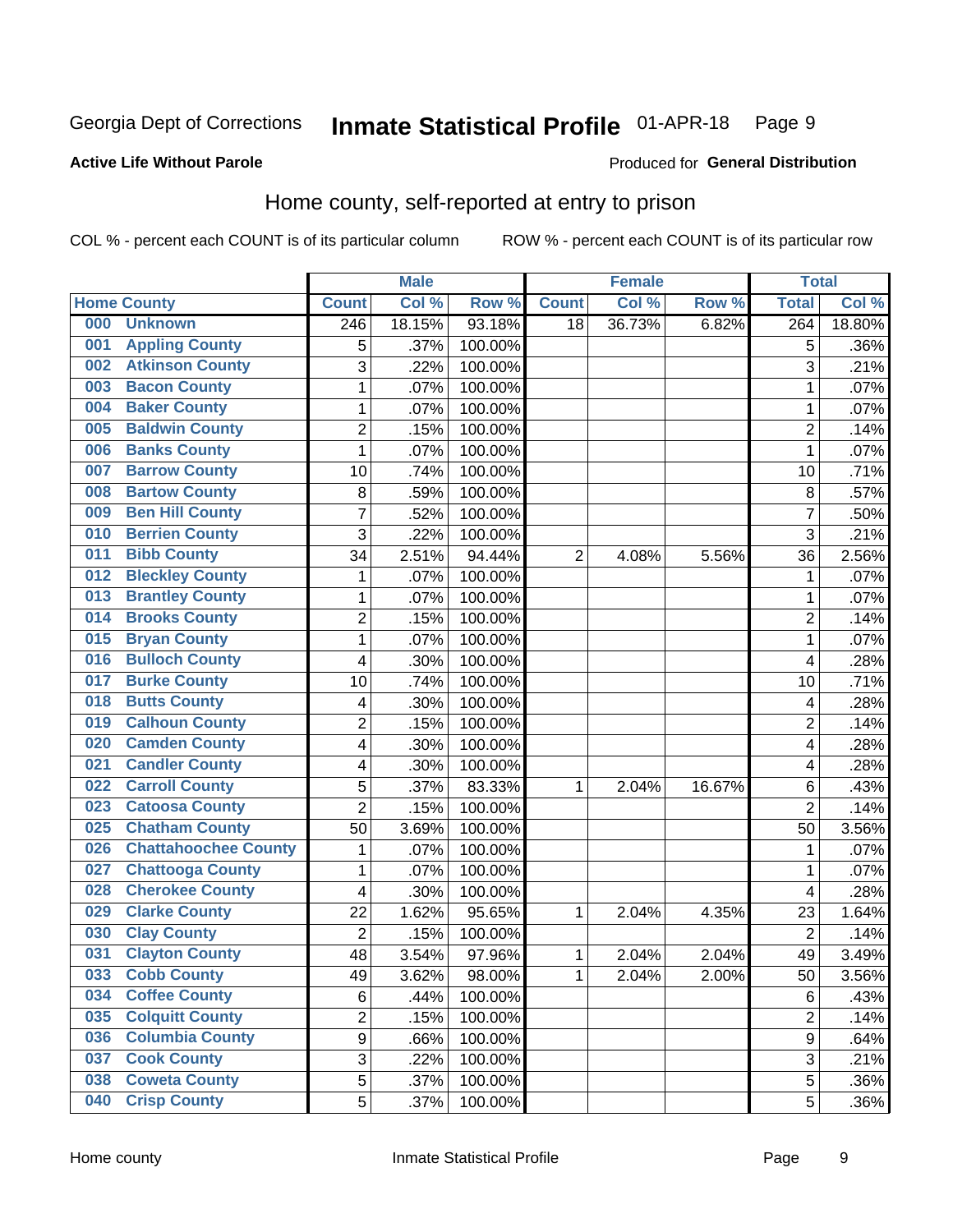#### Inmate Statistical Profile 01-APR-18 Page 10

### **Active Life Without Parole**

#### Produced for General Distribution

## Home county, self-reported at entry to prison

COL % - percent each COUNT is of its particular column

|     |                          |                         | <b>Male</b> |         |                | <b>Female</b> |        | <b>Total</b>   |        |
|-----|--------------------------|-------------------------|-------------|---------|----------------|---------------|--------|----------------|--------|
|     | <b>Home County</b>       | <b>Count</b>            | Col %       | Row %   | <b>Count</b>   | Col%          | Row %  | <b>Total</b>   | Col %  |
| 043 | <b>Decatur County</b>    | 5                       | .37%        | 100.00% |                |               |        | 5              | .36%   |
| 044 | <b>Dekalb County</b>     | 99                      | 7.31%       | 99.00%  | 1              | 2.04%         | 1.00%  | 100            | 7.12%  |
| 045 | <b>Dodge County</b>      | 1                       | .07%        | 100.00% |                |               |        | 1              | .07%   |
| 046 | <b>Dooly County</b>      | $\mathbf 1$             | .07%        | 100.00% |                |               |        | 1              | .07%   |
| 047 | <b>Dougherty County</b>  | 22                      | 1.62%       | 91.67%  | $\overline{2}$ | 4.08%         | 8.33%  | 24             | 1.71%  |
| 048 | <b>Douglas County</b>    | 16                      | 1.18%       | 94.12%  | $\mathbf 1$    | 2.04%         | 5.88%  | 17             | 1.21%  |
| 049 | <b>Early County</b>      | 2                       | .15%        | 100.00% |                |               |        | $\overline{2}$ | .14%   |
| 051 | <b>Effingham County</b>  | 3                       | .22%        | 100.00% |                |               |        | 3              | .21%   |
| 052 | <b>Elbert County</b>     | $\overline{c}$          | .15%        | 100.00% |                |               |        | $\overline{2}$ | .14%   |
| 053 | <b>Emanuel County</b>    | 5                       | .37%        | 100.00% |                |               |        | 5              | .36%   |
| 056 | <b>Fayette County</b>    | 5                       | .37%        | 100.00% |                |               |        | 5              | .36%   |
| 057 | <b>Floyd County</b>      | 20                      | 1.48%       | 90.91%  | $\overline{2}$ | 4.08%         | 9.09%  | 22             | 1.57%  |
| 058 | <b>Forsyth County</b>    | $\overline{c}$          | .15%        | 100.00% |                |               |        | $\overline{2}$ | .14%   |
| 059 | <b>Franklin County</b>   | 3                       | .22%        | 75.00%  | 1              | 2.04%         | 25.00% | 4              | .28%   |
| 060 | <b>Fulton County</b>     | 169                     | 12.47%      | 98.26%  | 3              | 6.12%         | 1.74%  | 172            | 12.25% |
| 061 | <b>Gilmer County</b>     | 1                       | .07%        | 100.00% |                |               |        | 1              | .07%   |
| 063 | <b>Glynn County</b>      | 14                      | 1.03%       | 100.00% |                |               |        | 14             | 1.00%  |
| 064 | <b>Gordon County</b>     | 6                       | .44%        | 100.00% |                |               |        | $\,6$          | .43%   |
| 066 | <b>Greene County</b>     | 3                       | .22%        | 100.00% |                |               |        | 3              | .21%   |
| 067 | <b>Gwinnett County</b>   | 37                      | 2.73%       | 92.50%  | 3              | 6.12%         | 7.50%  | 40             | 2.85%  |
| 068 | <b>Habersham County</b>  | 1                       | .07%        | 100.00% |                |               |        | 1              | .07%   |
| 069 | <b>Hall County</b>       | 13                      | .96%        | 92.86%  | 1              | 2.04%         | 7.14%  | 14             | 1.00%  |
| 070 | <b>Hancock County</b>    | 2                       | .15%        | 100.00% |                |               |        | $\overline{2}$ | .14%   |
| 071 | <b>Haralson County</b>   | 3                       | .22%        | 100.00% |                |               |        | 3              | .21%   |
| 072 | <b>Harris County</b>     | $\mathbf 1$             | .07%        | 100.00% |                |               |        | 1              | .07%   |
| 073 | <b>Hart County</b>       | $\overline{c}$          | .15%        | 100.00% |                |               |        | $\overline{2}$ | .14%   |
| 074 | <b>Heard County</b>      | 1                       | .07%        | 100.00% |                |               |        | 1              | .07%   |
| 075 | <b>Henry County</b>      | 11                      | .81%        | 91.67%  | 1              | 2.04%         | 8.33%  | 12             | .85%   |
| 076 | <b>Houston County</b>    | 17                      | 1.25%       | 94.44%  | 1              | 2.04%         | 5.56%  | 18             | 1.28%  |
| 078 | <b>Jackson County</b>    | 8                       | .59%        | 100.00% |                |               |        | 8              | .57%   |
| 079 | <b>Jasper County</b>     | $\mathbf{1}$            | .07%        | 100.00% |                |               |        | 1              | .07%   |
| 080 | <b>Jeff Davis County</b> | 1                       | .07%        | 100.00% |                |               |        | 1              | .07%   |
| 081 | <b>Jefferson County</b>  | $\overline{\mathbf{4}}$ | .30%        | 100.00% |                |               |        | 4              | .28%   |
| 082 | <b>Jenkins County</b>    | $\overline{2}$          | .15%        | 100.00% |                |               |        | 2              | .14%   |
| 083 | <b>Johnson County</b>    | $\mathbf{1}$            | .07%        | 100.00% |                |               |        | 1              | .07%   |
| 084 | <b>Jones County</b>      | $\mathbf 1$             | .07%        | 100.00% |                |               |        | 1              | .07%   |
| 087 | <b>Laurens County</b>    | 6                       | .44%        | 100.00% |                |               |        | 6              | .43%   |
| 088 | <b>Lee County</b>        | $\mathbf{1}$            | .07%        | 100.00% |                |               |        | 1              | .07%   |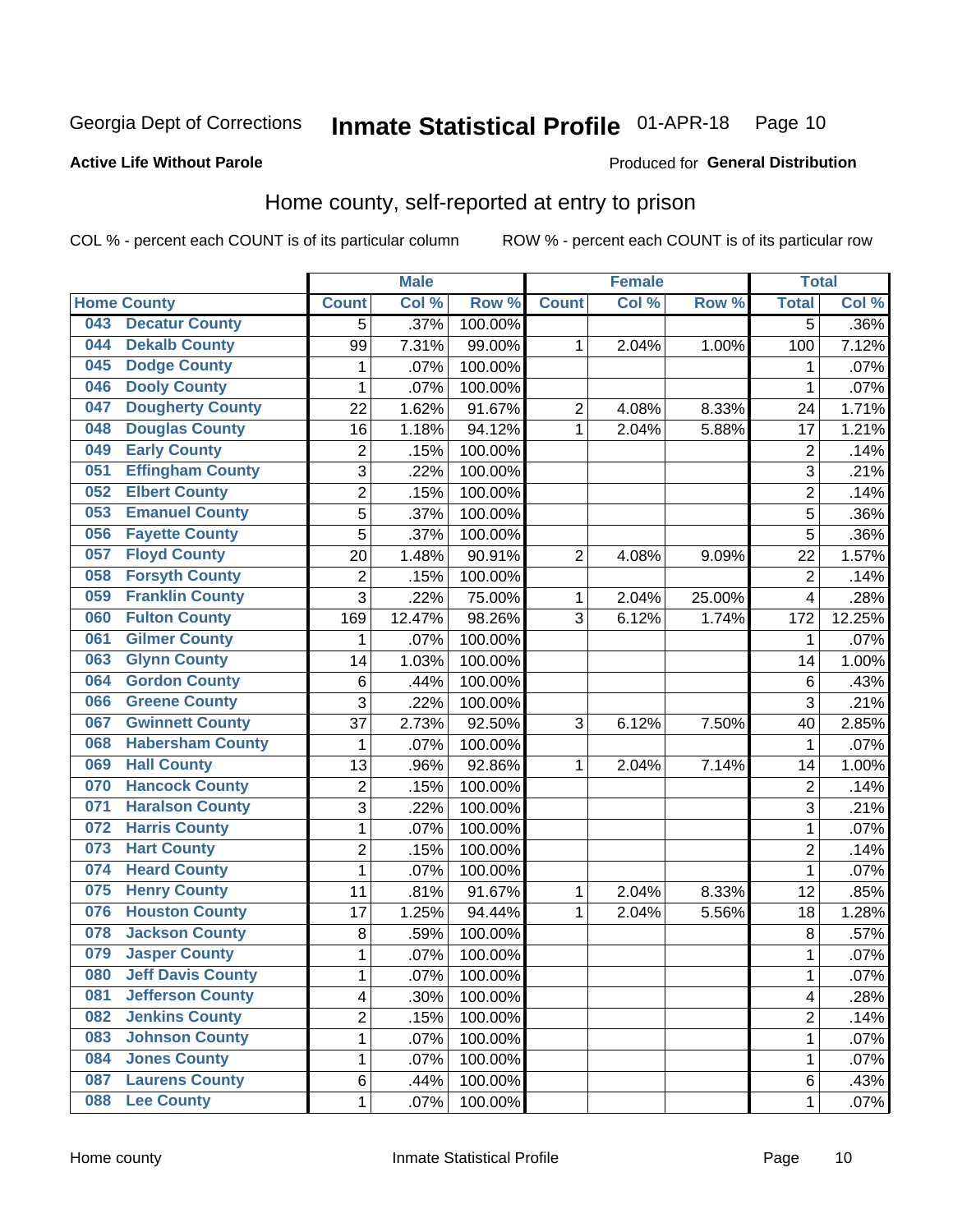#### Inmate Statistical Profile 01-APR-18 Page 11

### **Active Life Without Parole**

#### Produced for General Distribution

## Home county, self-reported at entry to prison

COL % - percent each COUNT is of its particular column

|                  |                          |                         | <b>Male</b> |         |              | <b>Female</b> |        | <b>Total</b>   |       |
|------------------|--------------------------|-------------------------|-------------|---------|--------------|---------------|--------|----------------|-------|
|                  | <b>Home County</b>       | <b>Count</b>            | Col%        | Row %   | <b>Count</b> | Col %         | Row %  | <b>Total</b>   | Col % |
| 089              | <b>Liberty County</b>    | 8                       | .59%        | 88.89%  | 1            | 2.04%         | 11.11% | 9              | .64%  |
| 090              | <b>Lincoln County</b>    | 1                       | .07%        | 100.00% |              |               |        | 1              | .07%  |
| 091              | <b>Long County</b>       | 1                       | .07%        | 100.00% |              |               |        | 1              | .07%  |
| 092              | <b>Lowndes County</b>    | 8                       | .59%        | 100.00% |              |               |        | 8              | .57%  |
| 093              | <b>Lumpkin County</b>    | $\overline{2}$          | .15%        | 100.00% |              |               |        | $\overline{2}$ | .14%  |
| 094              | <b>Macon County</b>      | $\mathbf{1}$            | .07%        | 100.00% |              |               |        | 1              | .07%  |
| 095              | <b>Madison County</b>    | $\overline{2}$          | .15%        | 100.00% |              |               |        | $\overline{c}$ | .14%  |
| 096              | <b>Marion County</b>     | $\mathbf{1}$            | .07%        | 100.00% |              |               |        | 1              | .07%  |
| 097              | <b>Mcduffie County</b>   | $\overline{2}$          | .15%        | 100.00% |              |               |        | $\overline{c}$ | .14%  |
| 098              | <b>Mcintosh County</b>   | 1                       | .07%        | 100.00% |              |               |        | 1              | .07%  |
| 099              | <b>Meriwether County</b> | 1                       | .07%        | 100.00% |              |               |        | 1              | .07%  |
| 100              | <b>Miller County</b>     | $\overline{2}$          | .15%        | 100.00% |              |               |        | $\overline{2}$ | .14%  |
| 101              | <b>Mitchell County</b>   | $\mathbf 1$             | .07%        | 100.00% |              |               |        | 1              | .07%  |
| 102              | <b>Monroe County</b>     | $\overline{7}$          | .52%        | 100.00% |              |               |        | 7              | .50%  |
| 103              | <b>Montgomery County</b> | $\overline{2}$          | .15%        | 100.00% |              |               |        | $\overline{2}$ | .14%  |
| 104              | <b>Morgan County</b>     | $\mathbf{1}$            | .07%        | 100.00% |              |               |        | 1              | .07%  |
| 106              | <b>Muscogee County</b>   | 28                      | 2.07%       | 100.00% |              |               |        | 28             | 1.99% |
| 107              | <b>Newton County</b>     | 6                       | .44%        | 85.71%  | 1            | 2.04%         | 14.29% | 7              | .50%  |
| 109              | <b>Oglethorpe County</b> | 3                       | .22%        | 100.00% |              |               |        | 3              | .21%  |
| 110              | <b>Paulding County</b>   | 10                      | .74%        | 100.00% |              |               |        | 10             | .71%  |
| 111              | <b>Peach County</b>      | 1                       | .07%        | 100.00% |              |               |        | 1              | .07%  |
| $\overline{112}$ | <b>Pickens County</b>    | $\mathbf{1}$            | .07%        | 100.00% |              |               |        | 1              | .07%  |
| $\overline{113}$ | <b>Pierce County</b>     | 3                       | .22%        | 100.00% |              |               |        | 3              | .21%  |
| 114              | <b>Pike County</b>       | 3                       | .22%        | 100.00% |              |               |        | 3              | .21%  |
| $\overline{115}$ | <b>Polk County</b>       | 3                       | .22%        | 100.00% |              |               |        | 3              | .21%  |
| 117              | <b>Putnam County</b>     | 4                       | .30%        | 100.00% |              |               |        | 4              | .28%  |
| 119              | <b>Rabun County</b>      | $\overline{2}$          | .15%        | 100.00% |              |               |        | $\overline{2}$ | .14%  |
| 120              | <b>Randolph County</b>   | 3                       | .22%        | 100.00% |              |               |        | 3              | .21%  |
| $121$            | <b>Richmond County</b>   | 54                      | 3.99%       | 94.74%  | 3            | 6.12%         | 5.26%  | 57             | 4.06% |
| 122              | <b>Rockdale County</b>   | $\overline{7}$          | .52%        | 100.00% |              |               |        | 7              | .50%  |
| 124              | <b>Screven County</b>    | 1                       | .07%        | 100.00% |              |               |        | 1              | .07%  |
| 125              | <b>Seminole County</b>   | 2                       | .15%        | 100.00% |              |               |        | 2              | .14%  |
| 126              | <b>Spalding County</b>   | 11                      | .81%        | 100.00% |              |               |        | 11             | .78%  |
| $127$            | <b>Stephens County</b>   | $\overline{2}$          | .15%        | 66.67%  | $\mathbf{1}$ | 2.04%         | 33.33% | 3              | .21%  |
| 128              | <b>Stewart County</b>    | $\mathbf{1}$            | .07%        | 100.00% |              |               |        | 1              | .07%  |
| 129              | <b>Sumter County</b>     | $\overline{c}$          | .15%        | 100.00% |              |               |        | 2              | .14%  |
| $\overline{132}$ | <b>Tattnall County</b>   | $\overline{\mathbf{7}}$ | .52%        | 87.50%  | $\mathbf{1}$ | 2.04%         | 12.50% | 8              | .57%  |
| $\overline{133}$ | <b>Taylor County</b>     | $\mathbf 1$             | $.07\%$     | 100.00% |              |               |        | 1              | .07%  |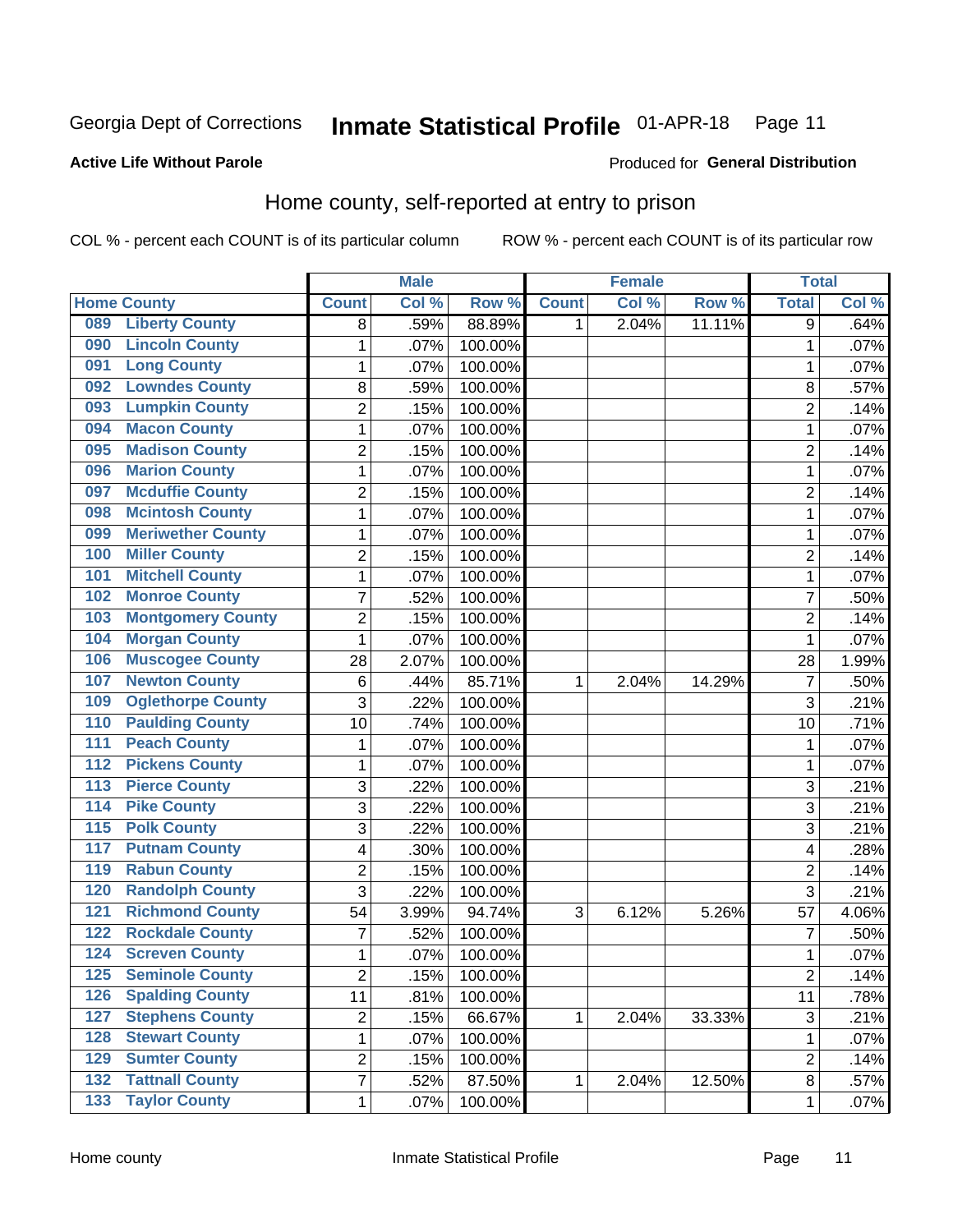#### Inmate Statistical Profile 01-APR-18 Page 12

### **Active Life Without Parole**

#### Produced for General Distribution

## Home county, self-reported at entry to prison

COL % - percent each COUNT is of its particular column

|                                    | <b>Male</b>    |       | <b>Female</b> |              |       | <b>Total</b> |                |         |
|------------------------------------|----------------|-------|---------------|--------------|-------|--------------|----------------|---------|
| <b>Home County</b>                 | <b>Count</b>   | Col % | Row %         | <b>Count</b> | Col % | Row %        | <b>Total</b>   | Col %   |
| <b>Telfair County</b><br>134       | 1              | .07%  | 100.00%       |              |       |              | 1              | $.07\%$ |
| <b>Thomas County</b><br>136        | 5              | .37%  | 100.00%       |              |       |              | 5              | .36%    |
| <b>Tift County</b><br>137          | 8              | .59%  | 100.00%       |              |       |              | 8              | .57%    |
| <b>Toombs County</b><br>138        | 9              | .66%  | 100.00%       |              |       |              | 9              | .64%    |
| <b>Treutlen County</b><br>140      | 4              | .30%  | 100.00%       |              |       |              | 4              | .28%    |
| <b>Troup County</b><br>141         | 5              | .37%  | 100.00%       |              |       |              | 5              | .36%    |
| <b>Twiggs County</b><br>143        | $\overline{2}$ | .15%  | 100.00%       |              |       |              | $\overline{2}$ | .14%    |
| <b>Union County</b><br>144         | 1              | .07%  | 100.00%       |              |       |              | 1              | .07%    |
| <b>Upson County</b><br>145         | 4              | .30%  | 100.00%       |              |       |              | 4              | .28%    |
| <b>Walker County</b><br>146        | 3              | .22%  | 75.00%        | 1            | 2.04% | 25.00%       | 4              | .28%    |
| <b>Walton County</b><br>147        | 13             | .96%  | 100.00%       |              |       |              | 13             | .93%    |
| <b>Ware County</b><br>148          | 9              | .66%  | 100.00%       |              |       |              | 9              | .64%    |
| <b>Warren County</b><br>149        | 1              | .07%  | 100.00%       |              |       |              |                | .07%    |
| <b>Washington County</b><br>150    | $\overline{7}$ | .52%  | 100.00%       |              |       |              | 7              | .50%    |
| <b>Wayne County</b><br>151         | 8              | .59%  | 100.00%       |              |       |              | 8              | .57%    |
| <b>White County</b><br>154         | 1              | .07%  | 100.00%       |              |       |              | 1              | .07%    |
| <b>Whitfield County</b><br>155     | 8              | .59%  | 100.00%       |              |       |              | 8              | .57%    |
| <b>Wilcox County</b><br>156        | 1              | .07%  | 100.00%       |              |       |              | 1              | .07%    |
| <b>Wilkes County</b><br>157        | 3              | .22%  | 100.00%       |              |       |              | 3              | .21%    |
| <b>Wilkinson County</b><br>158     | $\overline{2}$ | .15%  | 100.00%       |              |       |              | $\overline{2}$ | .14%    |
| <b>Worth County</b><br>159         | 1              | .07%  | 100.00%       |              |       |              |                | .07%    |
| <b>Other Custody/Out Of</b><br>999 | 3              | .22%  | 75.00%        | 1            | 2.04% | 25.00%       | 4              | .28%    |
| <b>State</b>                       |                |       |               |              |       |              |                |         |
| <b>Total Rported</b>               | 1,355          | 100%  | 96.51%        | 49           | 100%  | 3.49%        | 1,404          | 100%    |

| rted<br><b>NOT</b> |       |    |       |
|--------------------|-------|----|-------|
| <b>c</b> otal      | 1,355 | 49 | 1,404 |

| Mode (most frequent)<br><b>Fulton County</b> | <b>Gwinnett County</b> | <b>Fulton County</b> |
|----------------------------------------------|------------------------|----------------------|
|----------------------------------------------|------------------------|----------------------|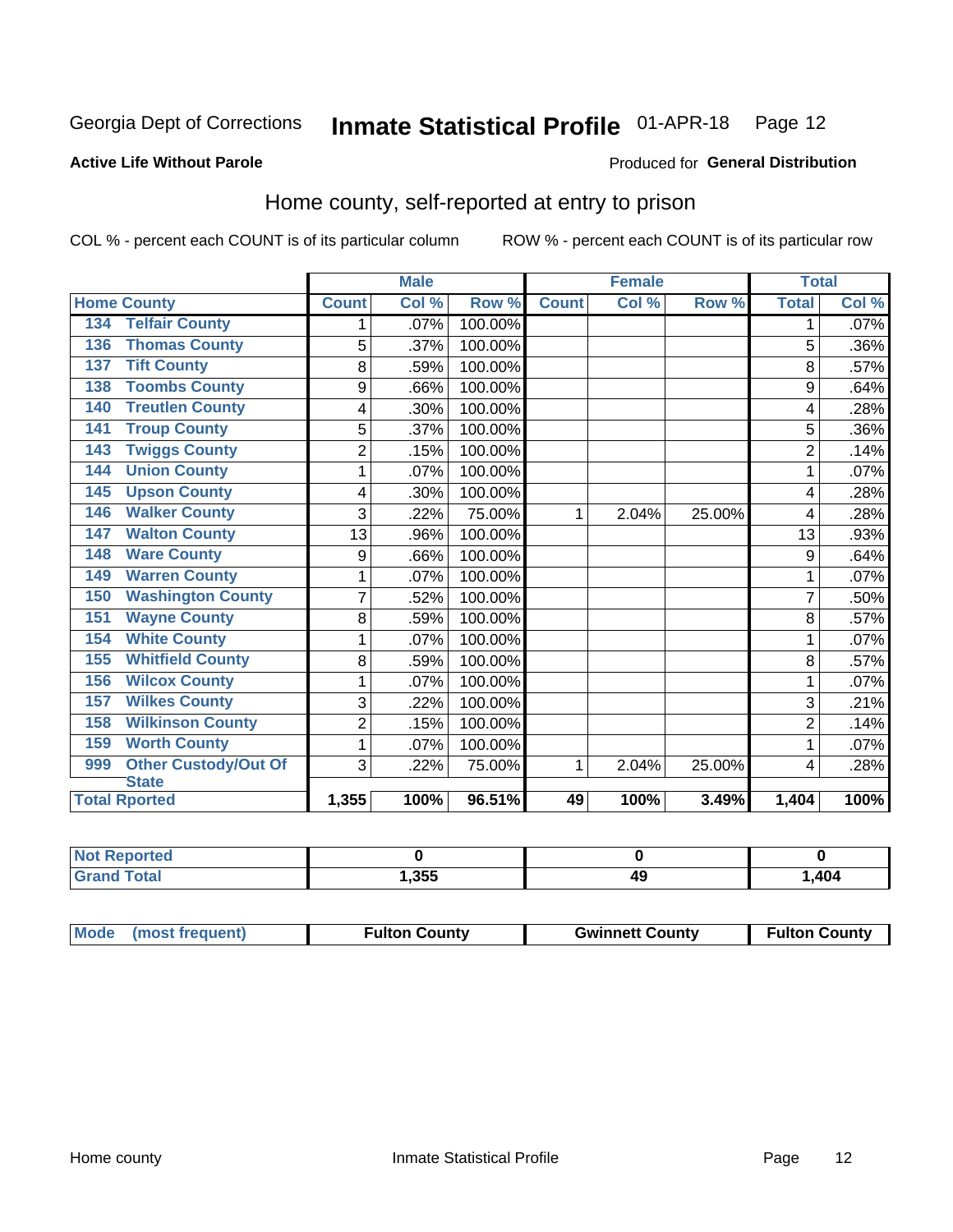#### Inmate Statistical Profile 01-APR-18 Page 13

### **Active Life Without Parole**

### Produced for General Distribution

## Employment status before prison, self-reported at entry to prison

COL % - percent each COUNT is of its particular column

|                           | <b>Male</b>  |        |         | <b>Female</b>   |        |       | <b>Total</b> |        |
|---------------------------|--------------|--------|---------|-----------------|--------|-------|--------------|--------|
| <b>Employment Status</b>  | <b>Count</b> | Col %  | Row %   | <b>Count</b>    | Col %  | Row % | Total        | Col %  |
| <b>Full Time</b><br>01    | 495          | 46.18% | 96.12%  | 20              | 46.51% | 3.88% | 515          | 46.19% |
| <b>Part Time</b><br>02    | 65           | 6.06%  | 100.00% |                 |        |       | 65           | 5.83%  |
| Unempl $<$ 6M<br>03       | 71           | 6.62%  | 98.61%  |                 | 2.33%  | 1.39% | 72           | 6.46%  |
| Unempl > 6M<br>04         | 263          | 24.53% | 94.27%  | 16 <sub>1</sub> | 37.21% | 5.73% | 279          | 25.02% |
| <b>Never Worked</b><br>05 | 91           | 8.49%  | 100.00% |                 |        |       | 91           | 8.16%  |
| <b>Student</b><br>06      | 32           | 2.99%  | 100.00% |                 |        |       | 32           | 2.87%  |
| <b>Incapable</b><br>07    | 55           | 5.13%  | 90.16%  | 6               | 13.95% | 9.84% | 61           | 5.47%  |
| <b>Total Reported</b>     | 1,072        | 100%   | 96.14%  | 43              | 100%   | 3.86% | 1,115        | 100%   |

| тео<br>NOI | 283  |    | 289  |
|------------|------|----|------|
|            | .355 | 49 | ,404 |

| Mc | ∙u∥<br>----<br>ıme | ίuΙ<br>Πmε |
|----|--------------------|------------|
|    |                    |            |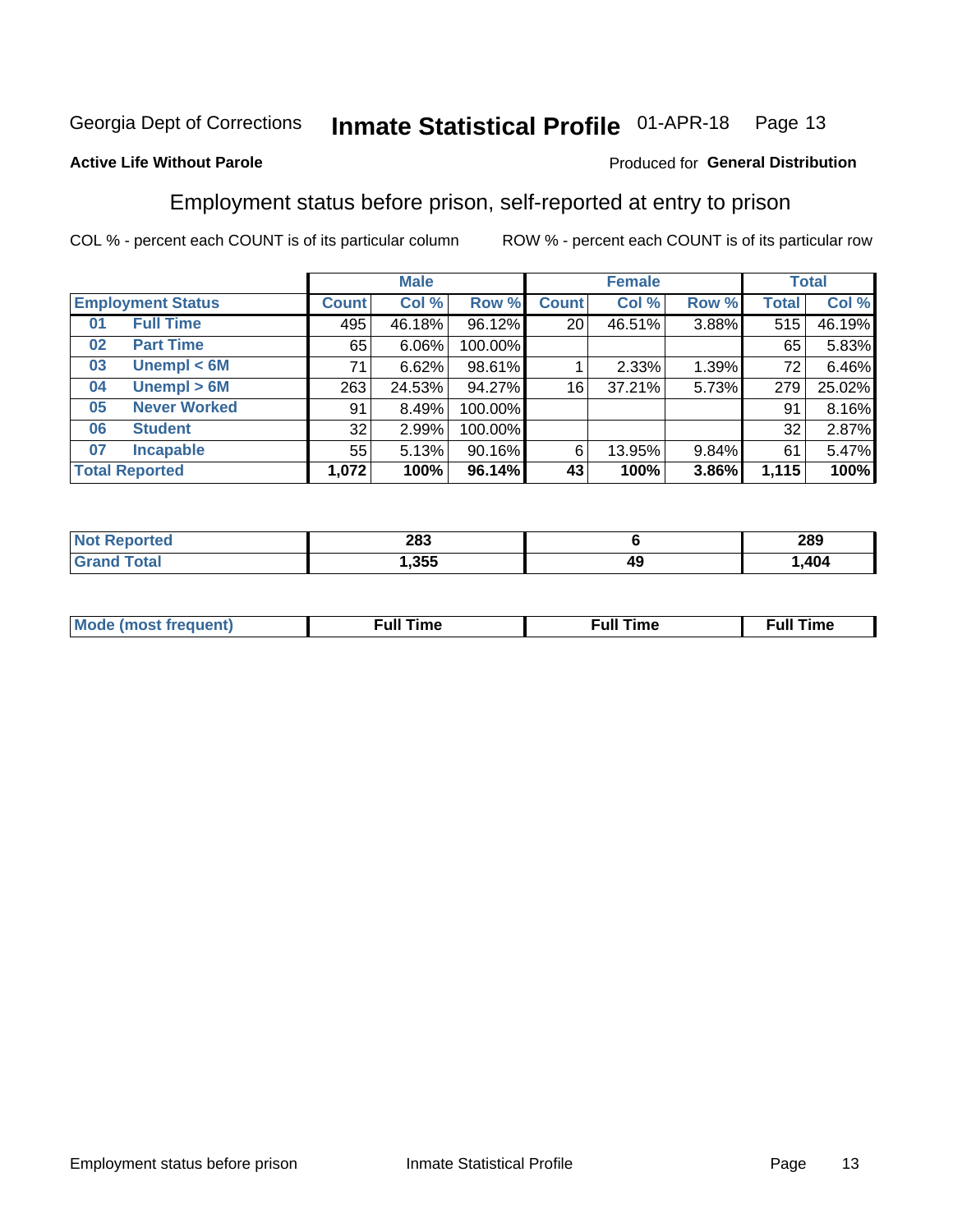## **Active Life Without Parole**

Produced for General Distribution

## Age at admission

COL % - percent each COUNT is of its particular column

|                         |              | <b>Male</b> |         |                | <b>Female</b> |        |                | <b>Total</b> |
|-------------------------|--------------|-------------|---------|----------------|---------------|--------|----------------|--------------|
| <b>Age At Admission</b> | <b>Count</b> | Col %       | Row %   | <b>Count</b>   | Col %         | Row %  | <b>Total</b>   | Col %        |
| 15                      | 2            | 0.15%       | 100.00% |                |               |        | 2              | 0.14%        |
| 16                      | 1            | 0.07%       | 100.00% |                |               |        | 1              | 0.07%        |
| $\overline{17}$         | 7            | 0.52%       | 100.00% |                |               |        | $\overline{7}$ | 0.50%        |
| 18                      | 9            | 0.66%       | 100.00% |                |               |        | 9              | 0.64%        |
| 19                      | 17           | 1.25%       | 100.00% |                |               |        | 17             | 1.21%        |
| $\overline{20}$         | 27           | 1.99%       | 96.43%  | 1              | 2.04%         | 3.57%  | 28             | 1.99%        |
| 21                      | 35           | 2.58%       | 97.22%  | 1              | 2.04%         | 2.78%  | 36             | 2.56%        |
| 22                      | 60           | 4.43%       | 98.36%  | 1              | 2.04%         | 1.64%  | 61             | 4.34%        |
| 23                      | 53           | 3.91%       | 98.15%  | 1              | 2.04%         | 1.85%  | 54             | 3.85%        |
| 24                      | 54           | 3.99%       | 96.43%  | $\overline{2}$ | 4.08%         | 3.57%  | 56             | 3.99%        |
| $\overline{25}$         | 54           | 3.99%       | 94.74%  | 3              | 6.12%         | 5.26%  | 57             | 4.06%        |
| 26                      | 60           | 4.43%       | 96.77%  | $\overline{2}$ | 4.08%         | 3.23%  | 62             | 4.42%        |
| $\overline{27}$         | 46           | 3.39%       | 92.00%  | 4              | 8.16%         | 8.00%  | 50             | 3.56%        |
| 28                      | 60           | 4.43%       | 98.36%  | 1              | 2.04%         | 1.64%  | 61             | 4.34%        |
| 29                      | 57           | 4.21%       | 98.28%  | 1              | 2.04%         | 1.72%  | 58             | 4.13%        |
| 30                      | 45           | 3.32%       | 100.00% |                |               |        | 45             | 3.21%        |
| 31                      | 57           | 4.21%       | 98.28%  | 1              | 2.04%         | 1.72%  | 58             | 4.13%        |
| 32                      | 56           | 4.13%       | 94.92%  | 3              | 6.12%         | 5.08%  | 59             | 4.20%        |
| 33                      | 49           | 3.62%       | 98.00%  | 1              | 2.04%         | 2.00%  | 50             | 3.56%        |
| 34                      | 29           | 2.14%       | 93.55%  | $\overline{2}$ | 4.08%         | 6.45%  | 31             | 2.21%        |
| 35                      | 37           | 2.73%       | 97.37%  | 1              | 2.04%         | 2.63%  | 38             | 2.71%        |
| 36                      | 46           | 3.39%       | 95.83%  | $\overline{2}$ | 4.08%         | 4.17%  | 48             | 3.42%        |
| $\overline{37}$         | 36           | 2.66%       | 100.00% |                |               |        | 36             | 2.56%        |
| 38                      | 40           | 2.95%       | 100.00% |                |               |        | 40             | 2.85%        |
| 39                      | 31           | 2.29%       | 83.78%  | 6              | 12.24%        | 16.22% | 37             | 2.64%        |
| 40                      | 27           | 1.99%       | 93.10%  | $\overline{2}$ | 4.08%         | 6.90%  | 29             | 2.07%        |
| 41                      | 35           | 2.58%       | 94.59%  | $\overline{2}$ | 4.08%         | 5.41%  | 37             | 2.64%        |
| 42                      | 34           | 2.51%       | 100.00% |                |               |        | 34             | 2.42%        |
| 43                      | 27           | 1.99%       | 93.10%  | $\overline{2}$ | 4.08%         | 6.90%  | 29             | 2.07%        |
| 44                      | 21           | 1.55%       | 91.30%  | $\overline{2}$ | 4.08%         | 8.70%  | 23             | 1.64%        |
| 45                      | 28           | 2.07%       | 96.55%  | 1              | 2.04%         | 3.45%  | 29             | 2.07%        |
| 46                      | 25           | 1.85%       | 89.29%  | 3              | 6.12%         | 10.71% | 28             | 1.99%        |
| 47                      | 24           | 1.77%       | 100.00% |                |               |        | 24             | 1.71%        |
| 48                      | 25           | 1.85%       | 89.29%  | 3              | 6.12%         | 10.71% | 28             | 1.99%        |
| 49                      | 22           | 1.62%       | 100.00% |                |               |        | 22             | 1.57%        |
| 50                      | 23           | 1.70%       | 100.00% |                |               |        | 23             | 1.64%        |
| $\overline{51}$         | 11           | 0.81%       | 100.00% |                |               |        | 11             | 0.78%        |
| 52                      | 12           | 0.89%       | 100.00% |                |               |        | 12             | 0.85%        |
| 53                      | 13           | 0.96%       | 100.00% |                |               |        | 13             | 0.93%        |
| 54                      | 10           | 0.74%       | 100.00% |                |               |        | 10             | 0.71%        |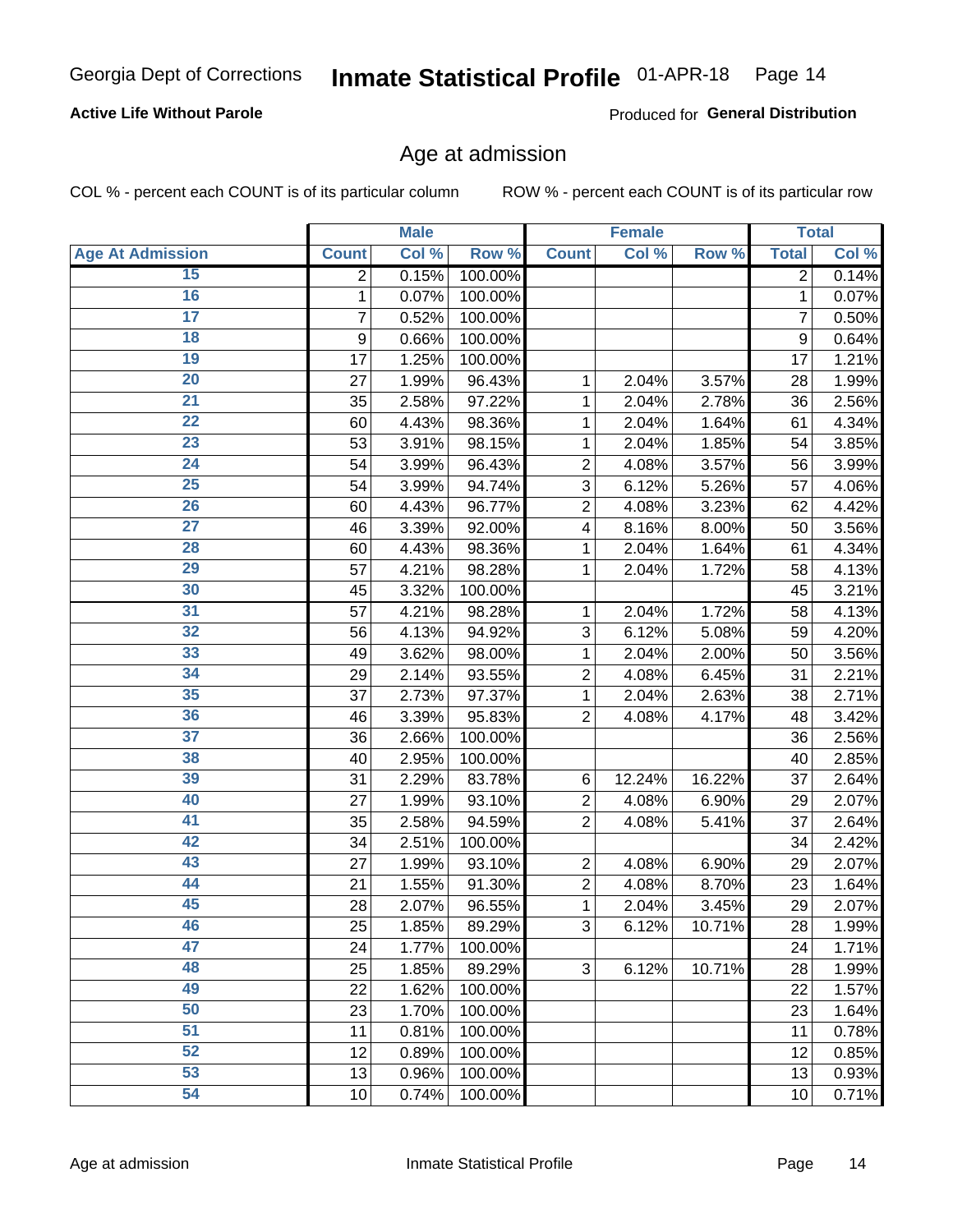#### Inmate Statistical Profile 01-APR-18 Page 15

## **Active Life Without Parole**

Produced for General Distribution

## Age at admission

COL % - percent each COUNT is of its particular column

|                         |              | <b>Male</b> |         |              | <b>Female</b> |        |       | <b>Total</b> |
|-------------------------|--------------|-------------|---------|--------------|---------------|--------|-------|--------------|
| <b>Age At Admission</b> | <b>Count</b> | Col %       | Row %   | <b>Count</b> | Col %         | Row %  | Total | Col %        |
| 55                      | 9            | 0.66%       | 90.00%  |              | 2.04%         | 10.00% | 10    | 0.71%        |
| 56                      | 9            | 0.66%       | 100.00% |              |               |        | 9     | 0.64%        |
| 57                      |              | 0.52%       | 100.00% |              |               |        |       | 0.50%        |
| 58                      | 5            | 0.37%       | 100.00% |              |               |        | 5     | 0.36%        |
| 59                      | 2            | 0.15%       | 100.00% |              |               |        | 2     | 0.14%        |
| 60                      | 3            | 0.22%       | 100.00% |              |               |        | 3     | 0.21%        |
| 61                      |              | 0.07%       | 100.00% |              |               |        |       | 0.07%        |
| 62                      | 2            | 0.15%       | 100.00% |              |               |        | 2     | 0.14%        |
| 64                      | 3            | 0.22%       | 100.00% |              |               |        | 3     | 0.21%        |
| 65                      | 2            | 0.15%       | 100.00% |              |               |        | 2     | 0.14%        |
| 66                      |              | 0.07%       | 100.00% |              |               |        |       | 0.07%        |
| 67                      | 2            | 0.15%       | 100.00% |              |               |        | 2     | 0.14%        |
| 69                      | 3            | 0.22%       | 100.00% |              |               |        | 3     | 0.21%        |
| 73                      |              | 0.07%       | 100.00% |              |               |        |       | 0.07%        |
| <b>Total Reported</b>   | 1,355        | 100%        | 96.51%  | 49           | 100%          | 3.49%  | 1,404 | 100%         |

| <b>Not</b><br><b>Reported</b> |       |    |      |
|-------------------------------|-------|----|------|
| <b>Total</b><br>Crops.        | 1,355 | 49 | ,404 |

| <b>Mean</b><br>(average) | 34.06 | 34.96 | 34.09     |
|--------------------------|-------|-------|-----------|
| Median (middle)          | JZ    | 35    | o c<br>34 |
| Mode<br>(most frequent)  | --    | 39    | 26        |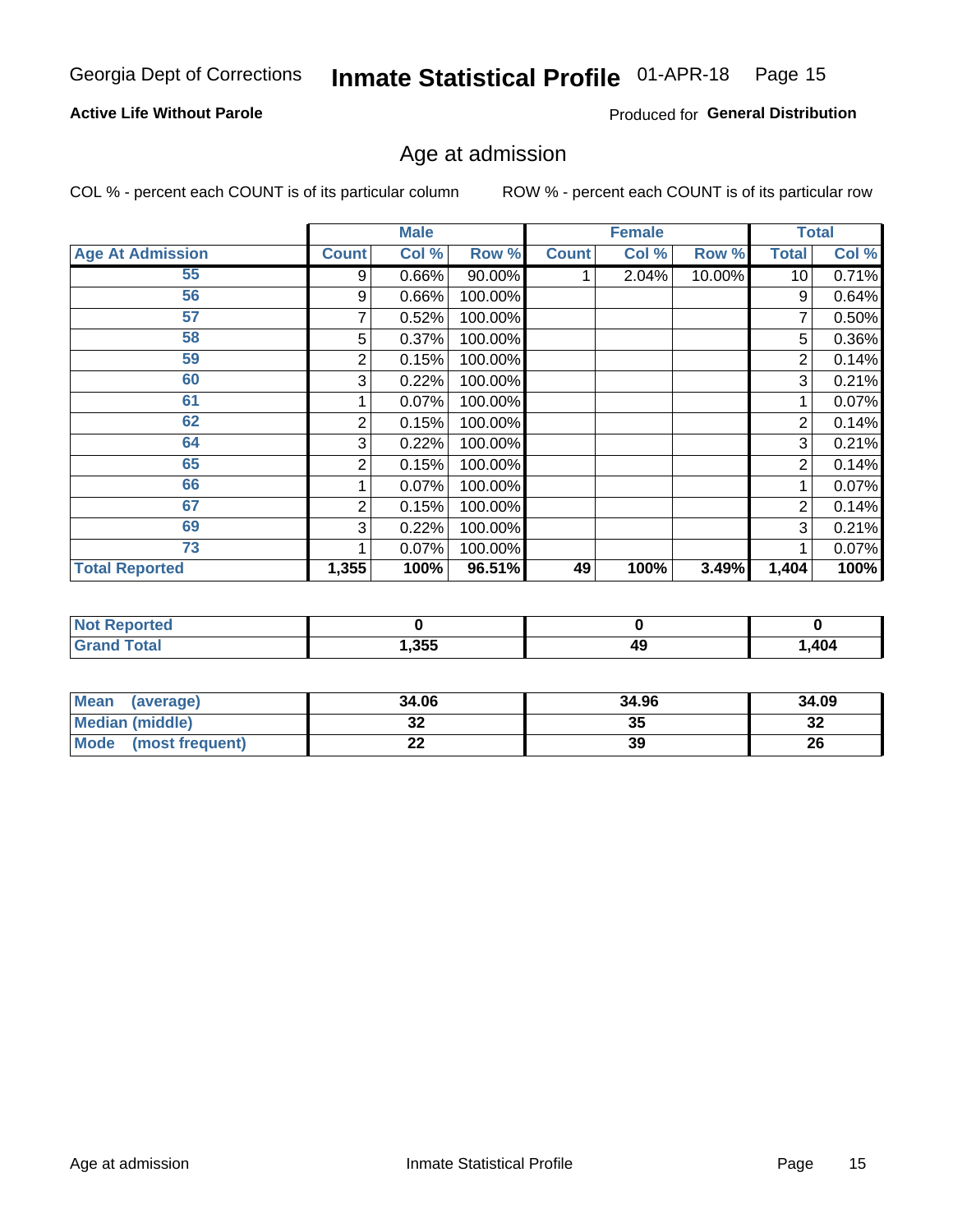## **Active Life Without Parole**

### Produced for General Distribution

## Height, measured at entry to prison

COL % - percent each COUNT is of its particular column

|                       |                | <b>Male</b> |         |                | <b>Female</b> |         |                | <b>Total</b> |
|-----------------------|----------------|-------------|---------|----------------|---------------|---------|----------------|--------------|
| <b>Height</b>         | <b>Count</b>   | Col %       | Row %   | <b>Count</b>   | Col %         | Row %   | <b>Total</b>   | Col %        |
| $\bf{0}$              | 8              | 0.59%       | 100.00% |                |               |         | 8              | 0.57%        |
| 4'10''                |                |             |         | $\mathbf{1}$   | 2.04%         | 100.00% | 1              | 0.07%        |
| 5'00''                | $\mathbf 2$    | 0.15%       | 100.00% |                |               |         | $\overline{2}$ | 0.14%        |
| 5'01"                 | 4              | 0.30%       | 66.67%  | $\overline{2}$ | 4.08%         | 33.33%  | 6              | 0.43%        |
| 5'02"                 | 5              | 0.37%       | 100.00% |                |               |         | 5              | 0.36%        |
| 5'03''                | 12             | 0.89%       | 60.00%  | 8              | 16.33%        | 40.00%  | 20             | 1.42%        |
| 5'04"                 | 12             | 0.89%       | 44.44%  | 15             | 30.61%        | 55.56%  | 27             | 1.92%        |
| 5'05"                 | 36             | 2.66%       | 85.71%  | 6              | 12.24%        | 14.29%  | 42             | 2.99%        |
| 5'06''                | 94             | 6.94%       | 94.00%  | 6              | 12.24%        | 6.00%   | 100            | 7.12%        |
| 5'07''                | 93             | 6.86%       | 93.94%  | 6              | 12.24%        | 6.06%   | 99             | 7.05%        |
| 5'08''                | 132            | 9.74%       | 99.25%  | 1              | 2.04%         | 0.75%   | 133            | 9.47%        |
| 5'09''                | 177            | 13.06%      | 98.88%  | $\overline{2}$ | 4.08%         | 1.12%   | 179            | 12.75%       |
| 5'10''                | 162            | 11.96%      | 100.00% |                |               |         | 162            | 11.54%       |
| 5'11"                 | 174            | 12.84%      | 100.00% |                |               |         | 174            | 12.39%       |
| 6'00''                | 144            | 10.63%      | 99.31%  | 1.             | 2.04%         | 0.69%   | 145            | 10.33%       |
| 6'01''                | 108            | 7.97%       | 100.00% |                |               |         | 108            | 7.69%        |
| 6'02"                 | 95             | 7.01%       | 100.00% |                |               |         | 95             | 6.77%        |
| 6'03''                | 47             | 3.47%       | 97.92%  | $\mathbf{1}$   | 2.04%         | 2.08%   | 48             | 3.42%        |
| 6'04"                 | 34             | 2.51%       | 100.00% |                |               |         | 34             | 2.42%        |
| 6'05"                 | 9              | 0.66%       | 100.00% |                |               |         | 9              | 0.64%        |
| 6'06''                | 4              | 0.30%       | 100.00% |                |               |         | 4              | 0.28%        |
| 6'07''                | $\overline{2}$ | 0.15%       | 100.00% |                |               |         | $\overline{2}$ | 0.14%        |
| 6'11''                | 1              | 0.07%       | 100.00% |                |               |         | 1              | 0.07%        |
| <b>Total Reported</b> | 1,355          | 100%        | 96.51%  | 49             | 100%          | 3.49%   | 1,404          | 100%         |

| eported     |       |    |      |
|-------------|-------|----|------|
| <b>otal</b> | 1,355 | 49 | ,404 |

| <b>Mean</b> | (average)       | 5'10" | 5'05" | 5'10'' |  |
|-------------|-----------------|-------|-------|--------|--|
|             |                 |       |       |        |  |
| <b>Mode</b> | (most frequent) | 5'09" | 5'04" | 5'09"  |  |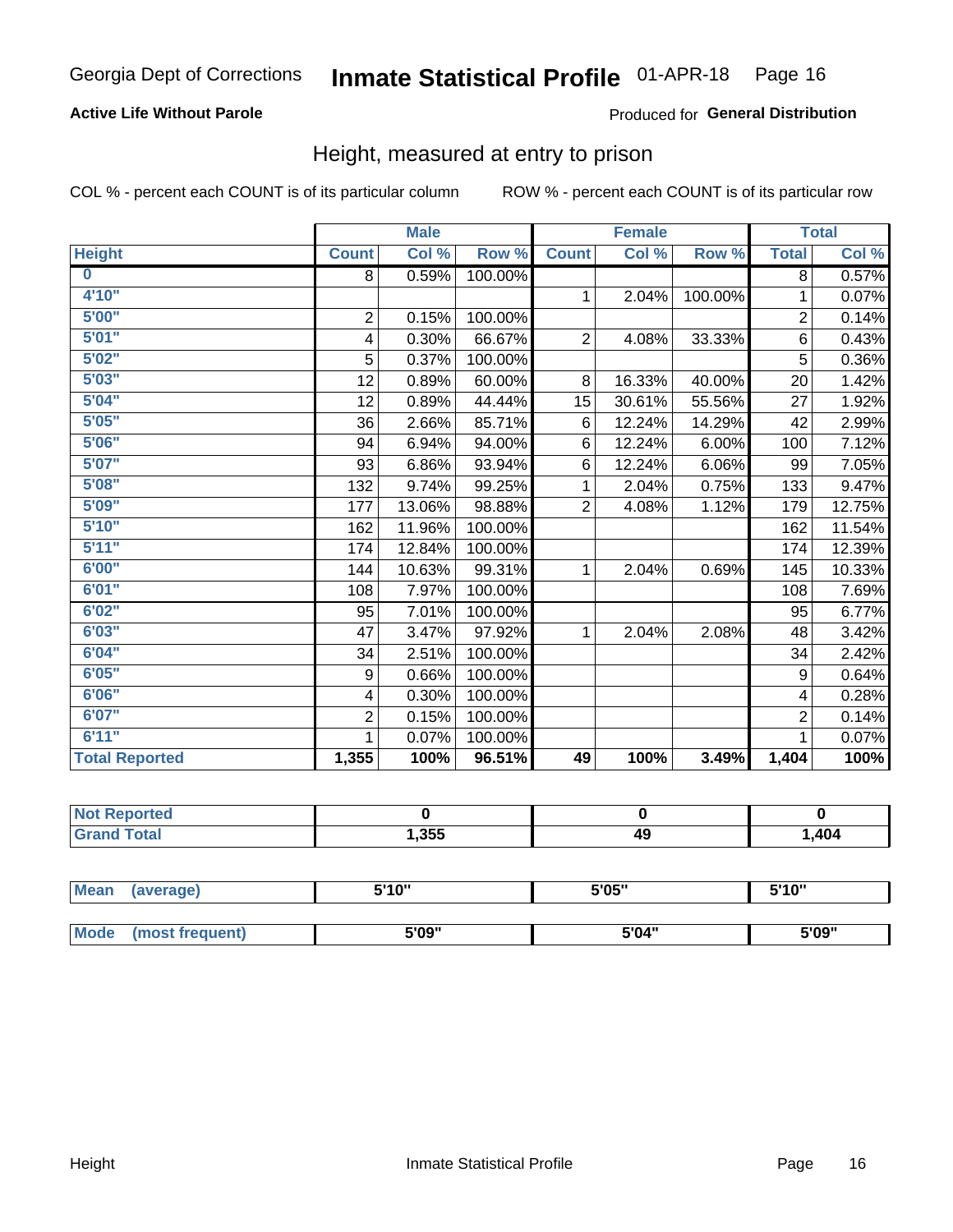**Active Life Without Parole** 

Produced for General Distribution

## Weight, measured at entry to prison

COL % - percent each COUNT is of its particular column

|                                |                 | <b>Male</b> |         |                         | <b>Female</b>           |         |                | <b>Total</b> |  |
|--------------------------------|-----------------|-------------|---------|-------------------------|-------------------------|---------|----------------|--------------|--|
| Weight                         | <b>Count</b>    | Col %       | Row %   | <b>Count</b>            | Col %                   | Row %   | <b>Total</b>   | Col %        |  |
| 100 - 109 pounds               |                 |             |         | $\mathbf{1}$            | 2.04%                   | 100.00% | $\overline{1}$ | 0.07%        |  |
| 110 - 119 pounds               | 4               | 0.30%       | 66.67%  | $\overline{2}$          | 4.08%                   | 33.33%  | 6              | 0.43%        |  |
| 120 - 129 pounds               | 6               | 0.44%       | 75.00%  | $\overline{c}$          | 4.08%                   | 25.00%  | 8              | 0.57%        |  |
| 130 - 139 pounds               | $\overline{42}$ | 3.11%       | 93.33%  | 3                       | 6.12%                   | 6.67%   | 45             | 3.22%        |  |
| 140 - 149 pounds               | 81              | 6.00%       | 94.19%  | 5                       | 10.20%                  | 5.81%   | 86             | 6.15%        |  |
| 150 - 159 pounds               | 124             | 9.19%       | 97.64%  | 3                       | 6.12%                   | 2.36%   | 127            | 9.08%        |  |
| 160 - 169 pounds               | 160             | 11.86%      | 97.56%  | $\overline{\mathbf{4}}$ | 8.16%                   | 2.44%   | 164            | 11.73%       |  |
| 170 - 179 pounds               | 181             | 13.42%      | 97.84%  | $\overline{\mathbf{4}}$ | 8.16%                   | 2.16%   | 185            | 13.23%       |  |
| 180 - 189 pounds               | 179             | 13.27%      | 97.28%  | 5                       | 10.20%                  | 2.72%   | 184            | 13.16%       |  |
| 190 - 199 pounds               | 117             | 8.67%       | 95.90%  | 5                       | 10.20%                  | 4.10%   | 122            | 8.73%        |  |
| 200 - 209 pounds               | 116             | 8.60%       | 96.67%  | $\overline{\mathbf{4}}$ | 8.16%                   | 3.33%   | 120            | 8.58%        |  |
| 210 - 219 pounds               | 75              | 5.56%       | 93.75%  | 5                       | 10.20%                  | 6.25%   | 80             | 5.72%        |  |
| 220 - 229 pounds               | 80              | 5.93%       | 98.77%  | 1                       | 2.04%                   | 1.23%   | 81             | 5.79%        |  |
| 230 - 239 pounds               | $\overline{50}$ | 3.71%       | 98.04%  | $\mathbf{1}$            | 2.04%                   | 1.96%   | 51             | 3.65%        |  |
| 240 - 249 pounds               | 41              | 3.04%       | 100.00% |                         |                         |         | 41             | 2.93%        |  |
| 250 - 259 pounds               | 32              | 2.37%       | 100.00% |                         |                         |         | 32             | 2.29%        |  |
| 260 - 269 pounds               | 15              | 1.11%       | 100.00% |                         |                         |         | 15             | 1.07%        |  |
| 270 - 279 pounds               | 13              | 0.96%       | 100.00% |                         |                         |         | 13             | 0.93%        |  |
| 280 - 289 pounds               | 11              | 0.82%       | 91.67%  | $\mathbf{1}$            | 2.04%                   | 8.33%   | 12             | 0.86%        |  |
| 290 - 299 pounds               | $\,6$           | 0.44%       | 75.00%  | $\overline{2}$          | 4.08%                   | 25.00%  | 8              | 0.57%        |  |
| 300 - 309 pounds               | 4               | 0.30%       | 100.00% |                         |                         |         | 4              | 0.29%        |  |
| 310 - 319 pounds               | 1               | 0.07%       | 100.00% |                         |                         |         | $\mathbf{1}$   | 0.07%        |  |
| 320 - 329 pounds               | 4               | 0.30%       | 100.00% |                         |                         |         | 4              | 0.29%        |  |
| 330 - 339 pounds               | 3               | 0.22%       | 100.00% |                         |                         |         | 3              | 0.21%        |  |
| 350 - 359 pounds               | 1               | 0.07%       | 100.00% |                         |                         |         | $\mathbf{1}$   | 0.07%        |  |
| 360 - 369 pounds               | $\mathbf{1}$    | 0.07%       | 100.00% |                         |                         |         | $\mathbf{1}$   | 0.07%        |  |
| 370 - 379 pounds               | 1               | 0.07%       | 100.00% |                         |                         |         | $\mathbf{1}$   | 0.07%        |  |
| 390 - 399 pounds               |                 |             |         | $\mathbf{1}$            | 2.04%                   | 100.00% | $\mathbf 1$    | 0.07%        |  |
| 400 pounds and over            | $\mathbf{1}$    | 0.07%       | 100.00% |                         |                         |         | $\mathbf{1}$   | 0.07%        |  |
| <b>Total Reported</b>          | 1,349           | 100%        | 96.49%  | 49                      | 100%                    | 3.51%   | 1,398          | 100%         |  |
|                                |                 |             |         |                         |                         |         |                |              |  |
| <b>Not Reported</b>            |                 | 6           |         |                         | $\overline{\mathbf{0}}$ |         |                | 6            |  |
| <b>Grand Total</b>             |                 | 1,355       |         |                         | 49                      |         |                | 1,404        |  |
| <b>Mean</b><br>(average)       |                 | 189         |         |                         | $\overline{183}$        |         |                | 189          |  |
| <b>Median (middle)</b>         |                 | 180         |         |                         | 180                     |         |                | 180          |  |
| <b>Mode</b><br>(most frequent) |                 | 180         |         | 180                     |                         |         | 180            |              |  |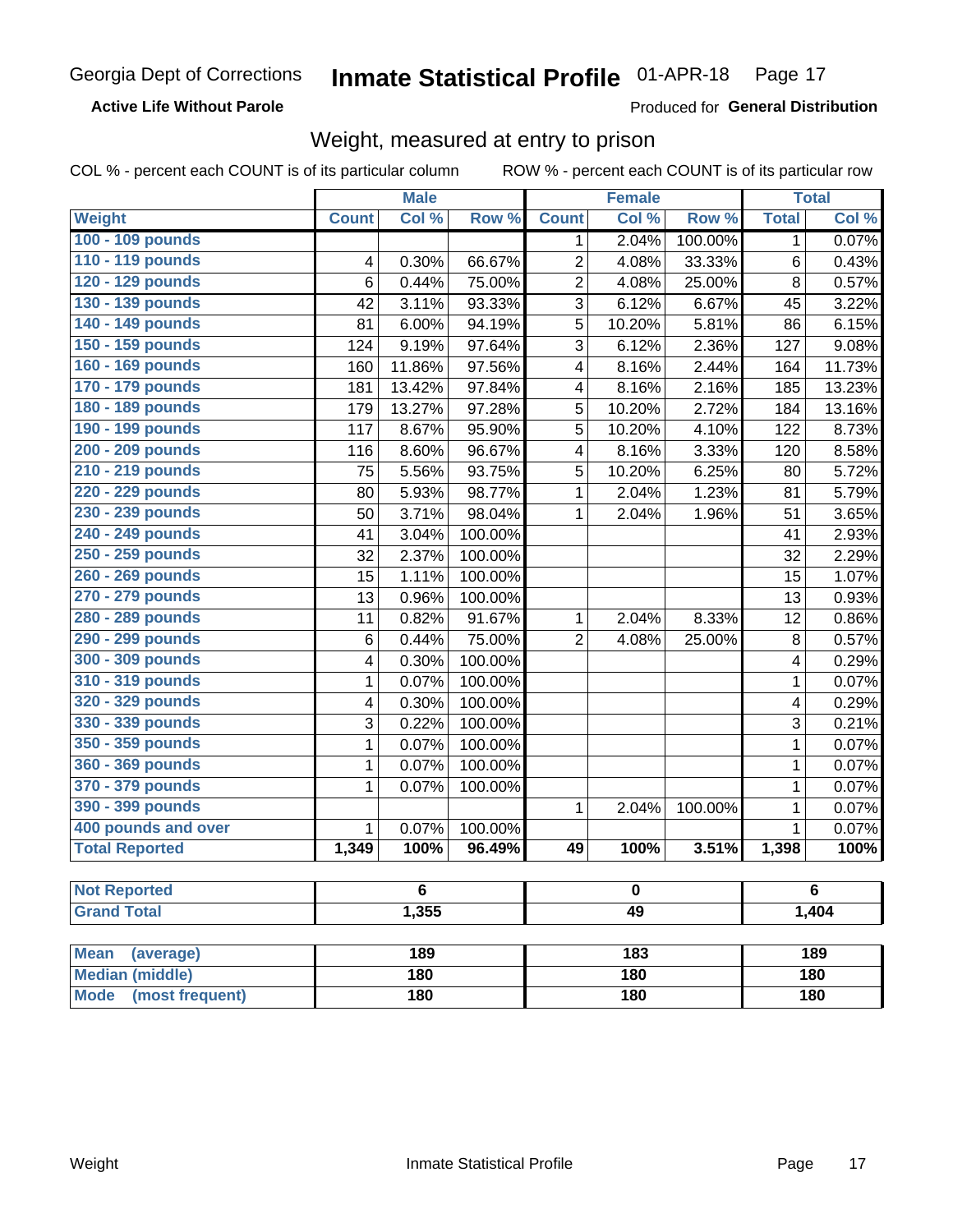#### Inmate Statistical Profile 01-APR-18 Page 18

Produced for General Distribution

## **Active Life Without Parole**

## Veterans validated by Veteran's Administration

COL % - percent each COUNT is of its particular column

|                          |                 | <b>Male</b> |                    | <b>Female</b> |       |              | <b>Total</b> |
|--------------------------|-----------------|-------------|--------------------|---------------|-------|--------------|--------------|
| <b>Military service</b>  | <b>Count</b>    | Col %       | <b>Row % Count</b> | Col %         | Row % | <b>Total</b> | Col %        |
| <b>Others</b><br>0       | 51              | 43.22%      | 100.00%            |               |       | 51           | 42.86%       |
| <b>Air Force</b>         | 45              | 38.14%      | 97.83%             | 100.00%       | 2.17% | 46           | 38.66%       |
| <b>Army</b>              |                 | 5.93%       | 100.00%            |               |       |              | 5.88%        |
| <b>Navy</b><br>3         | 5               | 4.24%       | 100.00%            |               |       | 5            | 4.20%        |
| <b>Coast Guard</b><br>5. | 10 <sub>1</sub> | $8.47\%$    | 100.00%            |               |       | 10           | 8.40%        |
| <b>Total Reported</b>    | 118             | 100%        | 99.16%             | 100%          | .84%  | 119          | 100%         |

| ົດລອ<br>ו טבו<br>$- - -$ | 48 | ,285 |
|--------------------------|----|------|
| ,355                     | 49 | ,404 |

| Mo | <b>\thers</b><br>____ | -nrce<br>^ ''<br>. | 146ara<br>____ |
|----|-----------------------|--------------------|----------------|
|    |                       |                    |                |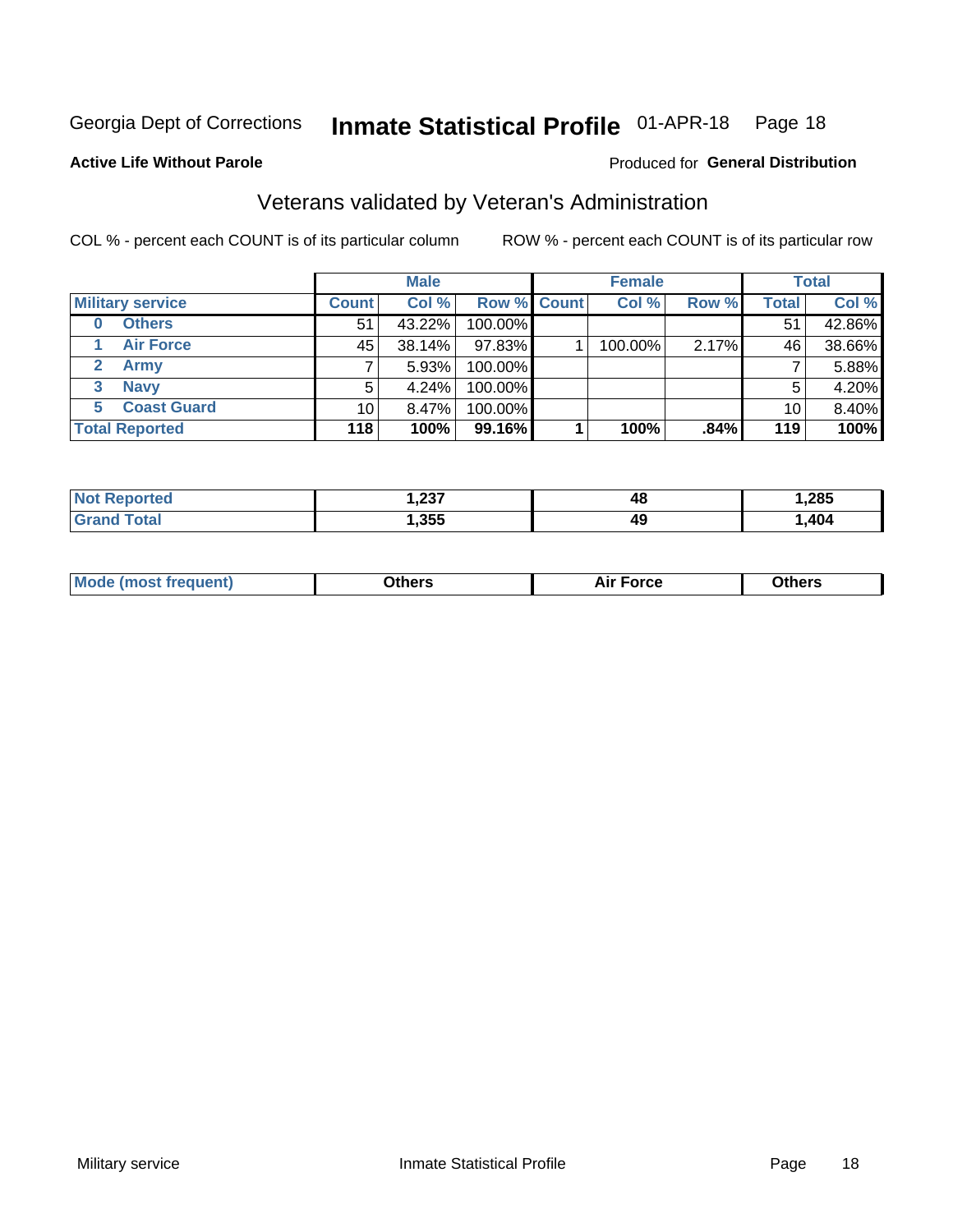#### Inmate Statistical Profile 01-APR-18 Page 19

**Active Life Without Parole** 

Produced for General Distribution

## Type of admission to prison

COL % - percent each COUNT is of its particular column

|                                      |                 | <b>Male</b> |                    |    | <b>Female</b> |       |              | <b>Total</b> |
|--------------------------------------|-----------------|-------------|--------------------|----|---------------|-------|--------------|--------------|
| <b>Type of Admission</b>             | <b>Count</b>    | Col %       | <b>Row % Count</b> |    | Col %         | Row % | <b>Total</b> | Col %        |
| <b>New Sentence</b><br>52            | 1,288           | 95.06%      | 96.34%             | 49 | 100.00%       | 3.66% | 1,337        | 95.23%       |
| <b>Probation Rev Partial</b><br>53   | 5               | $.37\%$     | 100.00%            |    |               |       | 5            | .36%         |
| <b>Probation Rev Remainder</b><br>54 | 11              | .81%        | 100.00%            |    |               |       | 11           | .78%         |
| <b>Parole Rev New Sentence</b><br>55 | 20              | 1.48%       | 100.00%            |    |               |       | 20           | 1.42%        |
| <b>Parole Rev No New</b><br>56       | 17              | 1.25%       | 100.00%            |    |               |       | 17           | 1.21%        |
| <b>Sentence</b>                      |                 |             |                    |    |               |       |              |              |
| <b>Life W/O Parole</b><br>70         | 13 <sub>1</sub> | .96%        | 100.00%            |    |               |       | 13           | .93%         |
| <b>Unknown</b><br>82                 |                 | $.07\%$     | 100.00%            |    |               |       |              | .07%         |
| <b>Total Reported</b>                | 1,355           | 100%        | 96.51%             | 49 | 100%          | 3.49% | 1,404        | 100%         |

| Reported<br><b>NOT</b> |        |          |      |
|------------------------|--------|----------|------|
| <b>c</b> otal<br>Gra   | 355، ، | AС<br>᠇┙ | ,404 |

| Mode (most frequent) | <b>New Sentence</b> | <b>New Sentence</b> | <b>New Sentence</b> |
|----------------------|---------------------|---------------------|---------------------|
|                      |                     |                     |                     |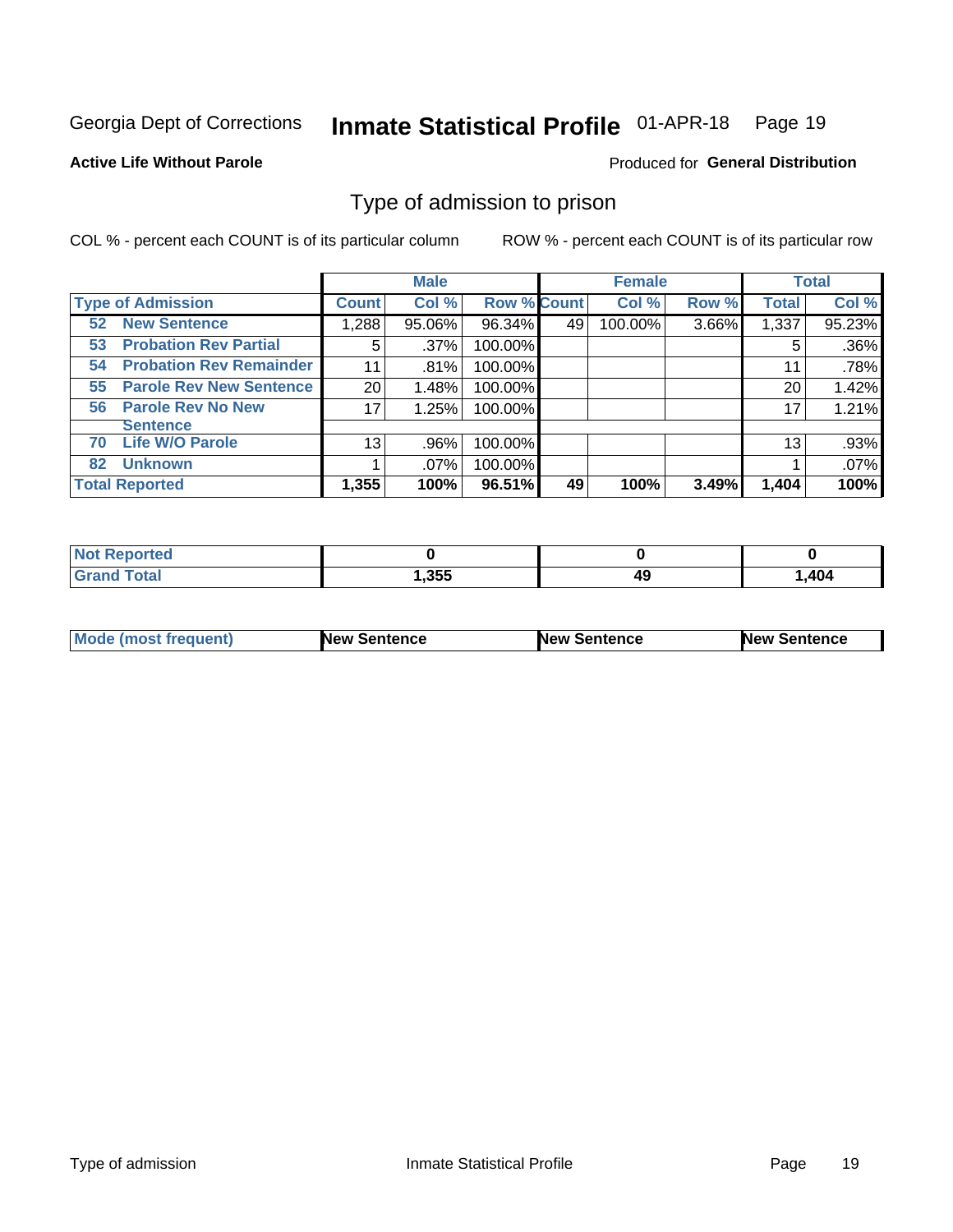## Inmate Statistical Profile 01-APR-18 Page 20

**Active Life Without Parole** 

### Produced for General Distribution

## Current / last supervision level

COL % - percent each COUNT is of its particular column

|                        |              | <b>Male</b> |                    |    | <b>Female</b> |       |       | Total  |
|------------------------|--------------|-------------|--------------------|----|---------------|-------|-------|--------|
| <b>Security Status</b> | <b>Count</b> | Col%        | <b>Row % Count</b> |    | Col %         | Row % | Total | Col %  |
| 4 Medium               |              | .22%        | 100.00%            |    | .00% '        |       |       | .21%   |
| 5 Close                | .352         | $99.78\%$   | 96.50%             | 49 | 100.00%       | 3.50% | 1,401 | 99.79% |
| <b>Total Reported</b>  | 1,355        | 100%        | 96.51%             | 49 | 100%          | 3.49% | 1,404 | 100%   |

| <b>Still being diagnosed</b> |       |    |       |
|------------------------------|-------|----|-------|
| <b>Not Reported</b>          |       |    |       |
| <b>Grand Total</b>           | 1,355 | 49 | 1,404 |

| <b>Mode (most frequent)</b> | Close | ∵lose | Close |
|-----------------------------|-------|-------|-------|
|                             |       |       |       |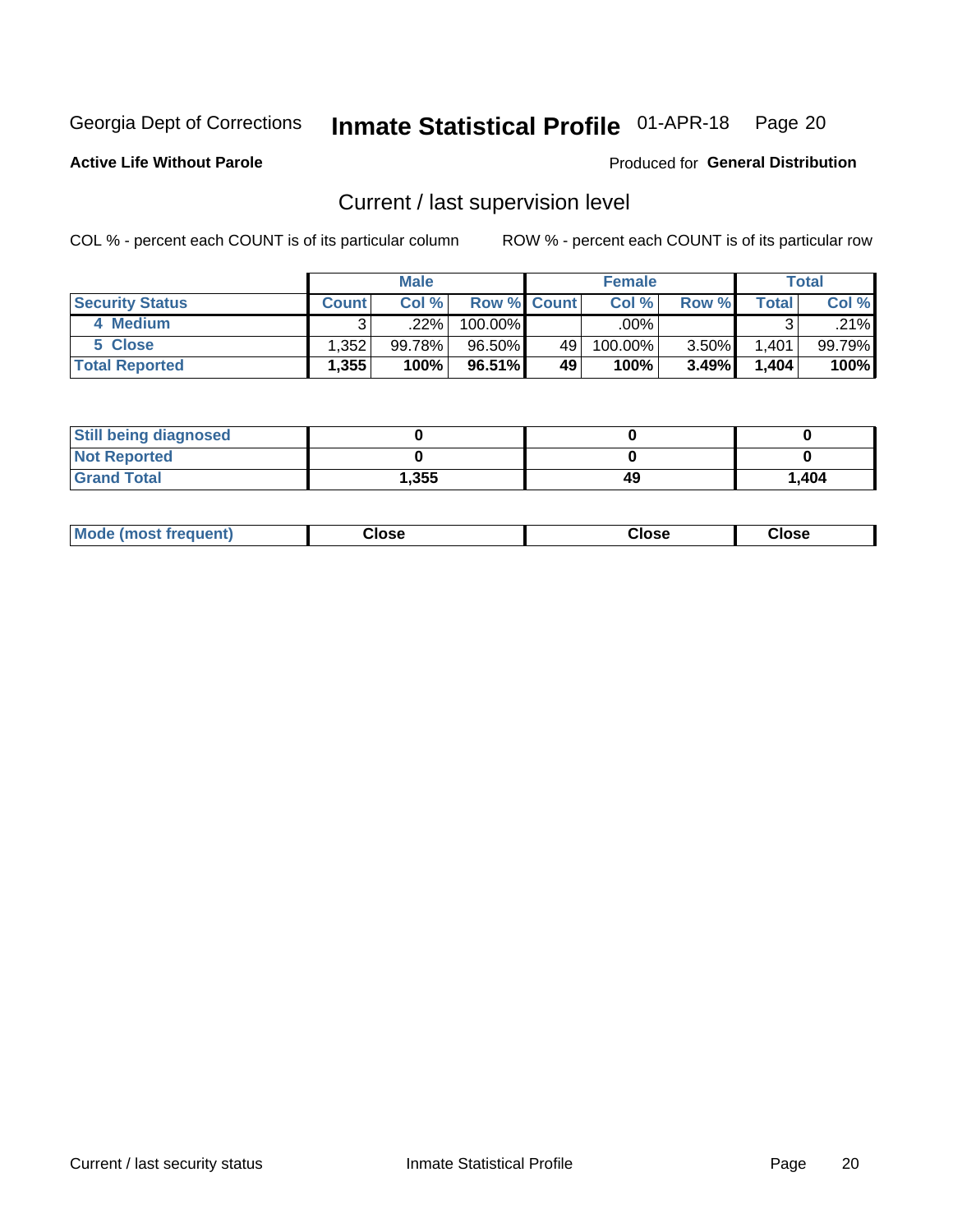#### Inmate Statistical Profile 01-APR-18 Page 21

**Active Life Without Parole** 

Produced for General Distribution

## Current / last type of institution

COL % - percent each COUNT is of its particular column

|                            |              | <b>Male</b> |                    |    | <b>Female</b> |          |              | Total   |
|----------------------------|--------------|-------------|--------------------|----|---------------|----------|--------------|---------|
| <b>Type of Institution</b> | <b>Count</b> | Col %       | <b>Row % Count</b> |    | Col %         | Row %    | <b>Total</b> | Col %   |
| <b>State Prison</b>        | 1,355        | $100.00\%$  | 96.51%             | 49 | $100.00\%$    | $3.49\%$ | 1,404        | 100.00% |
| <b>Total Reported</b>      | 1,355        | 100%        | 96.51%I            | 49 | 100%          | $3.49\%$ | 1,404        | 100%    |

| τeα<br>$\sim$ |      |    |      |
|---------------|------|----|------|
|               | ,355 | 49 | ,404 |

|  | <b>Mode (most frequent)</b> | State Prison | <b>State Prison</b> | <b>State Prison</b> |
|--|-----------------------------|--------------|---------------------|---------------------|
|--|-----------------------------|--------------|---------------------|---------------------|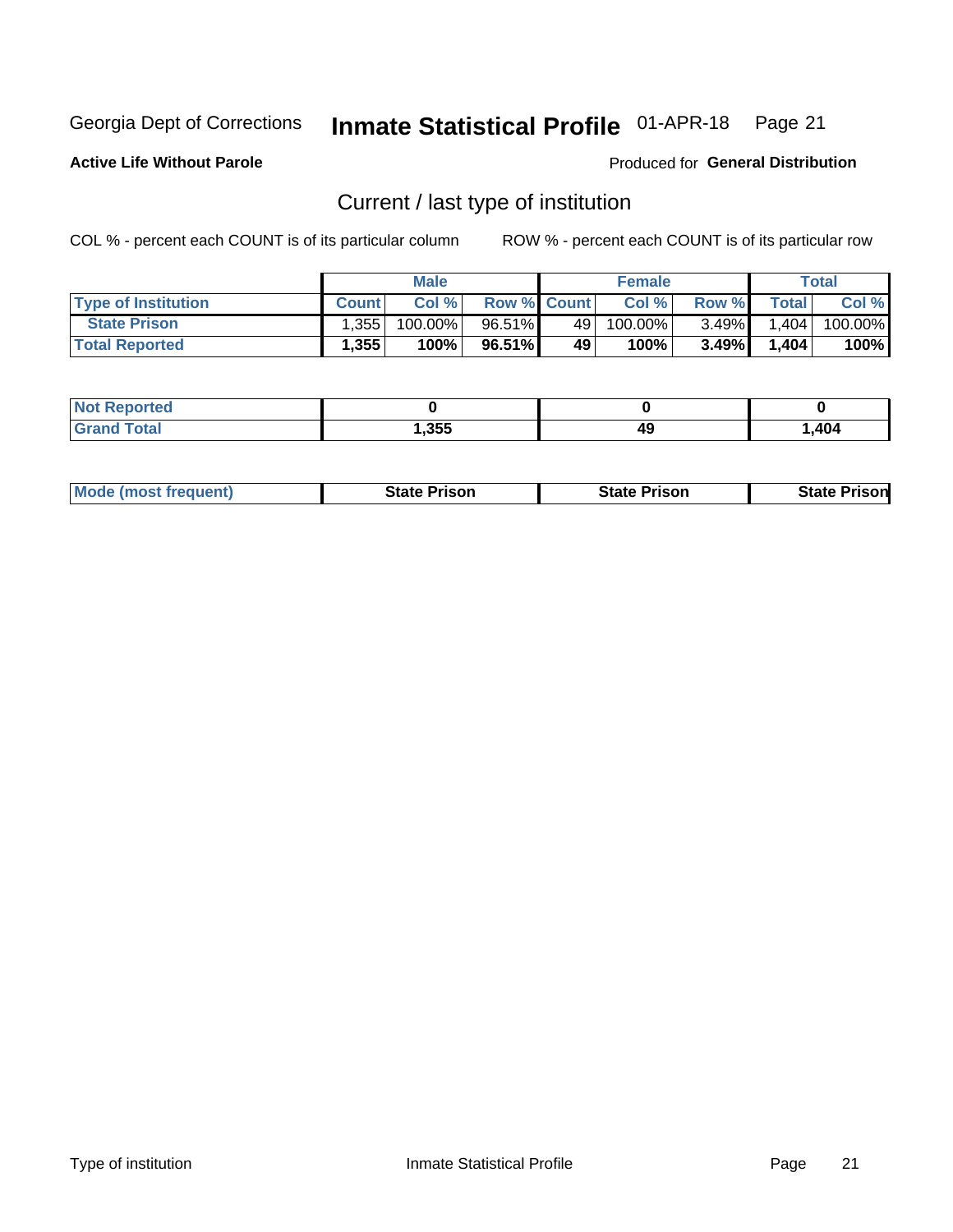#### Inmate Statistical Profile 01-APR-18 Page 22

## **Active Life Without Parole**

### Produced for General Distribution

## Institution type - transitional centers

COL % - percent each COUNT is of its particular column

|                                          |              | <b>Male</b> |                    | <b>Female</b> |             | <b>Total</b> |
|------------------------------------------|--------------|-------------|--------------------|---------------|-------------|--------------|
| <b>Institution Type - Trans. Centers</b> | <b>Count</b> | CoI%        | <b>Row % Count</b> | Col %         | Row % Total | Col %        |
| <b>Total Reported</b>                    |              |             |                    |               |             |              |

| <b>Reported</b><br><b>NOT</b><br>$\sim$            |  |  |
|----------------------------------------------------|--|--|
| $f$ $f \circ f \circ f$<br>$C = 1$<br><b>TULAI</b> |  |  |

| Mode (most frequent) | <b>Null</b> | <b>Null</b> | <b>Null</b> |
|----------------------|-------------|-------------|-------------|
|                      |             |             |             |
|                      |             |             |             |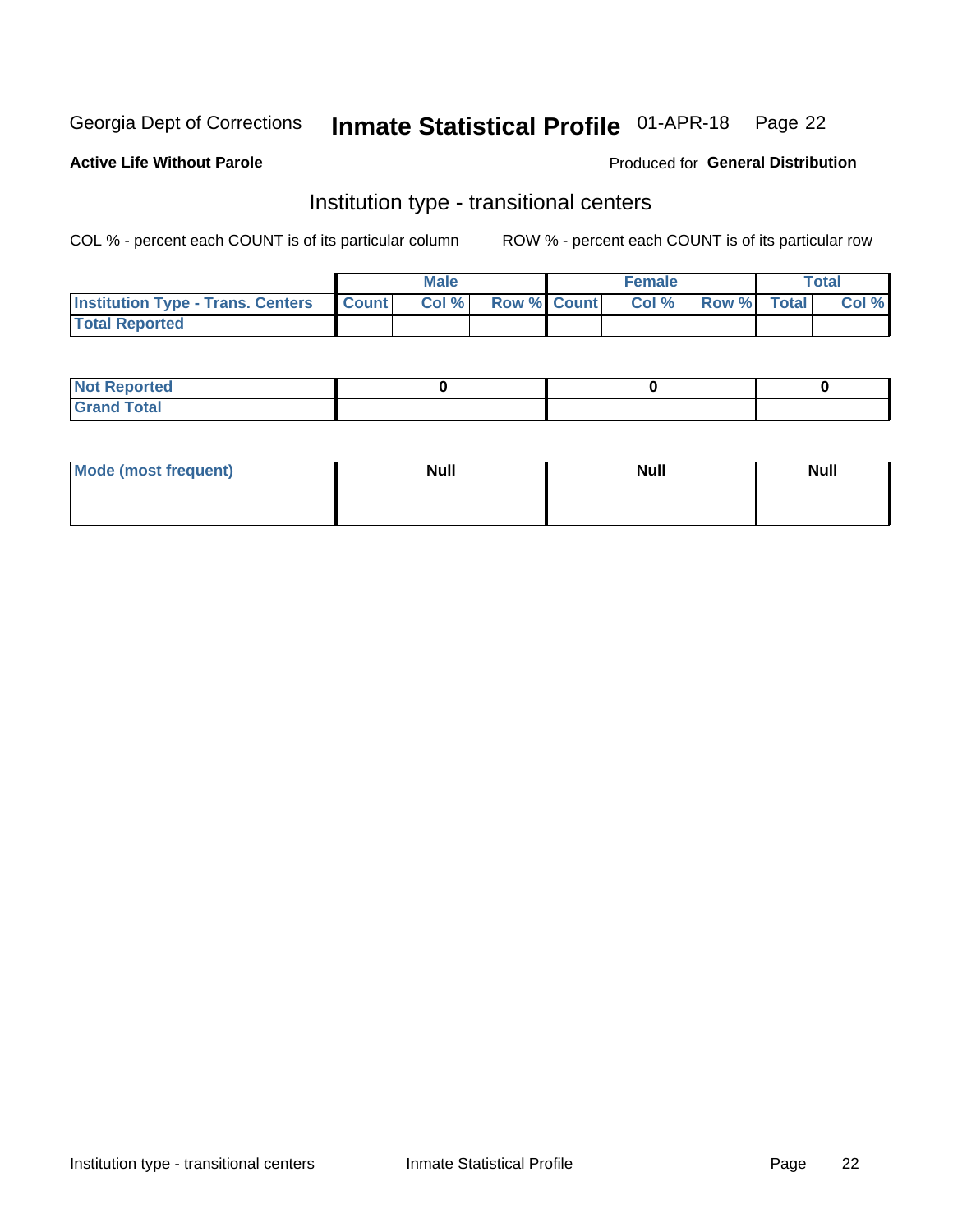## Inmate Statistical Profile 01-APR-18 Page 23

**Active Life Without Parole** 

Produced for General Distribution

## Institution type - county prisons

COL % - percent each COUNT is of its particular column

|                                                    | <b>Male</b> |       |  | <b>Female</b> |                          |             | <b>Total</b> |       |
|----------------------------------------------------|-------------|-------|--|---------------|--------------------------|-------------|--------------|-------|
| <b>Institution Type - County Prisons   Count  </b> |             | Col % |  |               | <b>Row % Count Col %</b> | Row % Total |              | Col % |
| <b>Total Reported</b>                              |             |       |  |               |                          |             |              |       |

| <b>Not Reported</b>   |  |  |
|-----------------------|--|--|
| <b>Total</b><br>Granc |  |  |

| Mode (most frequent) | <b>Null</b> | <b>Null</b><br><b>Null</b> |
|----------------------|-------------|----------------------------|
|                      |             |                            |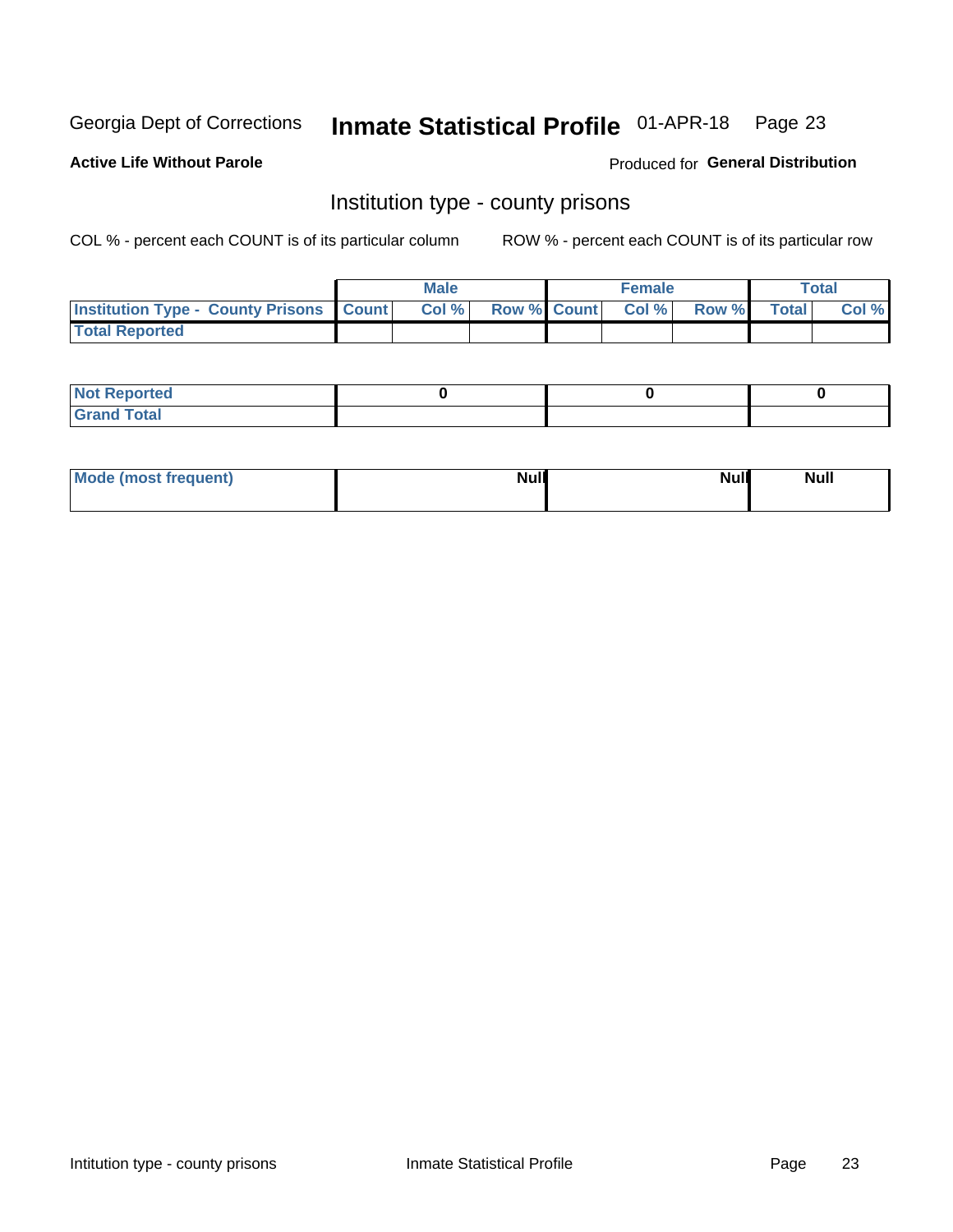## Inmate Statistical Profile 01-APR-18 Page 24

#### **Active Life Without Parole**

## **Produced for General Distribution**

## Institution type - state prisons

|                                         | <b>Male</b>               |        |         | <b>Female</b>               |        |         | <b>Total</b>                        |        |
|-----------------------------------------|---------------------------|--------|---------|-----------------------------|--------|---------|-------------------------------------|--------|
| <b>Institution Type - State Prisons</b> | <b>Count</b>              | Col %  | Row %   | <b>Count</b>                | Col %  | Row %   | <b>Total</b>                        | Col %  |
| <b>Arrendale State Prison</b>           |                           |        |         | 24                          | 48.98% | 100.00% | 24                                  | 1.71%  |
| <b>Augusta State Med. Prison</b>        | 60                        | 4.43%  | 100.00% |                             |        |         | 60                                  | 4.27%  |
| <b>Autry State Prison</b>               |                           | .07%   | 100.00% |                             |        |         |                                     | .07%   |
| <b>Baldwin State Prison</b>             | 46                        | 3.39%  | 100.00% |                             |        |         | 46                                  | 3.28%  |
| <b>Central State Prison</b>             | 4                         | .30%   | 100.00% |                             |        |         | 4                                   | .28%   |
| <b>Coastal State Prison</b>             | 5                         | .37%   | 100.00% |                             |        |         | 5                                   | .36%   |
| <b>Ga Diag Class Prison</b>             | 52                        | 3.84%  | 100.00% |                             |        |         | 52                                  | 3.70%  |
| <b>Ga State Prison</b>                  | 34                        | 2.51%  | 100.00% |                             |        |         | 34                                  | 2.42%  |
| <b>Hancock State Prison</b>             | 149                       | 11.00% | 100.00% |                             |        |         | 149                                 | 10.61% |
| <b>Hays State Prison</b>                | 121                       | 8.93%  | 100.00% |                             |        |         | 121                                 | 8.62%  |
| <b>Macon State Prison</b>               | 270                       | 19.93% | 100.00% |                             |        |         | 270                                 | 19.23% |
| <b>Phillips State Prison</b>            | 25                        | 1.85%  | 100.00% |                             |        |         | 25                                  | 1.78%  |
| <b>Pulaski State Prison</b>             |                           |        |         | 25                          | 51.02% | 100.00% | 25                                  | 1.78%  |
| <b>Rogers State Prison</b>              | 1                         | .07%   | 100.00% |                             |        |         |                                     | .07%   |
| <b>Smith State Prison</b>               | 180                       | 13.28% | 100.00% |                             |        |         | 180                                 | 12.82% |
| <b>Telfair State Prison</b>             | 184                       | 13.58% | 100.00% |                             |        |         | 184                                 | 13.11% |
| <b>Valdosta State Prison</b>            | 111                       | 8.19%  | 100.00% |                             |        |         | 111                                 | 7.91%  |
| <b>Ware State Prison</b>                | 112                       | 8.27%  | 100.00% |                             |        |         | 112                                 | 7.98%  |
| <b>Total Reported</b>                   | 1,355                     | 100%   | 96.51%  | 49                          | 100%   | 3.49%   | 1,404                               | 100%   |
| <b>Not Reported</b>                     |                           | 0      |         | 0                           |        |         | $\bf{0}$                            |        |
| <b>Grand Total</b>                      |                           | 1,355  |         | 49                          |        |         |                                     | 1,404  |
| <b>Mode (most frequent)</b>             | <b>Macon State Prison</b> |        |         | <b>Pulaski State Prison</b> |        |         | <b>Macon State</b><br><b>Prison</b> |        |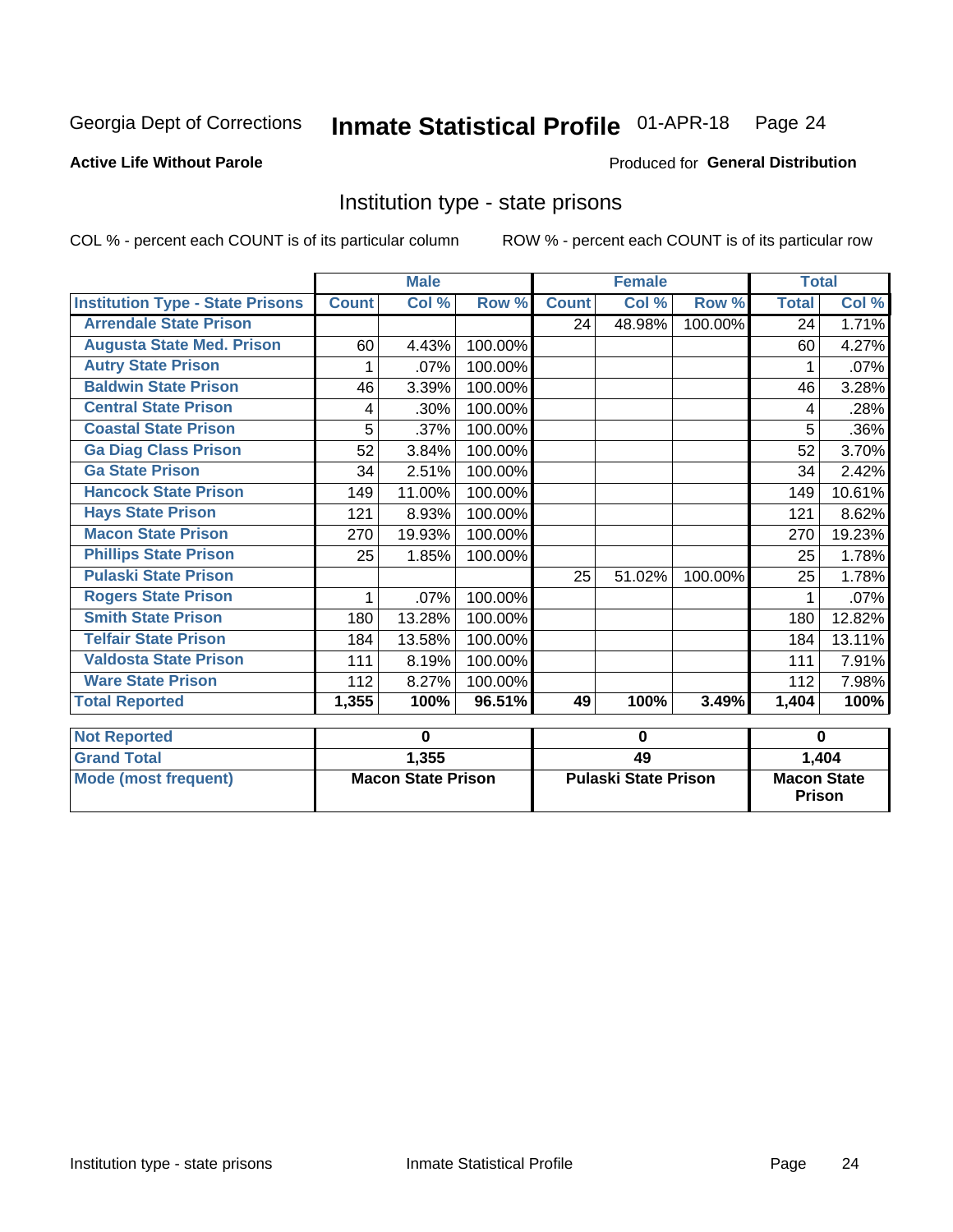## Inmate Statistical Profile 01-APR-18 Page 25

#### **Active Life Without Parole**

#### Produced for General Distribution

## Institution type - private prisons

COL % - percent each COUNT is of its particular column

|                                                 | <b>Male</b> |       |                    | <b>Female</b> |       |             | Total |       |
|-------------------------------------------------|-------------|-------|--------------------|---------------|-------|-------------|-------|-------|
| <b>Institution Type - Private Prisons Count</b> |             | Col % | <b>Row % Count</b> |               | Col % | Row % Total |       | Col % |
| <b>Total Reported</b>                           |             |       |                    |               |       |             |       |       |

| Not Reported          |  |  |
|-----------------------|--|--|
| <b>Cotal</b><br>_____ |  |  |

| <b>Mo</b><br>frequent) | <b>Null</b> | <b>Null</b> | . . I *<br><b>IVUII</b> |
|------------------------|-------------|-------------|-------------------------|
|                        |             |             |                         |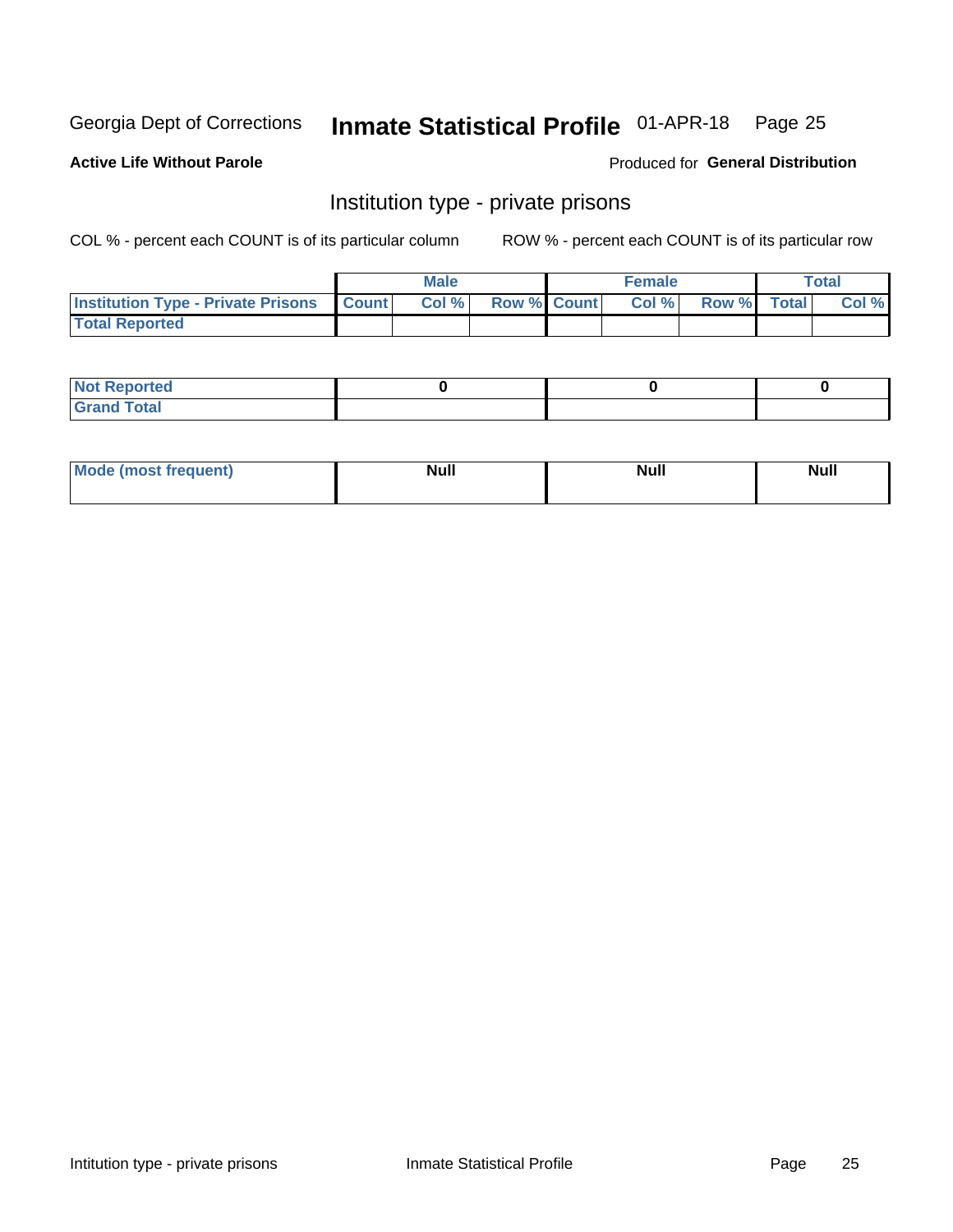#### Inmate Statistical Profile 01-APR-18 Page 26

#### **Active Life Without Parole**

### Produced for General Distribution

## Institution type - inmate boot camp

COL % - percent each COUNT is of its particular column

|                                      | <b>Male</b>  |       |               |              | <b>Female</b> | <b>Total</b> |  |       |
|--------------------------------------|--------------|-------|---------------|--------------|---------------|--------------|--|-------|
| <b>Institution Type - Boot Camps</b> | <b>Count</b> | Col % | <b>Row %I</b> | <b>Count</b> | Col %         | Row % Total  |  | Col % |
| <b>Total Rported</b>                 |              |       |               |              |               |              |  |       |

| <b>Not Reported</b>            |  |  |
|--------------------------------|--|--|
| <b>Total</b><br>C <sub>r</sub> |  |  |

| Mod<br>uamo | Nul.<br>$- - - - - -$ | <b>Null</b> | . .<br>uu.<br>------ |
|-------------|-----------------------|-------------|----------------------|
|             |                       |             |                      |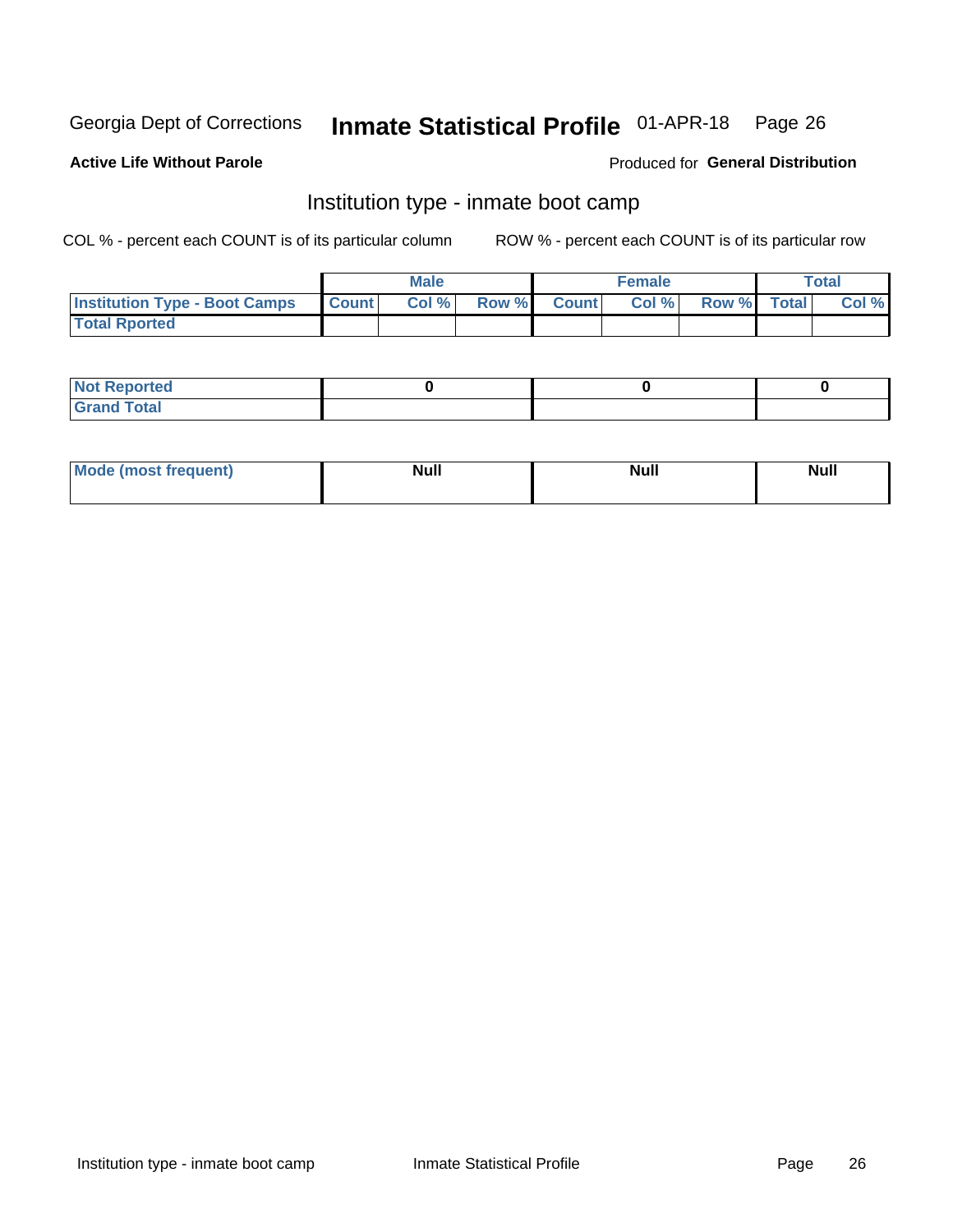#### Inmate Statistical Profile 01-APR-18 Page 27

**Active Life Without Parole** 

Produced for General Distribution

## Number of disciplinary reports

COL % - percent each COUNT is of its particular column

|                                       | <b>Male</b>  |        |             | <b>Female</b> |        |          | <b>Total</b> |        |
|---------------------------------------|--------------|--------|-------------|---------------|--------|----------|--------------|--------|
| <b>Number of Disciplinary Reports</b> | <b>Count</b> | Col %  | Row % Count |               | Col %  | Row %    | Total        | Col %  |
|                                       | 360          | 26.57% | 95.49%      | 17            | 34.69% | 4.51%    | 377          | 26.85% |
|                                       | 186          | 13.73% | 96.37%      |               | 14.29% | 3.63%    | 193          | 13.75% |
|                                       | 125          | 9.23%  | 91.91%      | 11            | 22.45% | $8.09\%$ | 136          | 9.69%  |
| 3                                     | 107          | 7.90%  | 97.27%      | 3             | 6.12%  | 2.73%    | 110          | 7.83%  |
|                                       | 70           | 5.17%  | 95.89%      | 3             | 6.12%  | 4.11%    | 73           | 5.20%  |
| 5                                     | 58           | 4.28%  | 98.31%      |               | 2.04%  | 1.69%    | 59           | 4.20%  |
| <b>More Than 5</b>                    | 449          | 33.14% | 98.46%      | 7             | 14.29% | 1.54%    | 456          | 32.48% |
| <b>Total Reported</b>                 | 1,355        | 100%   | 96.51%      | 49            | 100%   | 3.49%    | 1,404        | 100%   |

| NO<br>тео |      |    |      |
|-----------|------|----|------|
| Гоtal     | ,355 | 49 | ,404 |

| Mean (average)       | 7.04 | 4.18 | 6.94 |
|----------------------|------|------|------|
| Median (middle)      |      |      |      |
| Mode (most frequent) |      |      |      |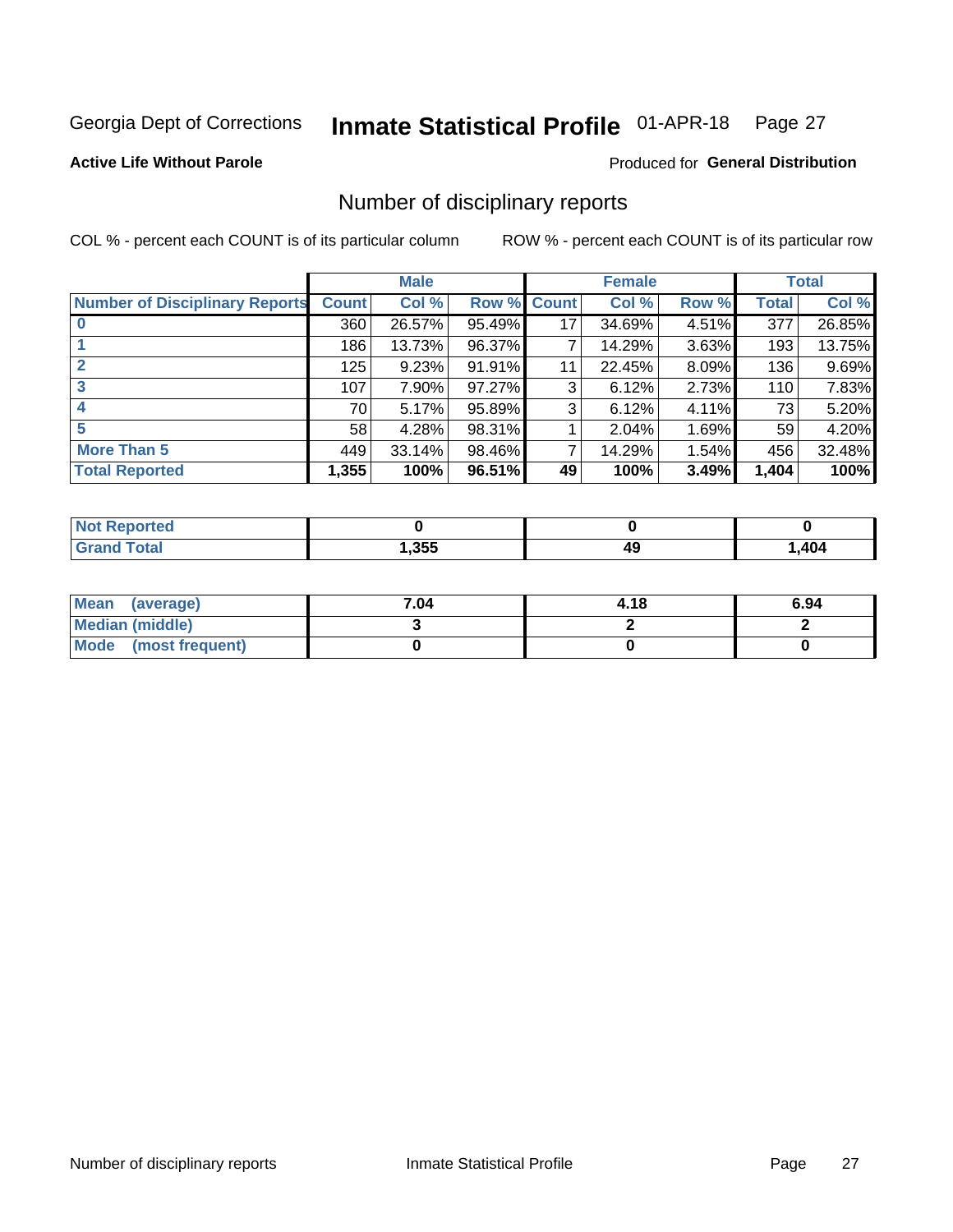## Inmate Statistical Profile 01-APR-18 Page 28

### **Active Life Without Parole**

## **Produced for General Distribution**

## Number of transfers

COL % - percent each COUNT is of its particular column

|                            |         | <b>Male</b> |        |                 | <b>Female</b> |        |              | <b>Total</b> |
|----------------------------|---------|-------------|--------|-----------------|---------------|--------|--------------|--------------|
| <b>Number of Transfers</b> | Count l | Col %       | Row %  | <b>Count</b>    | Col %         | Row %  | <b>Total</b> | Col %        |
|                            | 33      | 2.44%       | 80.49% | 8               | 16.33%        | 19.51% | 41           | 2.92%        |
|                            | 361     | 26.64%      | 94.26% | 22              | 44.90%        | 5.74%  | 383          | 27.28%       |
| 2                          | 203     | 14.98%      | 95.31% | 10 <sup>1</sup> | 20.41%        | 4.69%  | 213          | 15.17%       |
| 3                          | 140     | 10.33%      | 97.90% | 3               | 6.12%         | 2.10%  | 143          | 10.19%       |
|                            | 91      | 6.72%       | 98.91% |                 | 2.04%         | 1.09%  | 92           | 6.55%        |
| 5                          | 67      | 4.94%       | 98.53% |                 | 2.04%         | 1.47%  | 68           | 4.84%        |
| <b>More Than 5</b>         | 460     | 33.95%      | 99.14% | 4               | 8.16%         | 0.86%  | 464          | 33.05%       |
| <b>Total Reported</b>      | 1,355   | 100%        | 96.51% | 49              | 100%          | 3.49%  | 1,404        | 100%         |

| orted<br>NO  |      |    |      |
|--------------|------|----|------|
| <b>Total</b> | ,355 | 49 | ,404 |

| Mean (average)         | 5.83 | 1.82 | 5.69 |
|------------------------|------|------|------|
| <b>Median (middle)</b> |      |      |      |
| Mode (most frequent)   |      |      |      |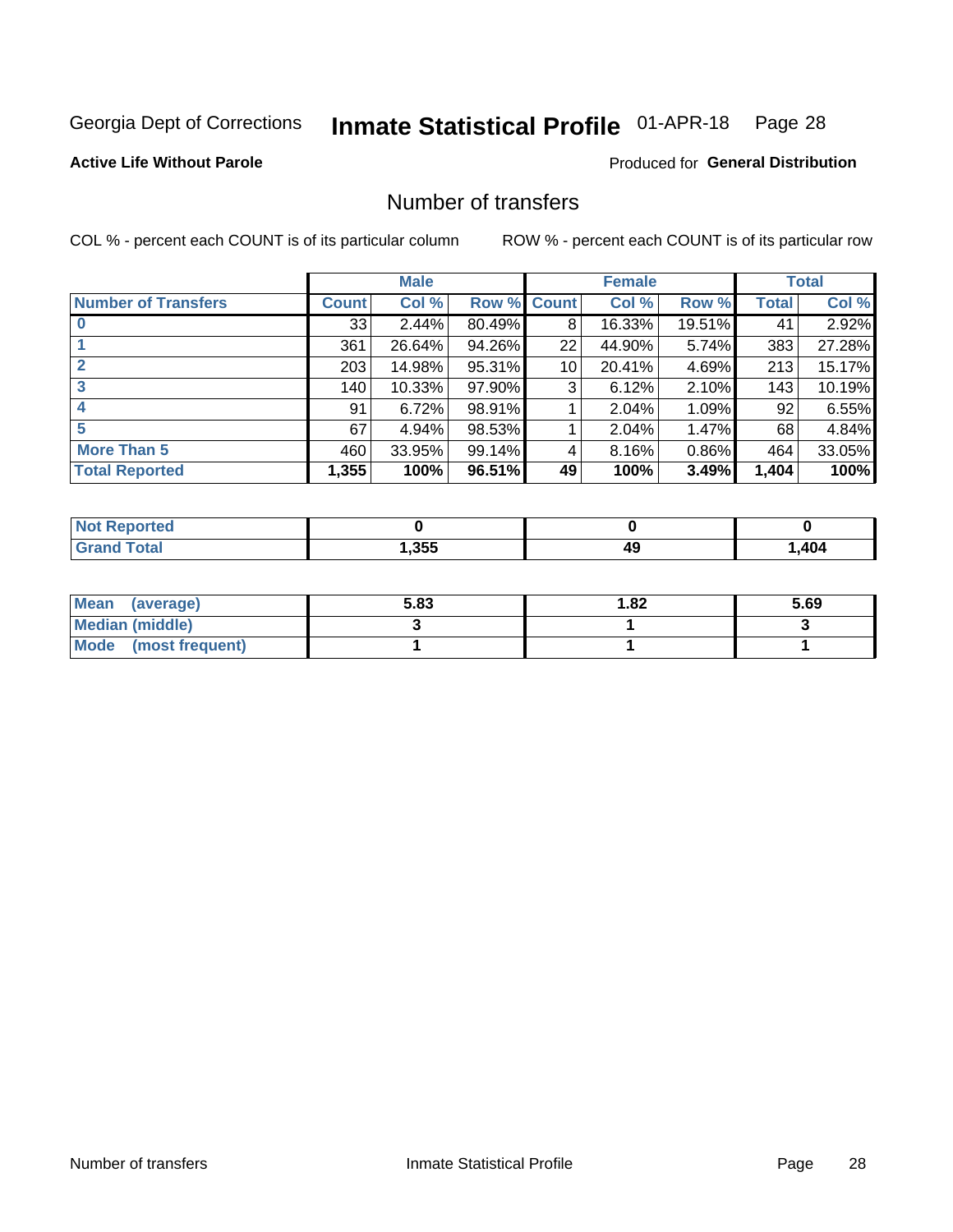## Inmate Statistical Profile 01-APR-18 Page 29

**Active Life Without Parole** 

Produced for General Distribution

## Number of escapes

COL % - percent each COUNT is of its particular column

|                          | <b>Male</b>  |          |                    | <b>Female</b> |            |          | Total |        |
|--------------------------|--------------|----------|--------------------|---------------|------------|----------|-------|--------|
| <b>Number of Escapes</b> | <b>Count</b> | Col %    | <b>Row % Count</b> |               | Col %      | Row %    | Total | Col %  |
|                          | .352         | 99.78%   | 96.50%             | 49            | $100.00\%$ | $3.50\%$ | 1,401 | 99.79% |
|                          |              | $0.07\%$ | 100.00%            |               |            |          |       | 0.07%  |
|                          |              | 0.15%    | 100.00%            |               |            |          |       | 0.14%  |
| <b>Total Reported</b>    | $.355^+$     | 100%     | 96.51%             | 49            | 100%       | 3.49%    | 1,404 | 100%   |

| <b>Reported</b><br><b>NOT</b> |       |    |     |
|-------------------------------|-------|----|-----|
| <b>Total</b>                  | 1,355 | 49 | 404 |

| Mean (average)       |  |  |
|----------------------|--|--|
| Median (middle)      |  |  |
| Mode (most frequent) |  |  |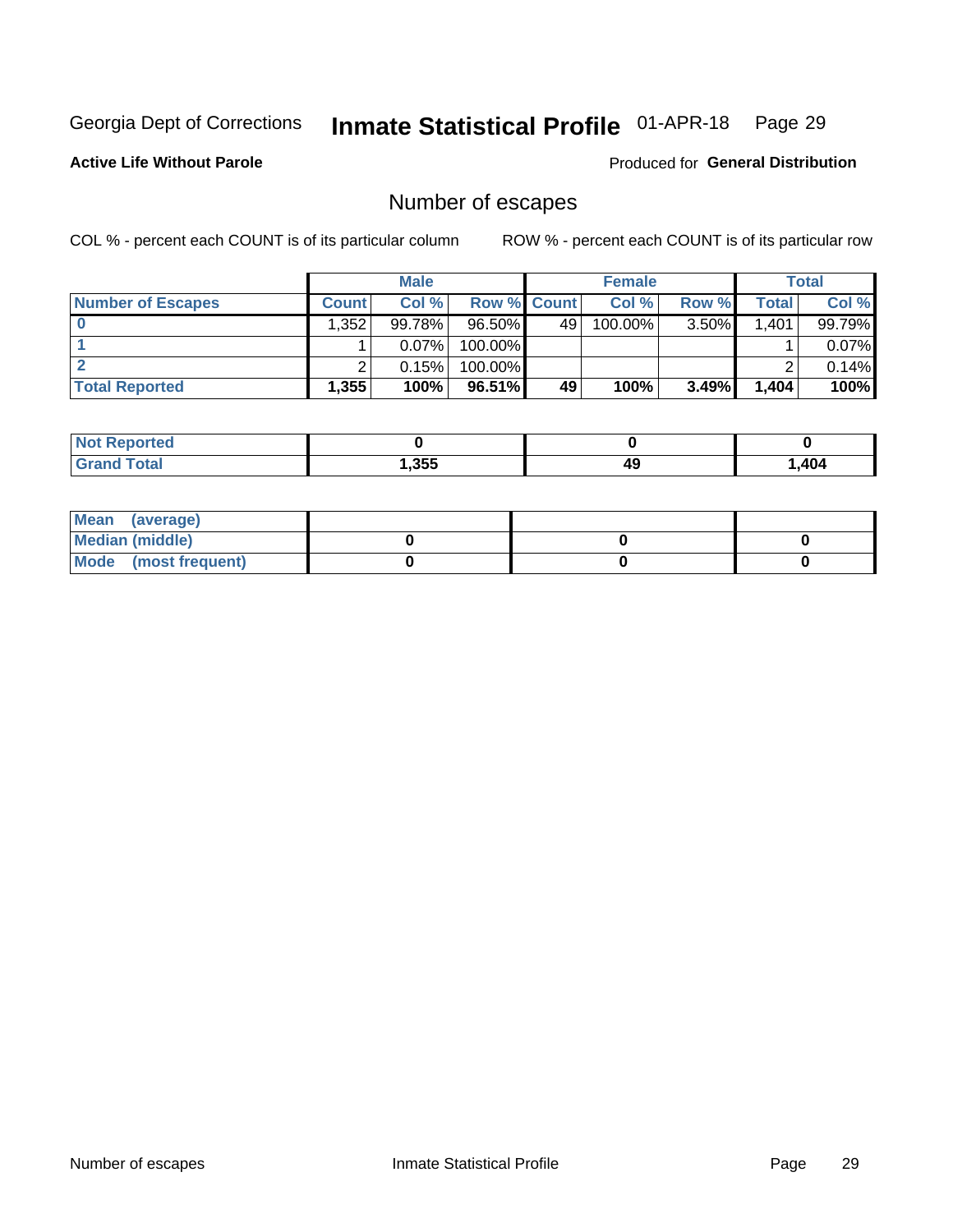## **Active Life Without Parole**

## **Produced for General Distribution**

## Time served in current (or last) institution

COL % - percent each COUNT is of its particular column

|                            |              | <b>Male</b> |         |              | <b>Female</b> |        | <b>Total</b> |        |
|----------------------------|--------------|-------------|---------|--------------|---------------|--------|--------------|--------|
| <b>Time In Institution</b> | <b>Count</b> | Col %       | Row %   | <b>Count</b> | Col %         | Row %  | <b>Total</b> | Col %  |
| 0 to 3 months              | 185          | 13.65%      | 97.88%  | 4            | 8.16%         | 2.12%  | 189          | 13.46% |
| <b>3.01 to 6 months</b>    | 119          | 8.78%       | 99.17%  | 1            | 2.04%         | 0.83%  | 120          | 8.55%  |
| 6.01 to 9 months           | 86           | 6.35%       | 96.63%  | 3            | 6.12%         | 3.37%  | 89           | 6.34%  |
| 9.01 to 12 months          | 92           | 6.79%       | 98.92%  | 1            | 2.04%         | 1.08%  | 93           | 6.62%  |
| 12.01 to 18 months         | 149          | 11.00%      | 99.33%  | 1            | 2.04%         | 0.67%  | 150          | 10.68% |
| <b>18.01 to 24 months</b>  | 108          | 7.97%       | 93.10%  | 8            | 16.33%        | 6.90%  | 116          | 8.26%  |
| $2.01$ to 3 years          | 176          | 12.99%      | 94.12%  | 11           | 22.45%        | 5.88%  | 187          | 13.32% |
| $3.01$ to 4 years          | 105          | 7.75%       | 93.75%  | 7            | 14.29%        | 6.25%  | 112          | 7.98%  |
| 4.01 to 5 years            | 92           | 6.79%       | 95.83%  | 4            | 8.16%         | 4.17%  | 96           | 6.84%  |
| 5.01 to 6 years            | 61           | 4.50%       | 98.39%  | 1            | 2.04%         | 1.61%  | 62           | 4.42%  |
| 6.01 to 7 years            | 49           | 3.62%       | 89.09%  | 6            | 12.24%        | 10.91% | 55           | 3.92%  |
| 7.01 to 8 years            | 32           | 2.36%       | 96.97%  | 1            | 2.04%         | 3.03%  | 33           | 2.35%  |
| 8.01 to 9 years            | 25           | 1.85%       | 100.00% |              |               |        | 25           | 1.78%  |
| 9.01 to 10 years           | 18           | 1.33%       | 100.00% |              |               |        | 18           | 1.28%  |
| Over 10 years              | 58           | 4.28%       | 98.31%  | 1            | 2.04%         | 1.69%  | 59           | 4.20%  |
| <b>Total Reported</b>      | 1,355        | 100%        | 96.51%  | 49           | 100%          | 3.49%  | 1,404        | 100%   |

| Reported<br>NOT F      |       |    |      |
|------------------------|-------|----|------|
| $f \wedge f \wedge f'$ | 1,355 | 49 | ,404 |

| <b>Mean</b><br>(average) | 34 months | 38 months | 34 months |
|--------------------------|-----------|-----------|-----------|
| Median (middle)          | 20 months | 30 months | 21 months |
| Mode (most frequent)     | 0 months  | 3 months  | 1 months  |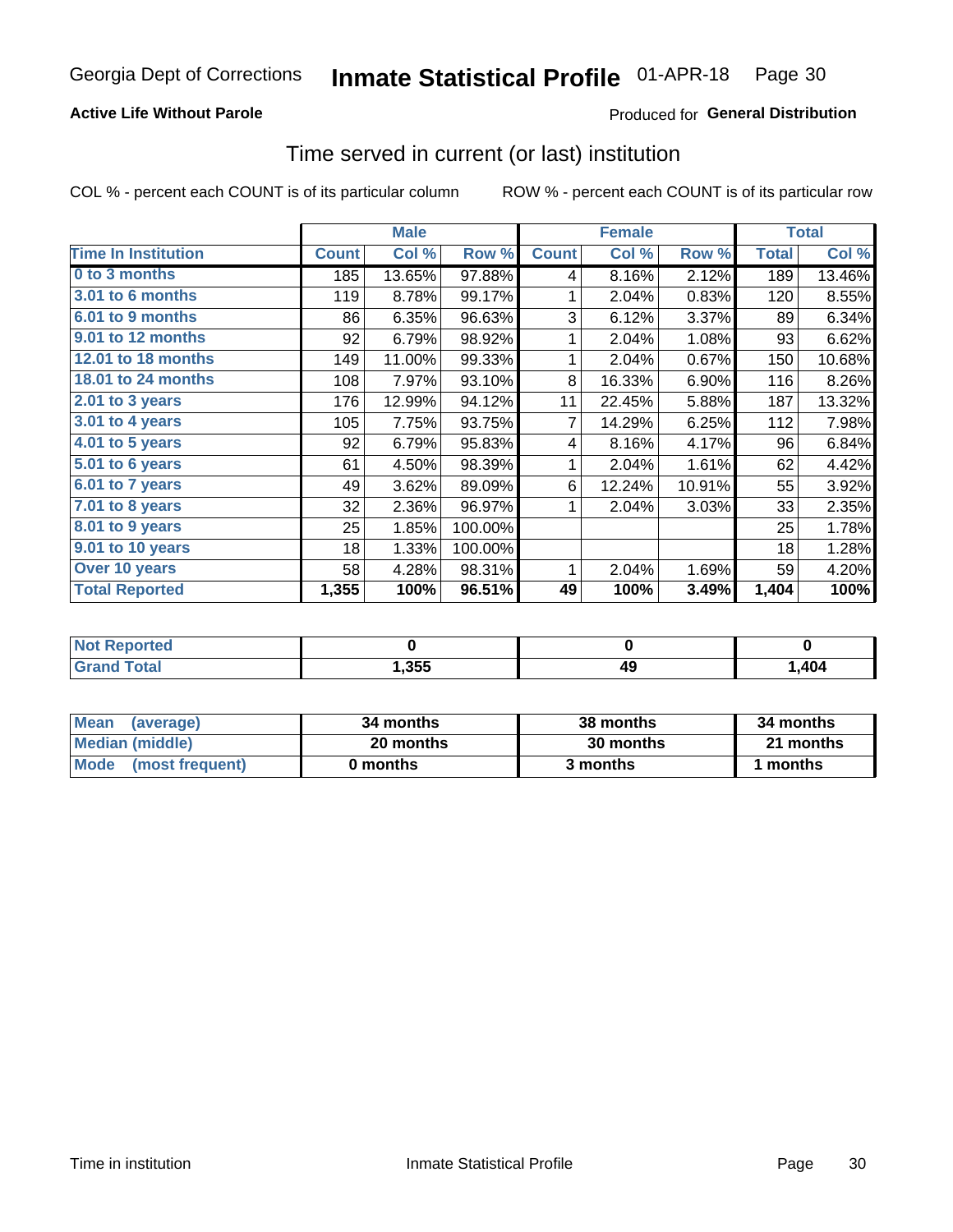#### Inmate Statistical Profile 01-APR-18 Page 31

#### **Active Life Without Parole**

#### Produced for General Distribution

## Highest grade level attained

COL % - percent each COUNT is of its particular column

|                              |                | <b>Male</b> |         |                 | <b>Female</b> |        |                | <b>Total</b> |
|------------------------------|----------------|-------------|---------|-----------------|---------------|--------|----------------|--------------|
| <b>Grade Level</b>           | <b>Count</b>   | Col %       | Row %   | <b>Count</b>    | Col %         | Row %  | <b>Total</b>   | Col %        |
| No school at all             | $\overline{2}$ | 0.19%       | 100.00% |                 |               |        | 2              | 0.19%        |
| <b>Grade 1</b>               | 1              | 0.10%       | 100.00% |                 |               |        | 1              | 0.09%        |
| <b>Grade 2</b>               | 1              | 0.10%       | 100.00% |                 |               |        | 1              | 0.09%        |
| <b>Grade 3</b>               | $\overline{2}$ | 0.19%       | 100.00% |                 |               |        | $\overline{2}$ | 0.19%        |
| <b>Grade 4</b>               | 3              | 0.29%       | 100.00% |                 |               |        | 3              | 0.28%        |
| Grade 5                      | 1              | 0.10%       | 100.00% |                 |               |        | 1              | 0.09%        |
| Grade 6                      | 9              | 0.86%       | 100.00% |                 |               |        | 9              | 0.84%        |
| Grade 7                      | 36             | 3.45%       | 100.00% |                 |               |        | 36             | 3.37%        |
| <b>Grade 8</b>               | 71             | 6.81%       | 98.61%  | 1               | 4.00%         | 1.39%  | 72             | 6.75%        |
| Grade 9                      | 132            | 12.67%      | 97.78%  | 3               | 12.00%        | 2.22%  | 135            | 12.65%       |
| Grade 10                     | 200            | 19.19%      | 97.09%  | 6               | 24.00%        | 2.91%  | 206            | 19.31%       |
| Grade 11                     | 177            | 16.99%      | 98.33%  | 3               | 12.00%        | 1.67%  | 180            | 16.87%       |
| <b>Grade 12 or GED</b>       | 260            | 24.95%      | 97.38%  | 7               | 28.00%        | 2.62%  | 267            | 25.02%       |
| Some tech school             | 14             | 1.34%       | 93.33%  | 1               | 4.00%         | 6.67%  | 15             | 1.41%        |
| <b>Completed tech school</b> | 15             | 1.44%       | 100.00% |                 |               |        | 15             | 1.41%        |
| College, 1 year              | 38             | 3.65%       | 97.44%  | 1               | 4.00%         | 2.56%  | 39             | 3.66%        |
| College, 2 year              | 38             | 3.65%       | 97.44%  | 1               | 4.00%         | 2.56%  | 39             | 3.66%        |
| College, 3 year              | 17             | 1.63%       | 100.00% |                 |               |        | 17             | 1.59%        |
| <b>Bachelor's degree</b>     | 18             | 1.73%       | 100.00% |                 |               |        | 18             | 1.69%        |
| <b>Master's degree</b>       | 4              | 0.38%       | 80.00%  | 1               | 4.00%         | 20.00% | 5              | 0.47%        |
| Ph.D. degree                 |                | 0.10%       | 50.00%  | 1               | 4.00%         | 50.00% | 2              | 0.19%        |
| Law degree                   | $\overline{2}$ | 0.19%       | 100.00% |                 |               |        | $\overline{2}$ | 0.19%        |
| <b>Total Reported</b>        | 1,042          | 100%        | 97.66%  | $\overline{25}$ | 100%          | 2.34%  | 1,067          | 100.0%       |

| NO | 24c<br>JIJ |    | へへつ<br>JJ. |
|----|------------|----|------------|
|    | 1,355      | 49 | ,404       |

| <b>Mean</b><br>(average) | 10.79           |                 | 10.81           |  |
|--------------------------|-----------------|-----------------|-----------------|--|
| Median (middle)          | Grade 11        | Grade 11        | Grade 11        |  |
| Mode<br>(most frequent)  | Grade 12 or GED | Grade 12 or GED | Grade 12 or GED |  |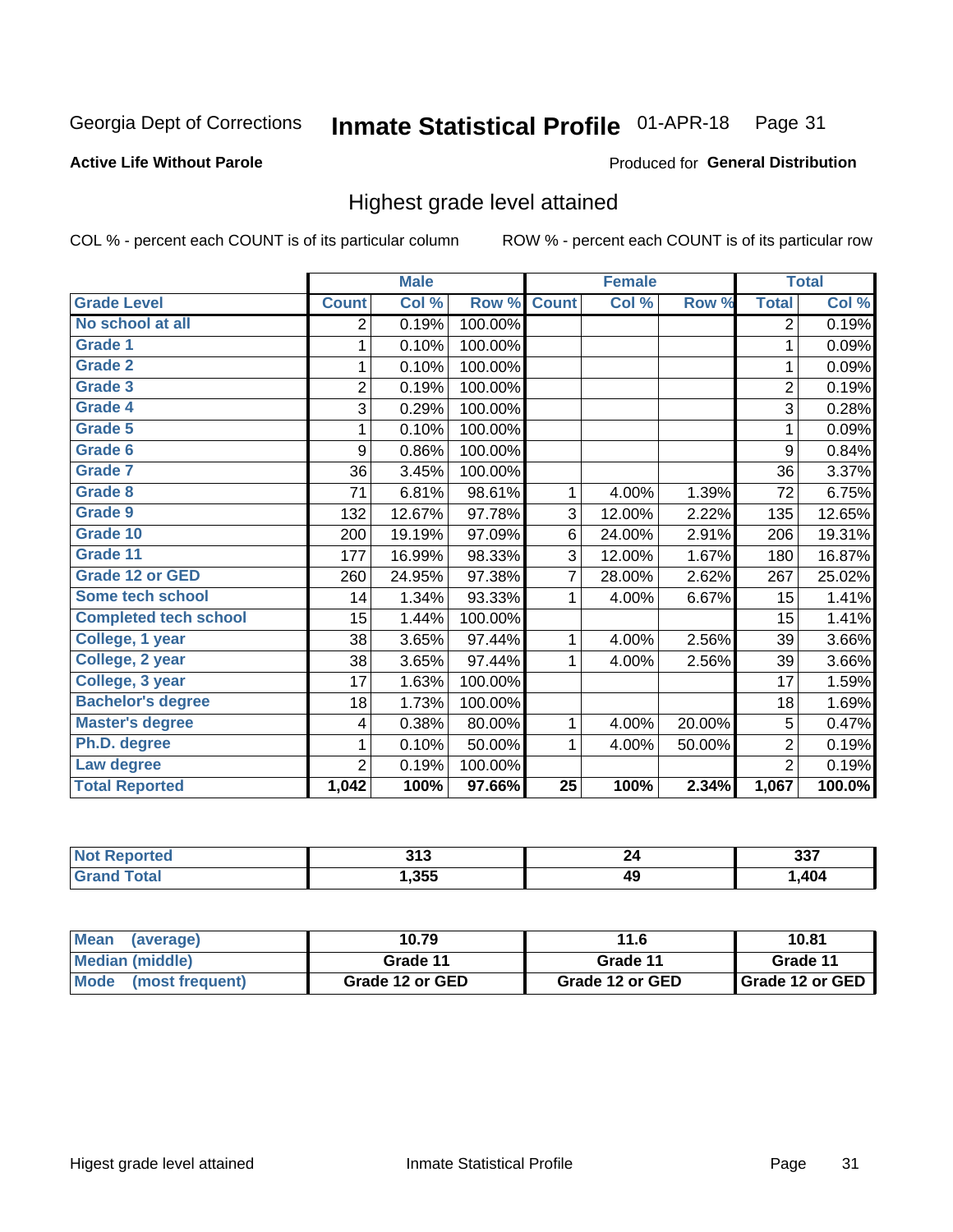#### Inmate Statistical Profile 01-APR-18 Page 32

#### **Active Life Without Parole**

### **Produced for General Distribution**

## Culture fair IQ scores

COL % - percent each COUNT is of its particular column

|                       | <b>Male</b>  |        | <b>Female</b>      |                |        | <b>Total</b> |              |        |
|-----------------------|--------------|--------|--------------------|----------------|--------|--------------|--------------|--------|
| <b>IQ Scores</b>      | <b>Count</b> | Col %  | <b>Row % Count</b> |                | Col %  | Row %        | <b>Total</b> | Col %  |
| $60 - 69$             | 41           | 3.51%  | 97.62%             |                | 2.63%  | 2.38%        | 42           | 3.48%  |
| $70 - 79$             | 90           | 7.70%  | 96.77%             | 3              | 7.89%  | 3.23%        | 93           | 7.71%  |
| $80 - 89$             | 160          | 13.69% | 96.39%             | 6              | 15.79% | 3.61%        | 166          | 13.75% |
| $90 - 99$             | 298          | 25.49% | 94.90%             | 16             | 42.11% | 5.10%        | 314          | 26.01% |
| $100 - 109$           | 324          | 27.72% | 98.18%             | 6              | 15.79% | 1.82%        | 330          | 27.34% |
| $110 - 119$           | 212          | 18.14% | 98.60%             | 3              | 7.89%  | 1.40%        | 215          | 17.81% |
| $120 - 129$           | 42           | 3.59%  | 95.45%             | $\overline{2}$ | 5.26%  | 4.55%        | 44           | 3.65%  |
| $130 - 139$           | 2            | 0.17%  | 66.67%             | 1              | 2.63%  | 33.33%       | 3            | 0.25%  |
| <b>Total Reported</b> | 1,169        | 100%   | 96.85%             | 38             | 100%   | 3.15%        | 1,207        | 100%   |

| <b>Not Reported</b>         | '70   |    | 177   |
|-----------------------------|-------|----|-------|
| <b>Not Valid (under 60)</b> | 4 C   |    | 20    |
| <b>Grand Total</b>          | 1,355 | 49 | 1,404 |

| Mean<br>(average)      | 98 |    | 98 |
|------------------------|----|----|----|
| <b>Median (middle)</b> | 99 | 94 | 99 |
| Mode (most frequent)   | 99 |    | 99 |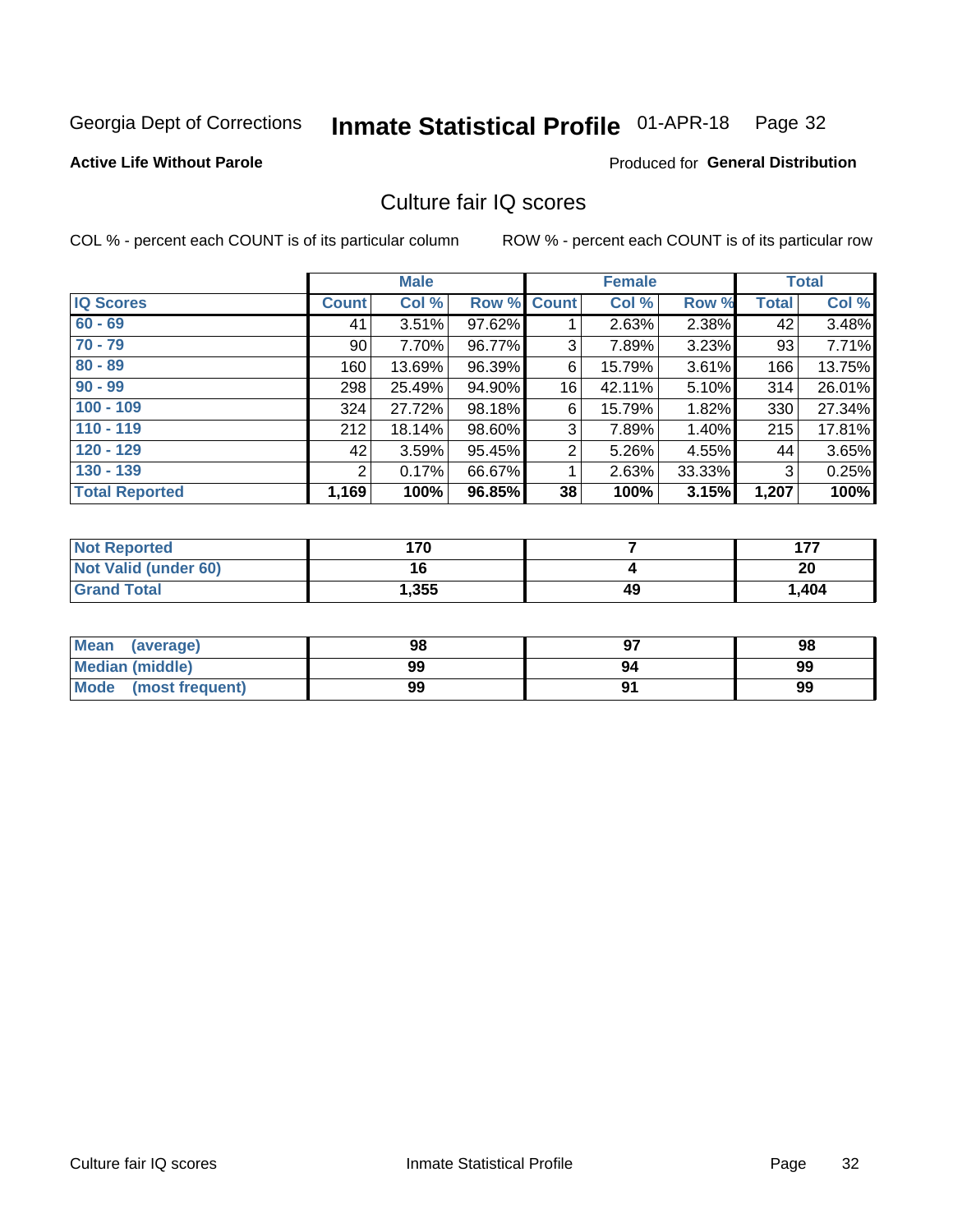#### Inmate Statistical Profile 01-APR-18 Page 33

#### **Active Life Without Parole**

### Produced for General Distribution

## Wide Range Achievement Test (WRAT) reading score

COL % - percent each COUNT is of its particular column

|                           |              | <b>Male</b> |         |                | <b>Female</b> |       |              | <b>Total</b> |
|---------------------------|--------------|-------------|---------|----------------|---------------|-------|--------------|--------------|
| <b>WRAT Reading Score</b> | <b>Count</b> | Col %       | Row %   | <b>Count</b>   | Col %         | Row % | <b>Total</b> | Col %        |
| 0.1 to 0.9                | 26           | 2.11%       | 100.00% |                |               |       | 26           | 2.04%        |
| 1.0 to 1.9                | 19           | 1.54%       | 100.00% |                |               |       | 19           | 1.49%        |
| 2.0 to 2.9                | 42           | 3.41%       | 95.45%  | $\overline{2}$ | 4.76%         | 4.55% | 44           | 3.45%        |
| 3.0 to 3.9                | 76           | 6.16%       | 96.20%  | 3              | 7.14%         | 3.80% | 79           | 6.20%        |
| 4.0 to 4.9                | 96           | 7.79%       | 96.00%  | 4              | 9.52%         | 4.00% | 100          | 7.84%        |
| 5.0 to 5.9                | 119          | 9.65%       | 98.35%  | $\overline{2}$ | 4.76%         | 1.65% | 121          | 9.49%        |
| 6.0 to 6.9                | 107          | 8.68%       | 98.17%  | $\overline{2}$ | 4.76%         | 1.83% | 109          | 8.55%        |
| 7.0 to 7.9                | 32           | 2.60%       | 100.00% |                |               |       | 32           | 2.51%        |
| 8.0 to 8.9                | 98           | 7.95%       | 98.00%  | $\overline{2}$ | 4.76%         | 2.00% | 100          | 7.84%        |
| 9.0 to 9.9                | 70           | 5.68%       | 97.22%  | $\overline{2}$ | 4.76%         | 2.78% | 72           | 5.65%        |
| 10.0 to 10.9              | 67           | 5.43%       | 98.53%  | 1              | 2.38%         | 1.47% | 68           | 5.33%        |
| 11.0 to 11.9              | 123          | 9.98%       | 95.35%  | 6              | 14.29%        | 4.65% | 129          | 10.12%       |
| 12.0 to 12.9              | 304          | 24.66%      | 95.30%  | 15             | 35.71%        | 4.70% | 319          | 25.02%       |
| 13                        | 54           | 4.38%       | 94.74%  | 3              | 7.14%         | 5.26% | 57           | 4.47%        |
| <b>Total Reported</b>     | 1,233        | 100%        | 96.71%  | 42             | 100%          | 3.29% | 1,275        | 100%         |

| <b>Not Reported</b>    | ר ר<br>144 |    | 129  |
|------------------------|------------|----|------|
| <b>Total</b><br>'Grand | 1,355      | 49 | ,404 |

| Mean<br>(average)      | 8.60       | 9.6  | 8.64 |
|------------------------|------------|------|------|
| <b>Median (middle)</b> | י ה<br>9.Z | 11.4 | 9.2  |
| Mode (most frequent)   | 12.9       | 12.9 | 12.9 |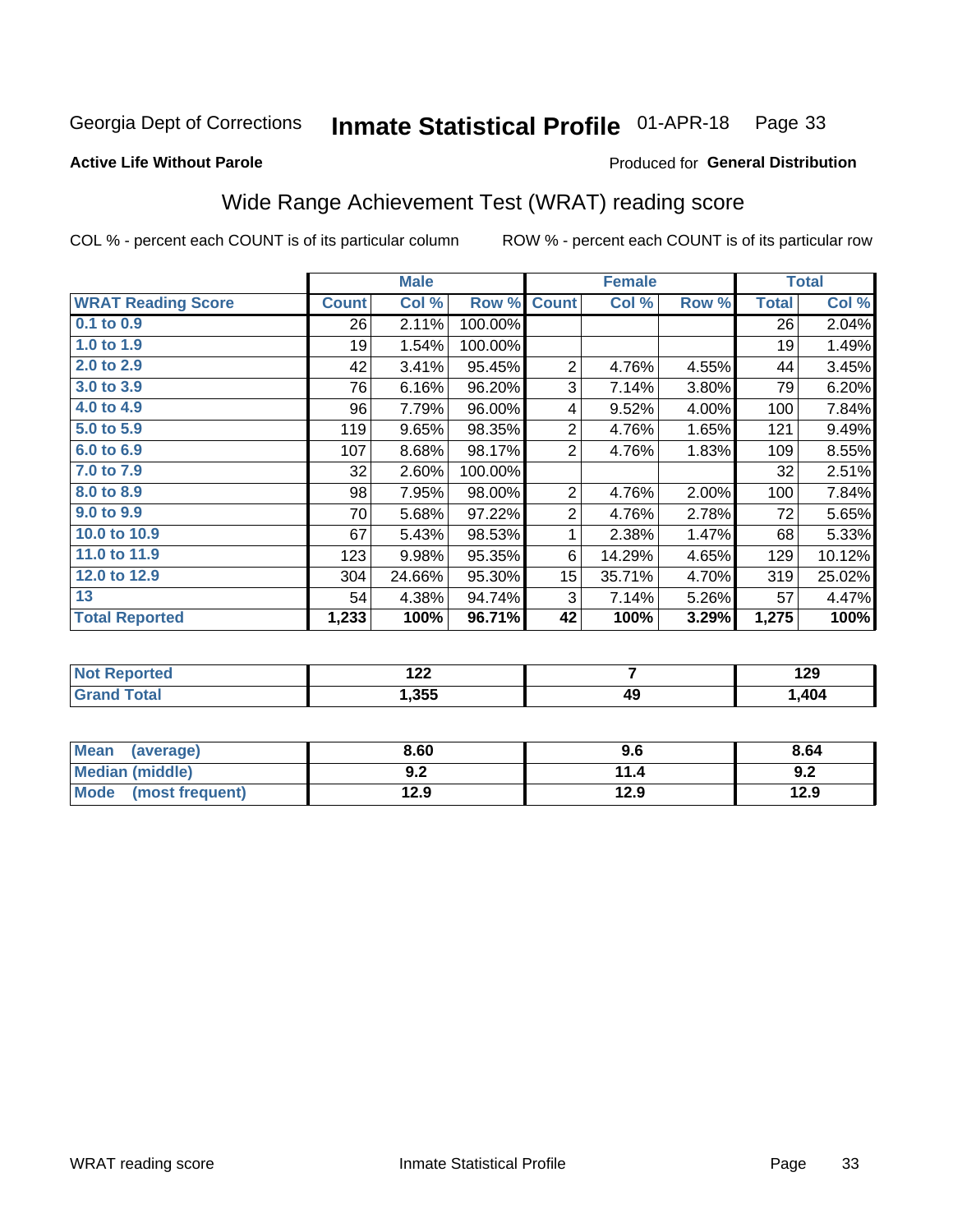#### Inmate Statistical Profile 01-APR-18 Page 34

Produced for General Distribution

### **Active Life Without Parole**

## Wide Range Achievement Test (WRAT) math score

COL % - percent each COUNT is of its particular column

|                              |                 | <b>Male</b> |         |                 | <b>Female</b> |        |              | <b>Total</b> |
|------------------------------|-----------------|-------------|---------|-----------------|---------------|--------|--------------|--------------|
| <b>WRAT Mathematic Score</b> | <b>Count</b>    | Col %       | Row %   | <b>Count</b>    | Col %         | Row %  | <b>Total</b> | Col %        |
| 0.1 to 0.9                   | $\overline{2}$  | 0.16%       | 100.00% |                 |               |        | 2            | 0.16%        |
| 1.0 to 1.9                   | 8               | 0.65%       | 100.00% |                 |               |        | 8            | 0.63%        |
| 2.0 to 2.9                   | 30 <sup>2</sup> | 2.43%       | 96.77%  | 1               | 2.38%         | 3.23%  | 31           | 2.43%        |
| 3.0 to 3.9                   | 67              | 5.43%       | 97.10%  | $\overline{2}$  | 4.76%         | 2.90%  | 69           | 5.41%        |
| 4.0 to 4.9                   | 141             | 11.44%      | 97.24%  | 4               | 9.52%         | 2.76%  | 145          | 11.37%       |
| 5.0 to 5.9                   | 168             | 13.63%      | 98.25%  | 3               | 7.14%         | 1.75%  | 171          | 13.41%       |
| 6.0 to 6.9                   | 268             | 21.74%      | 97.10%  | 8               | 19.05%        | 2.90%  | 276          | 21.65%       |
| 7.0 to 7.9                   | 115             | 9.33%       | 96.64%  | 4               | 9.52%         | 3.36%  | 119          | 9.33%        |
| 8.0 to 8.9                   | 125             | 10.14%      | 97.66%  | 3               | 7.14%         | 2.34%  | 128          | 10.04%       |
| 9.0 to 9.9                   | 93              | 7.54%       | 94.90%  | 5               | 11.90%        | 5.10%  | 98           | 7.69%        |
| 10.0 to 10.9                 | 26              | 2.11%       | 100.00% |                 |               |        | 26           | 2.04%        |
| 11.0 to 11.9                 | 46              | 3.73%       | 97.87%  | 1               | 2.38%         | 2.13%  | 47           | 3.69%        |
| 12.0 to 12.9                 | 137             | 11.11%      | 93.20%  | 10 <sup>1</sup> | 23.81%        | 6.80%  | 147          | 11.53%       |
| 13                           | 7               | 0.57%       | 87.50%  | 1               | 2.38%         | 12.50% | 8            | 0.63%        |
| <b>Total Reported</b>        | 1,233           | 100%        | 96.71%  | 42              | 100%          | 3.29%  | 1,275        | 100.0%       |
|                              |                 |             |         |                 |               |        |              |              |

| <b>Not Reported</b> | ה הו<br>175 |    | 190<br>1 Z J |
|---------------------|-------------|----|--------------|
| <b>Total</b>        | .355.،      | 49 | ,404         |

| Mean (average)         | 7.36 | 8.34 | 7.39 |
|------------------------|------|------|------|
| <b>Median (middle)</b> | 6.9  | ס. י | 6.9  |
| Mode (most frequent)   | 12.9 | 12.9 | 12.9 |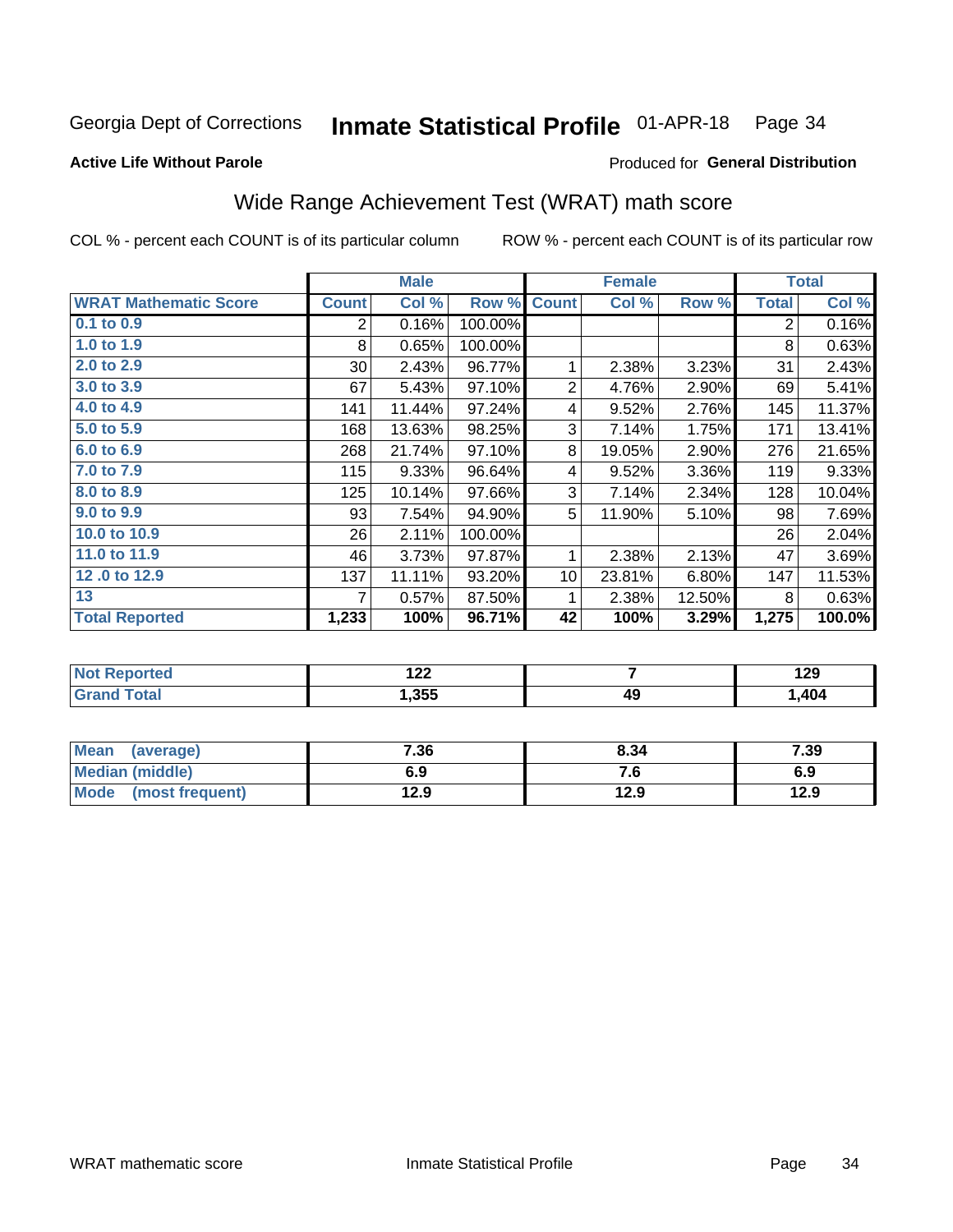#### **Inmate Statistical Profile 01-APR-18** Page 35

#### **Active Life Without Parole**

### Produced for General Distribution

## Wide Range Achievement Test (WRAT) spelling score

COL % - percent each COUNT is of its particular column

|                            |                 | <b>Male</b> |         |                | <b>Female</b>  |       |              | <b>Total</b> |
|----------------------------|-----------------|-------------|---------|----------------|----------------|-------|--------------|--------------|
| <b>WRAT Spelling Score</b> | <b>Count</b>    | Col %       | Row %   | <b>Count</b>   | Col %          | Row % | <b>Total</b> | Col %        |
| 0.1 to 0.9                 | 20 <sup>2</sup> | 1.62%       | 100.00% |                |                |       | 20           | 1.57%        |
| 1.0 to 1.9                 | 37              | 3.01%       | 100.00% |                |                |       | 37           | 2.91%        |
| 2.0 to 2.9                 | 51              | 4.14%       | 96.23%  | $\overline{2}$ | 4.76%          | 3.77% | 53           | 4.16%        |
| 3.0 to 3.9                 | 73              | 5.93%       | 97.33%  | $\overline{2}$ | 4.76%          | 2.67% | 75           | 5.89%        |
| 4.0 to 4.9                 | 75              | 6.09%       | 97.40%  | $\overline{2}$ | 4.76%          | 2.60% | 77           | 6.05%        |
| 5.0 to 5.9                 | 136             | 11.05%      | 99.27%  | 1              | 2.38%          | 0.73% | 137          | 10.76%       |
| 6.0 to 6.9                 | 109             | 8.85%       | 99.09%  | 1              | 2.38%          | 0.91% | 110          | 8.64%        |
| 7.0 to 7.9                 | 110             | 8.94%       | 97.35%  | 3              | 7.14%          | 2.65% | 113          | 8.88%        |
| 8.0 to 8.9                 | 109             | 8.85%       | 97.32%  | 3              | 7.14%          | 2.68% | 112          | 8.80%        |
| 9.0 to 9.9                 | 66              | 5.36%       | 100.00% |                |                |       | 66           | 5.18%        |
| 10.0 to 10.9               | 59              | 4.79%       | 100.00% |                |                |       | 59           | 4.63%        |
| 11.0 to 11.9               | 88              | 7.15%       | 93.62%  | 6              | 14.29%         | 6.38% | 94           | 7.38%        |
| 12.0 to 12.9               | 269             | 21.85%      | 92.76%  | 21             | 50.00%         | 7.24% | 290          | 22.78%       |
| 13                         | 29              | 2.36%       | 96.67%  | 1              | 2.38%          | 3.33% | 30           | 2.36%        |
| <b>Total Reported</b>      | 1,231           | 100%        | 96.70%  | 42             | 100%           | 3.30% | 1,273        | 100%         |
|                            |                 |             |         |                |                |       |              |              |
| <b>Not Reported</b>        |                 | 124         |         |                | $\overline{7}$ |       |              | 131          |
| <b>Grand Total</b>         |                 | 1,355       |         |                | 49             |       |              | 1,404        |

| Mean<br>(average)              | 8.16 | 10.24       | 8.23 |
|--------------------------------|------|-------------|------|
| <b>Median (middle)</b>         | 8.3  | 1つ ?<br>د ع | ი.ა  |
| <b>Mode</b><br>(most frequent) | 12.9 | 12.9        | 12.9 |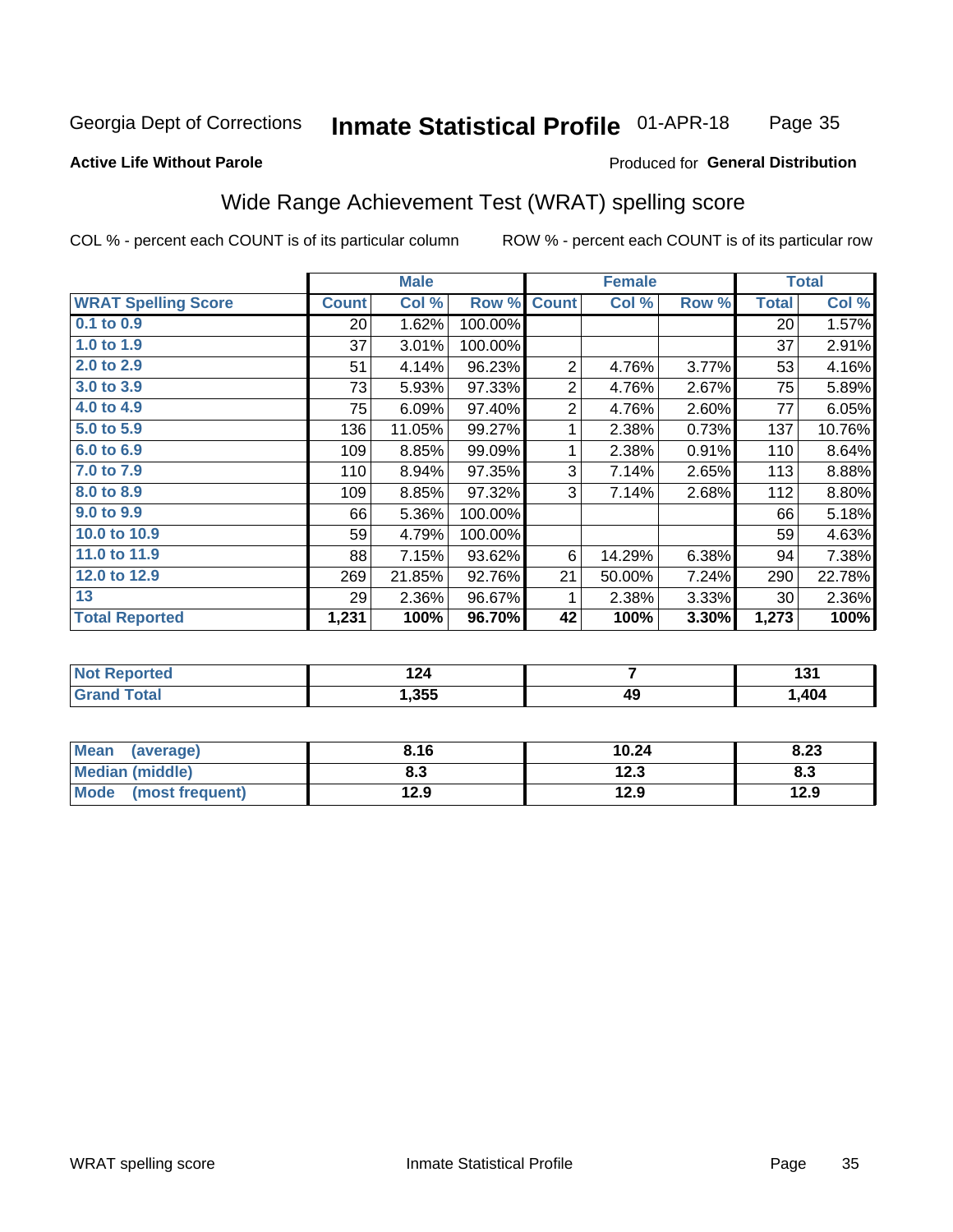## Inmate Statistical Profile 01-APR-18 Page 36

#### **Active Life Without Parole**

### Produced for General Distribution

## Current / last mental health treatment level

COL % - percent each COUNT is of its particular column

|                                    |              | <b>Male</b> |         |              | <b>Female</b> |       |              | <b>Total</b> |
|------------------------------------|--------------|-------------|---------|--------------|---------------|-------|--------------|--------------|
| <b>Mental Health Treatment Lev</b> | <b>Count</b> | Col %       | Row %   | <b>Count</b> | Col %         | Row % | <b>Total</b> | Col %        |
| 1 No problem at current time       | 247          | 41.79%      | 95.37%  | 12           | 29.27%        | 4.63% | 259          | 40.98%       |
| 2 Receiving outpatient             | 259          | 43.82%      | 90.56%  | 27           | 65.85%        | 9.44% | 286          | 45.25%       |
| <b>Treatment</b>                   |              |             |         |              |               |       |              |              |
| 3 Inpatient, moderate              | 71           | 12.01%      | 97.26%  | 2            | 4.88%         | 2.74% | 73           | 11.55%       |
| <b>Treatment</b>                   |              |             |         |              |               |       |              |              |
| 4 Inpatient, intensive             | 13           | 2.20%       | 100.00% |              |               |       | 13           | 2.06%        |
| Treatment                          |              |             |         |              |               |       |              |              |
| <b>5 Undergoing crisis</b>         |              | 0.17%       | 100.00% |              |               |       |              | 0.16%        |
| <b>stabilization</b>               |              |             |         |              |               |       |              |              |
| <b>Total Evaluated</b>             | 591          | 100%        | 93.51%  | 41           | 100%          | 6.49% | 632          | 100%         |

| evaluation<br>Never had Ml | 764  |    | --  |
|----------------------------|------|----|-----|
|                            | .355 | 49 | 404 |

| <b>Median (middle)</b>         | <b>Receiving outpatient</b><br>treatment | <b>Receiving outpatient</b><br>treatment | <b>Receiving</b><br>outpatient<br>treatment |  |
|--------------------------------|------------------------------------------|------------------------------------------|---------------------------------------------|--|
| <b>Mode</b><br>(most frequent) | <b>Receiving outpatient</b><br>treatment | <b>Receiving outpatient</b><br>treatment | <b>Receiving</b><br>outpatient<br>treatment |  |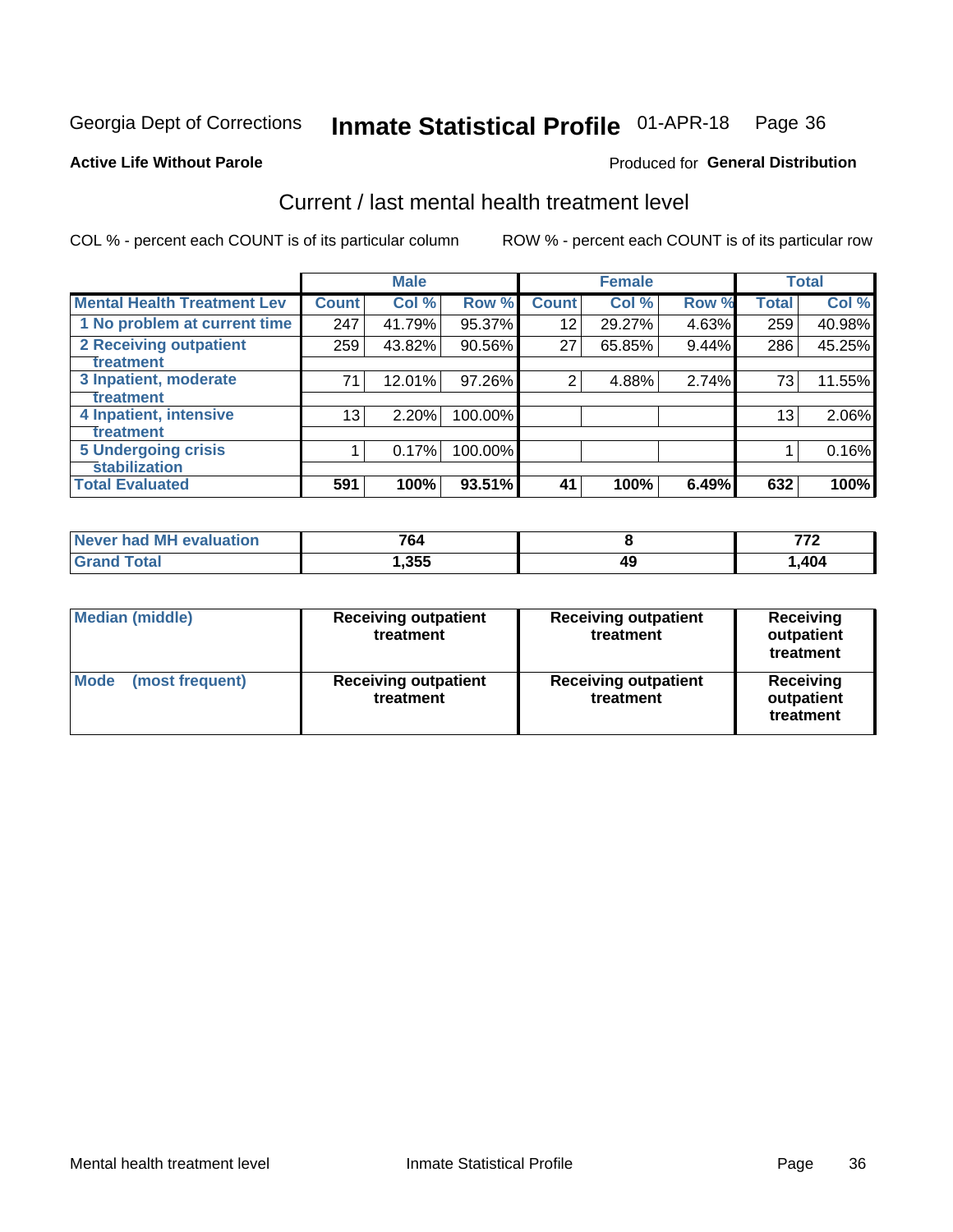#### Inmate Statistical Profile 01-APR-18 Page 37

## **Active Life Without Parole**

### Produced for General Distribution

## PULHESDWIT medical scale - 'P' overall condition ('P'hysical)

COL % - percent each COUNT is of its particular column

|                                  |              | <b>Male</b> |             |    | <b>Female</b> |       |              | <b>Total</b> |
|----------------------------------|--------------|-------------|-------------|----|---------------|-------|--------------|--------------|
| 'P' Overall Condition            | <b>Count</b> | Col %       | Row % Count |    | Col %         | Row % | <b>Total</b> | Col %        |
| 1 No medical illness             | 931          | 74.90%      | 97.38%      | 25 | 52.08%        | 2.62% | 956          | 74.05%       |
| 2 Well-controlled chronic        | 289          | 23.25%      | 92.93%      | 22 | 45.83%        | 7.07% | 311          | 24.09%       |
| <b>illness</b>                   |              |             |             |    |               |       |              |              |
| 3 Poorly-controlled chronic      | 22           | 1.77%       | 95.65%      |    | 2.08%         | 4.35% | 23           | 1.78%        |
| <b>illness</b>                   |              |             |             |    |               |       |              |              |
| 4 Significant problems requiring |              | 0.08%       | 100.00%     |    |               |       |              | 0.08%        |
| special housing                  |              |             |             |    |               |       |              |              |
| <b>Total Reported</b>            | 1,243        | 100%        | 96.28%      | 48 | 100%          | 3.72% | 1,291        | 100%         |

| τeα   | $\sim$<br>. . |    | 442<br>. I J |
|-------|---------------|----|--------------|
| _____ | .355          | 45 | 404          |

| <b>Mode</b> | (most frequent) | 1 No medical illness | 1 No medical illness | 1 No medical<br>illness |
|-------------|-----------------|----------------------|----------------------|-------------------------|
|-------------|-----------------|----------------------|----------------------|-------------------------|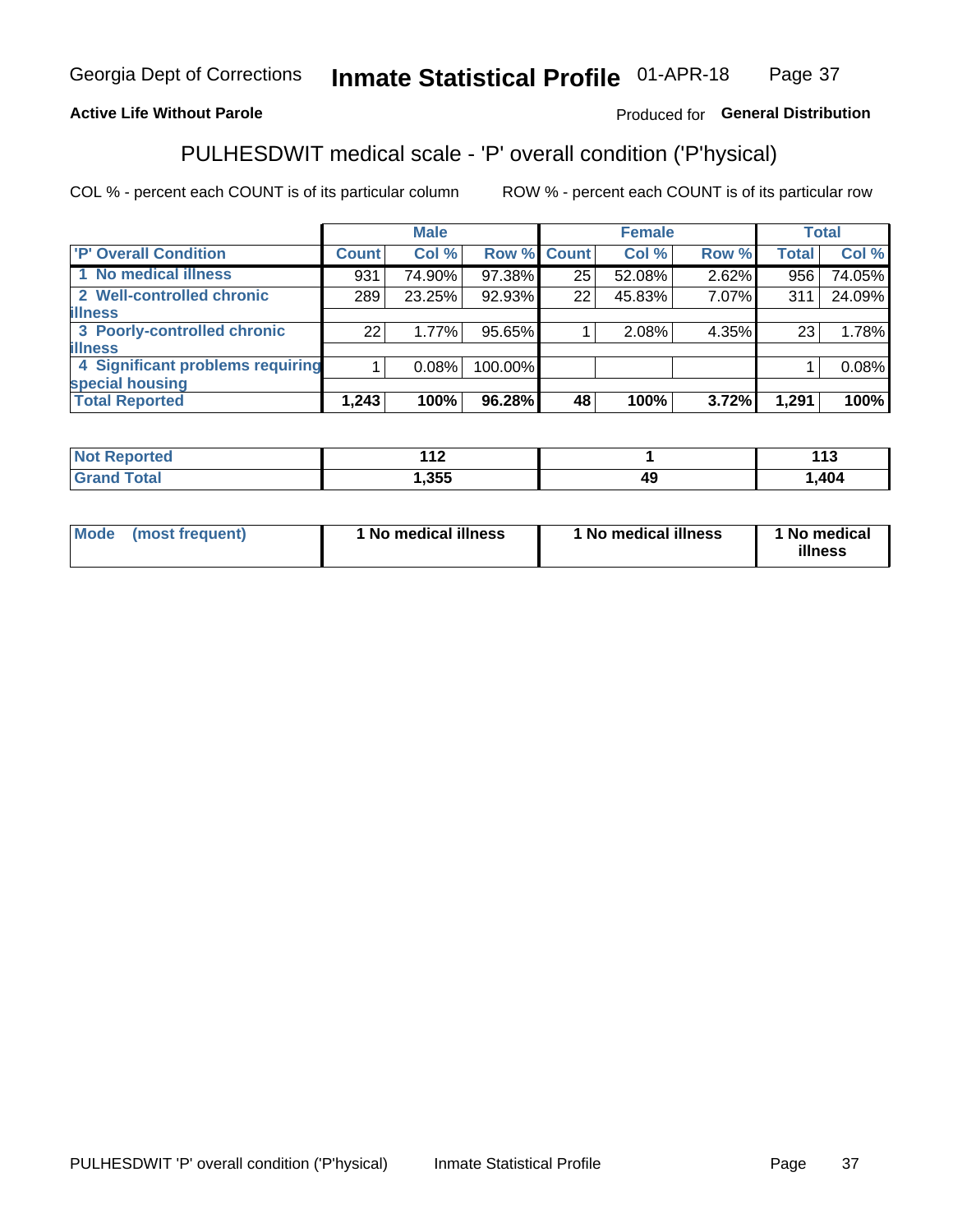### **Active Life Without Parole**

### Produced for General Distribution

## PULHESDWIT medical scale - 'U' upper body

COL % - percent each COUNT is of its particular column

|                              |              | <b>Male</b> |         |              | <b>Female</b> |       |              | <b>Total</b> |
|------------------------------|--------------|-------------|---------|--------------|---------------|-------|--------------|--------------|
| <b>U' Upper Body</b>         | <b>Count</b> | Col %       | Row %   | <b>Count</b> | Col %         | Row % | <b>Total</b> | Col %        |
| 1 Upper bones, joints,       | 1,177        | 94.77%      | 96.40%  | 44           | 91.67%        | 3.60% | 1,221        | 94.65%       |
| muscles all OK               |              |             |         |              |               |       |              |              |
| 2 One or both arms minimally | 59           | 4.75%       | 93.65%  | 4            | 8.33%         | 6.35% | 63           | 4.88%        |
| limited                      |              |             |         |              |               |       |              |              |
| 3 One or both arms           | 5            | 0.40%       | 100.00% |              |               |       | 5            | 0.39%        |
| moderately limited           |              |             |         |              |               |       |              |              |
| 4 One arm disabled,          |              | 0.08%       | 100.00% |              |               |       |              | 0.08%        |
| paralyzed, or amputated      |              |             |         |              |               |       |              |              |
| <b>Total Reported</b>        | 1,242        | 100%        | 96.28%  | 48           | 100%          | 3.72% | 1,290        | 100%         |

| <b>Not Reported</b>   | .<br>. . |    | 4 A<br>$\overline{ }$ |
|-----------------------|----------|----|-----------------------|
| <b>Total</b><br>Grand | ,355     | 49 | ,404                  |

| Mode | (most frequent) | 1 Upper bones, joints,<br>muscles all OK | 1 Upper bones, joints,<br>muscles all OK | 1 Upper bones,<br>ljoints, muscles all<br>OK |
|------|-----------------|------------------------------------------|------------------------------------------|----------------------------------------------|
|------|-----------------|------------------------------------------|------------------------------------------|----------------------------------------------|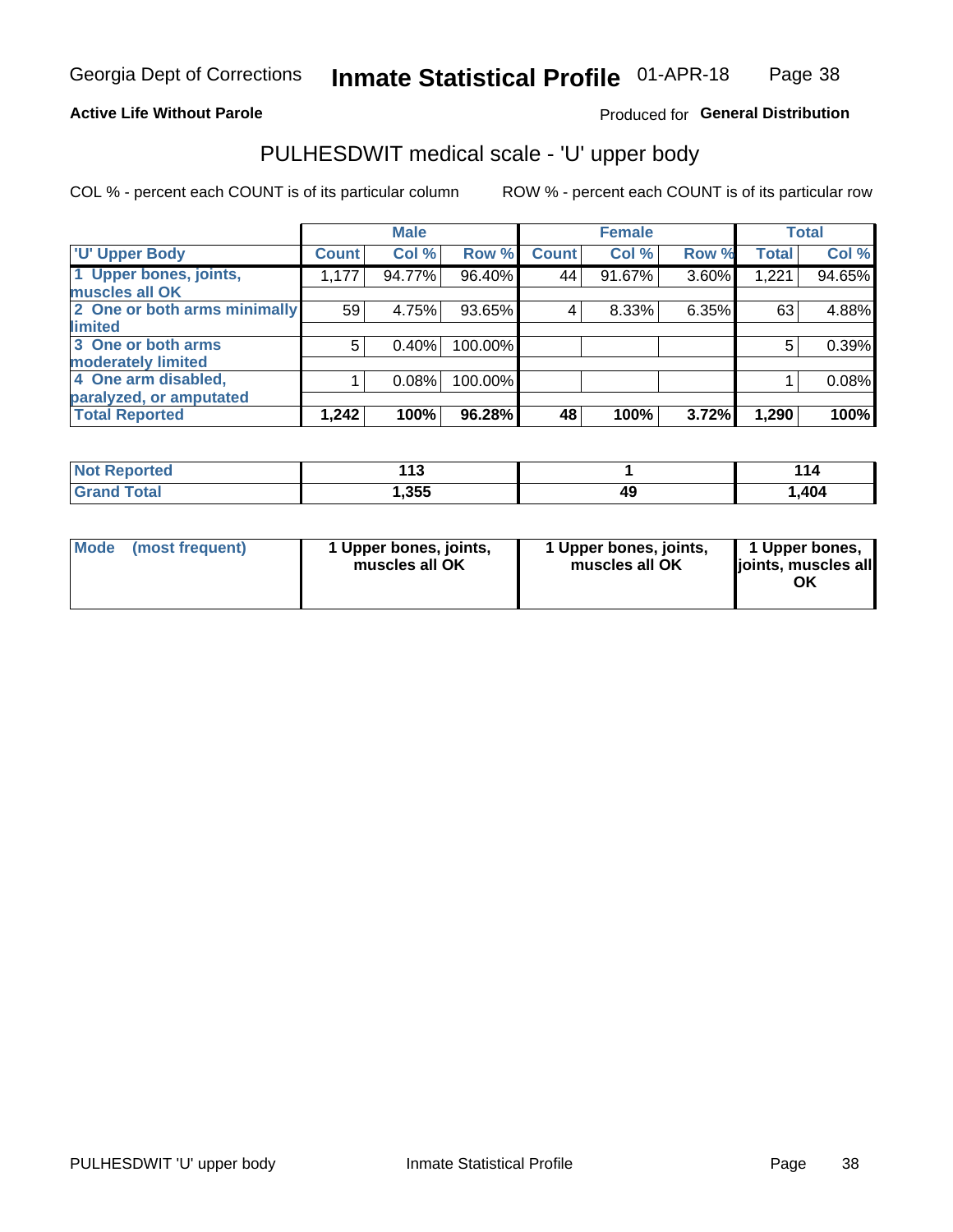### **Active Life Without Parole**

## Produced for General Distribution

## PULHESDWIT medical scale - 'L' lower body

COL % - percent each COUNT is of its particular column

|                                     | <b>Male</b> |              | <b>Female</b>                                            |       |              | <b>Total</b>                     |
|-------------------------------------|-------------|--------------|----------------------------------------------------------|-------|--------------|----------------------------------|
| <b>Count</b>                        | Col %       | <b>Count</b> | Col %                                                    |       | <b>Total</b> | Col %                            |
| 1,077                               | 86.71%      | 40           | 83.33%                                                   |       | 1,117        | 86.59%                           |
|                                     |             |              |                                                          |       |              |                                  |
| 149                                 | 12.00%      | 7            | 14.58%                                                   |       | 156          | 12.09%                           |
|                                     |             |              |                                                          |       |              |                                  |
| 13                                  | 1.05%       |              | 2.08%                                                    |       | 14           | 1.09%                            |
|                                     |             |              |                                                          |       |              |                                  |
| 4 One leg disabled, paralyzed,<br>3 | 0.24%       |              |                                                          |       | 3            | 0.23%                            |
|                                     |             |              |                                                          |       |              |                                  |
| 1,242                               | 100%        | 48           | 100%                                                     | 3.72% | 1,290        | 100%                             |
|                                     |             |              | Row %<br>96.42%<br>95.51%<br>92.86%<br>100.00%<br>96.28% |       |              | Row %<br>3.58%<br>4.49%<br>7.14% |

| <b>Not Reported</b>   | .<br>. . |    | 4 A<br>$\overline{ }$ |
|-----------------------|----------|----|-----------------------|
| <b>Total</b><br>Grand | ,355     | 49 | ,404                  |

| Mode | (most frequent) | 1 Lower bones, joints,<br>muscles all OK | 1 Lower bones, joints,<br>muscles all OK | 1 Lower bones,<br>ljoints, muscles all<br>OK |
|------|-----------------|------------------------------------------|------------------------------------------|----------------------------------------------|
|------|-----------------|------------------------------------------|------------------------------------------|----------------------------------------------|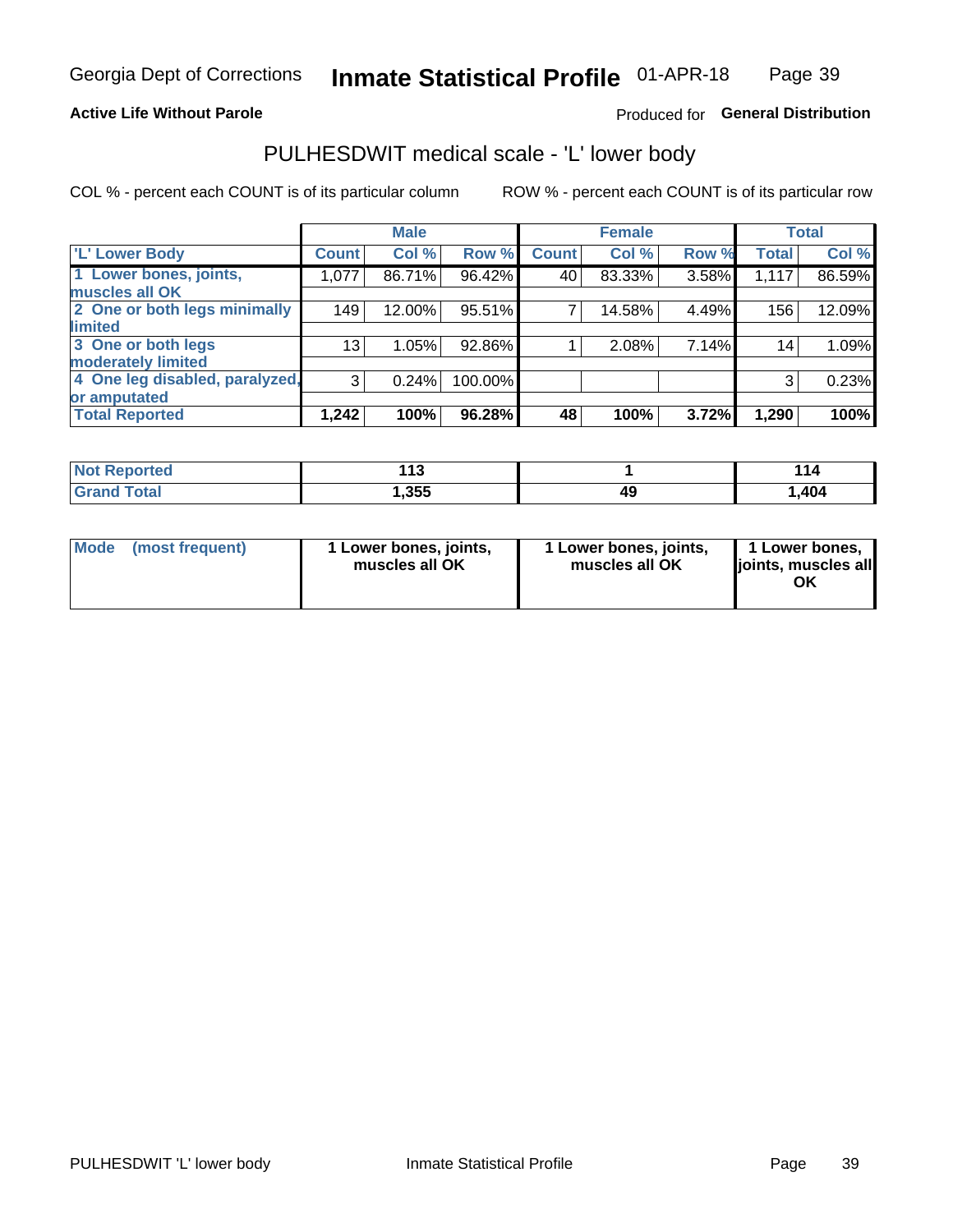### **Active Life Without Parole**

Produced for General Distribution

## PULHESDWIT medical scale - 'H' hearing

COL % - percent each COUNT is of its particular column

|                                                               |              | <b>Male</b> |             |    | <b>Female</b> |       | <b>Total</b> |        |
|---------------------------------------------------------------|--------------|-------------|-------------|----|---------------|-------|--------------|--------|
| <b>H'</b> Hearing                                             | <b>Count</b> | Col%        | Row % Count |    | Col%          | Row % | <b>Total</b> | Col %  |
| 1 Normal hearing both ears                                    | 1,223        | $98.63\%$   | 96.22%      | 48 | $100.00\%$    | 3.78% | 1,271        | 98.68% |
| 2 Some loss in one ear with<br>other OK, or mild loss in both | 12           | $0.97\%$    | 100.00%     |    |               |       | 12           | 0.93%  |
| 3 Total loss in one ear with<br>mild loss in other            | 5            | 0.40%       | 100.00%     |    |               |       |              | 0.39%  |
| <b>Total Reported</b>                                         | 1.240        | 100%        | 96.27%      | 48 | 100%          | 3.73% | 1,288        | 100%   |

| Reported<br><b>NOT</b> | .<br><b>15</b><br>1 J<br>$\sim$ |    | 4 4 C<br><u>. . o</u> |
|------------------------|---------------------------------|----|-----------------------|
| <b>otal</b>            | ,355                            | 49 | 404, ا                |

| Mode (most frequent) | 1 Normal hearing both ears 1 Normal hearing both ears 1 Normal hearing | both ears |
|----------------------|------------------------------------------------------------------------|-----------|
|----------------------|------------------------------------------------------------------------|-----------|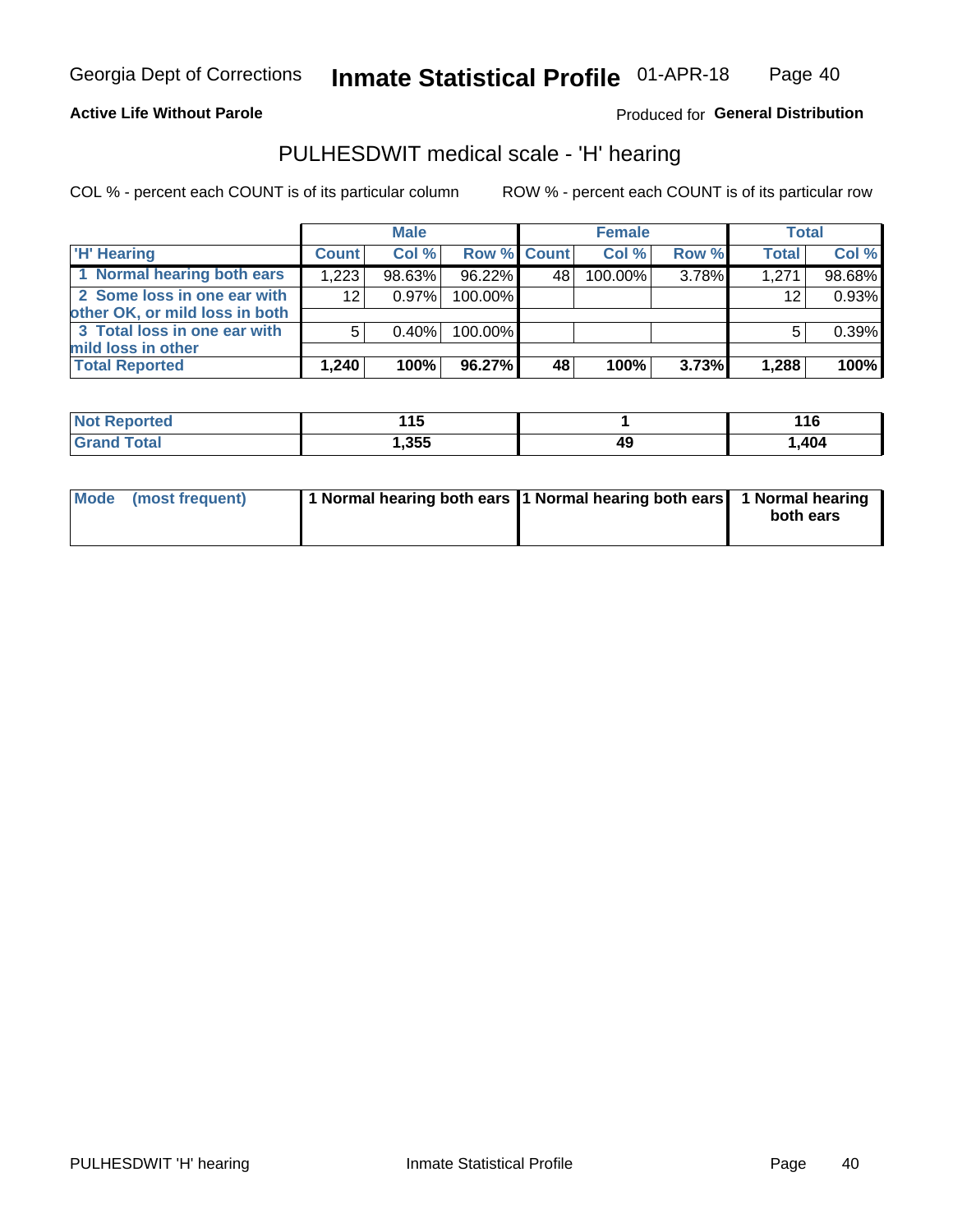### **Active Life Without Parole**

### Produced for General Distribution

## PULHESDWIT medical scale - 'E' vision

COL % - percent each COUNT is of its particular column

|                                |              | <b>Male</b> |             |    | <b>Female</b> |          |              | <b>Total</b> |
|--------------------------------|--------------|-------------|-------------|----|---------------|----------|--------------|--------------|
| <b>E' Vision</b>               | <b>Count</b> | Col %       | Row % Count |    | Col%          | Row %    | <b>Total</b> | Col %        |
| 1 Correctable to 20/40 in both | 917          | 76.29%      | 97.55%      | 23 | 52.27%        | 2.45%    | 940          | 75.44%       |
| eyes                           |              |             |             |    |               |          |              |              |
| 2 Correctable to 20/70 in one  | 263          | 21.88%      | 92.93%      | 20 | 45.45%        | 7.07%    | 283          | 22.71%       |
| eye, may be blind in other     |              |             |             |    |               |          |              |              |
| 3 Correctable to 20/200 in one | 19           | 1.58%       | 95.00%      |    | 2.27%         | $5.00\%$ | 20           | 1.61%        |
| eye, may be blind in other     |              |             |             |    |               |          |              |              |
| 4 One eye not correctable to   | 3            | 0.25%       | 100.00%     |    |               |          | 3            | 0.24%        |
| 20/200, other may be blind     |              |             |             |    |               |          |              |              |
| <b>Total Reported</b>          | 1,202        | 100%        | 96.47%      | 44 | 100%          | 3.53%    | 1,246        | 100%         |

| <b>Not Reported</b>          | ィにつ<br>טטו |    | 158  |
|------------------------------|------------|----|------|
| <b>Total</b><br><b>Grand</b> | , 355      | 49 | ,404 |

| Mode (most frequent) | 1 Correctable to 20/40 in both<br>eves | 1 Correctable to 20/40 in   1 Correctable to<br>both eves | 20/40 in both eyes |
|----------------------|----------------------------------------|-----------------------------------------------------------|--------------------|
|                      |                                        |                                                           |                    |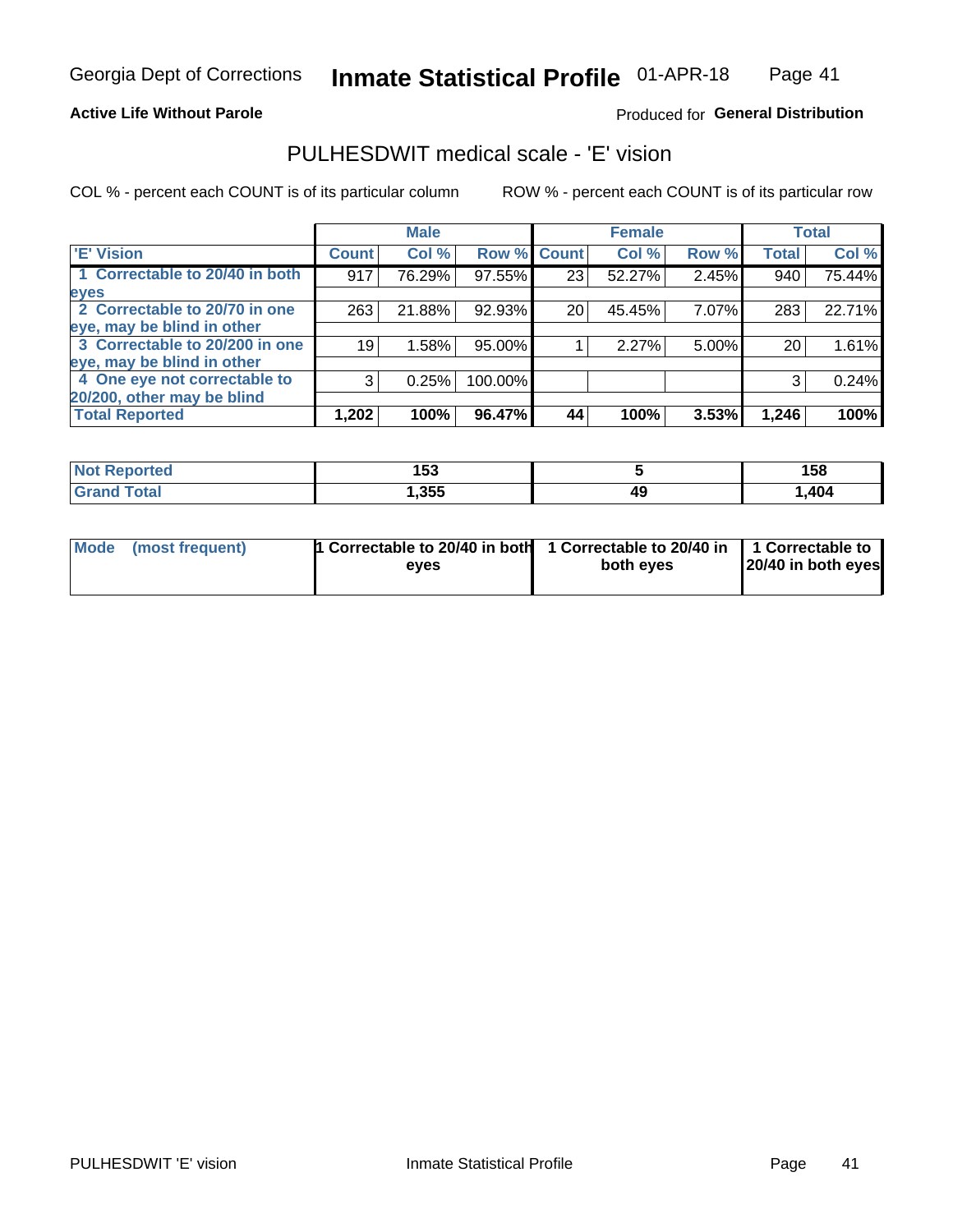### **Active Life Without Parole**

## Produced for General Distribution

## PULHESDWIT medical scale - 'S' pSychiatric

COL % - percent each COUNT is of its particular column

|                                 |              | <b>Male</b> |         |             | <b>Female</b> |        |              | <b>Total</b> |
|---------------------------------|--------------|-------------|---------|-------------|---------------|--------|--------------|--------------|
| 'S' pSychiatric                 | <b>Count</b> | Col %       |         | Row % Count | Col %         | Row %  | <b>Total</b> | Col %        |
| 1 No impairment or disorders    | 1,047        | 82.31%      | 98.96%  | 11          | 31.43%        | 1.04%  | 1,058        | 80.95%       |
| 2 Stable, or in remission, or   | 166          | 13.05%      | 87.83%  | 23          | 65.71%        | 12.17% | 189          | 14.46%       |
| mild impairment or retardation  |              |             |         |             |               |        |              |              |
| 3 Requires moderate inpatient   | 48           | 3.77%       | 97.96%  |             | 2.86%         | 2.04%  | 49           | 3.75%        |
| <b>treatment</b>                |              |             |         |             |               |        |              |              |
| 4 Requires intensive inpatient  | 9            | 0.71%       | 100.00% |             |               |        | 9            | 0.69%        |
| <b>treatment</b>                |              |             |         |             |               |        |              |              |
| 5 Requires Crisis Stabilization | 2            | 0.16%       | 100.00% |             |               |        | 2            | 0.15%        |
| Unit (CSU) inpatient care       |              |             |         |             |               |        |              |              |
| <b>Total Reported</b>           | 1,272        | 100%        | 97.32%  | 35          | 100%          | 2.68%  | 1,307        | 100%         |

| <b>Not Reported</b> | o.<br>uj |    | 07<br>J, |
|---------------------|----------|----|----------|
| <b>Grand Total</b>  | , 355    | 49 | ,404     |

| Mode | (most frequent) | <b>1 No impairment or disorders</b> 2 Stable, or in remission, 1 No impairment or |                       |           |
|------|-----------------|-----------------------------------------------------------------------------------|-----------------------|-----------|
|      |                 |                                                                                   | or mild impairment or | disorders |
|      |                 |                                                                                   | retardation           |           |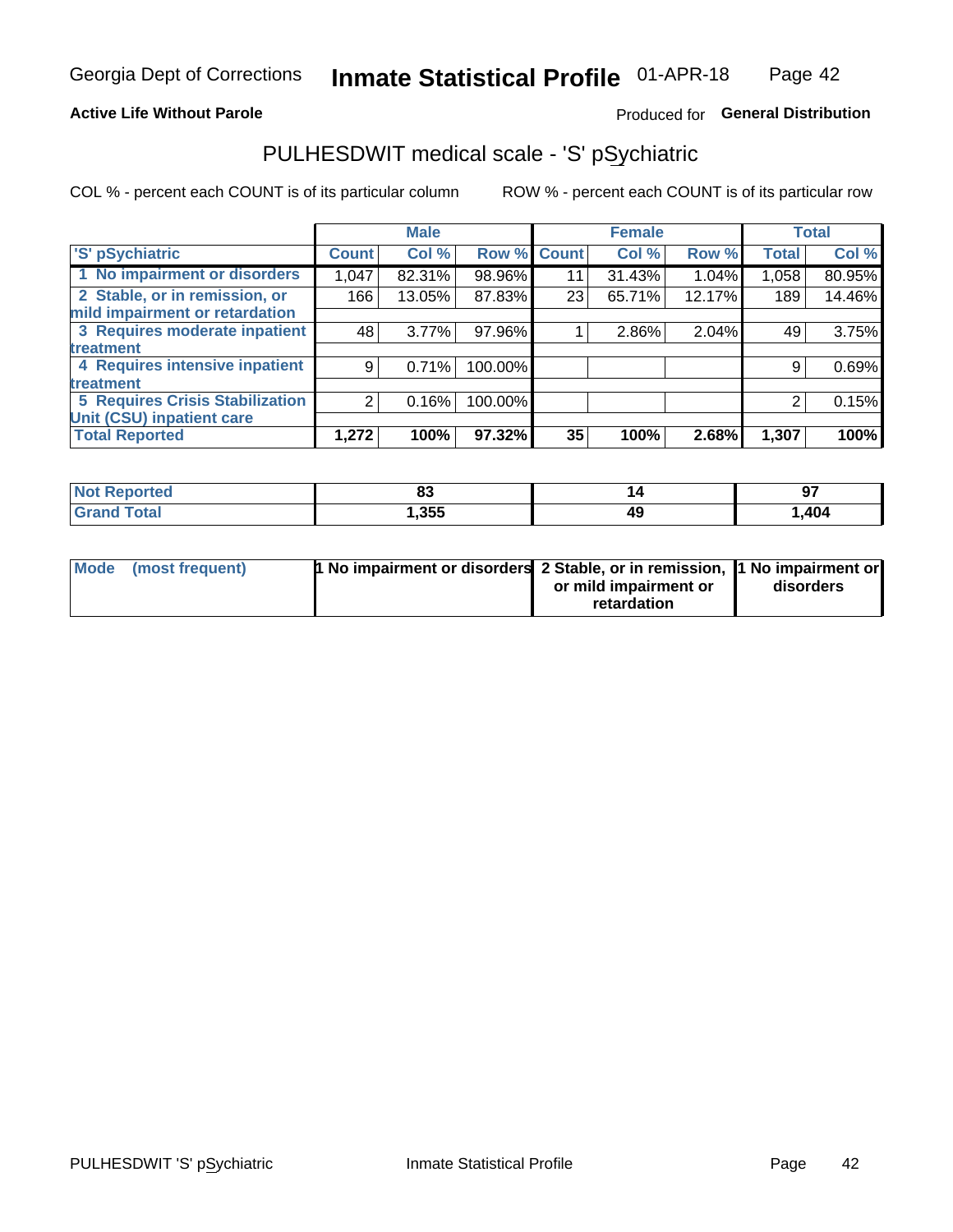### **Active Life Without Parole**

## Produced for General Distribution

## PULHESDWIT medical scale - 'D' dental

COL % - percent each COUNT is of its particular column

|                                 |              | <b>Male</b> |         |              | <b>Female</b> |       |              | <b>Total</b> |
|---------------------------------|--------------|-------------|---------|--------------|---------------|-------|--------------|--------------|
| <b>D'</b> Dental                | <b>Count</b> | Col %       | Row %   | <b>Count</b> | Col %         | Row % | <b>Total</b> | Col %        |
| 1 Minimal routine dental health | 863          | 73.38%      | 95.78%  | 38           | 88.37%        | 4.22% | 901          | 73.91%       |
| <b>needs</b>                    |              |             |         |              |               |       |              |              |
| 2 Moderate cavities and/or gum  | 266          | 22.62%      | 98.88%  | 3            | 6.98%         | 1.12% | 269          | 22.07%       |
| disease                         |              |             |         |              |               |       |              |              |
| 3 Extensive gum disease         | 46           | 3.91%       | 95.83%  |              | 4.65%         | 4.17% | 48           | 3.94%        |
| and/or widespread decay         |              |             |         |              |               |       |              |              |
| 4 Urgent need for dental        |              | 0.09%       | 100.00% |              |               |       |              | 0.08%        |
| <b>services</b>                 |              |             |         |              |               |       |              |              |
| <b>Total Reported</b>           | 1,176        | 100%        | 96.47%  | 43           | 100%          | 3.53% | 1,219        | 100%         |

| <b>Not Reported</b> | 170  |    | 185  |
|---------------------|------|----|------|
| Total               | ,355 | 49 | .404 |

| <b>Mode</b> | (most frequent) | <b>Minimal routine dental</b><br>health needs | 1 Minimal routine dental   1 Minimal routine  <br>health needs | dental health<br>needs |
|-------------|-----------------|-----------------------------------------------|----------------------------------------------------------------|------------------------|
|-------------|-----------------|-----------------------------------------------|----------------------------------------------------------------|------------------------|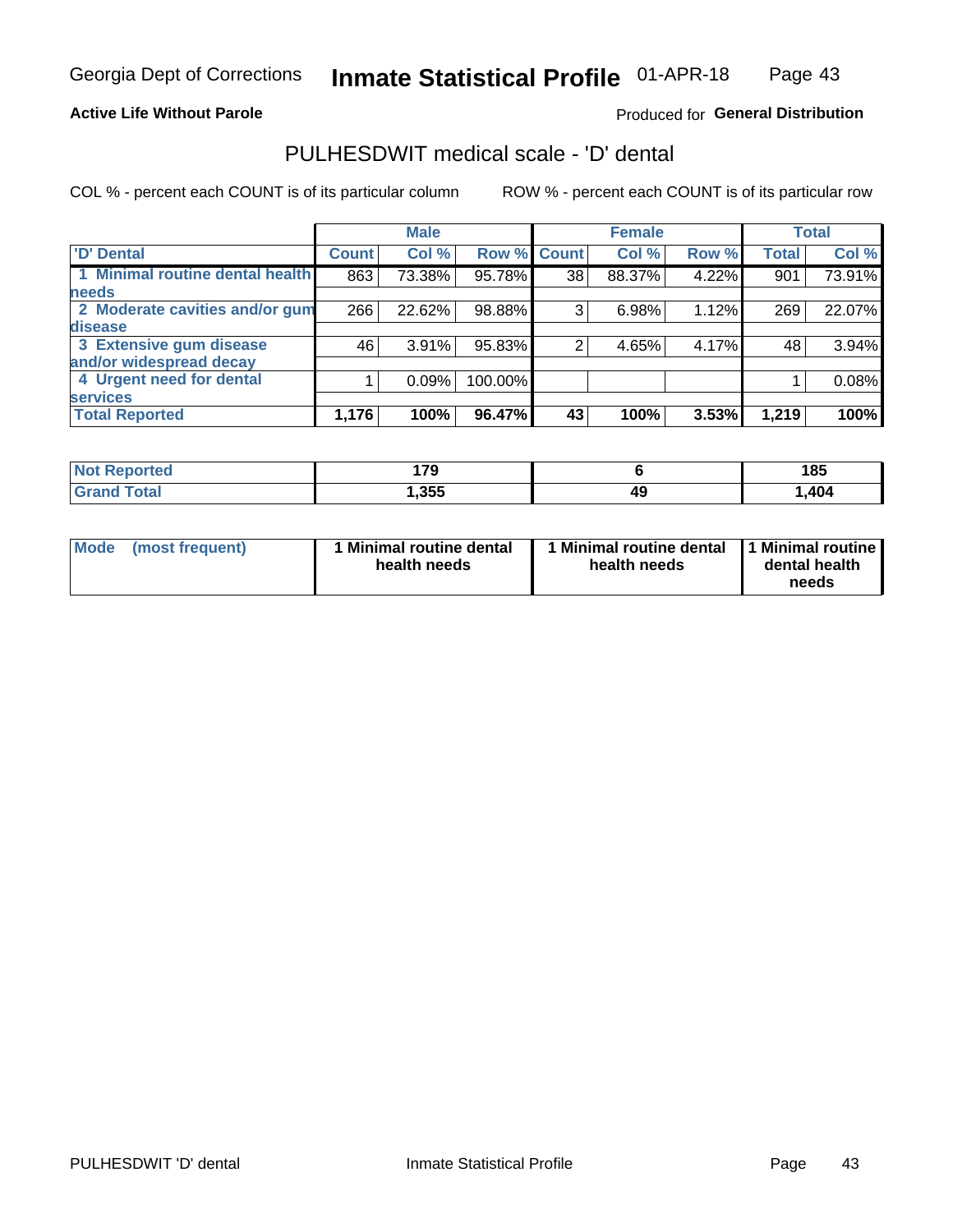### **Active Life Without Parole**

## Produced for General Distribution

## PULHESDWIT medical scale - 'W' work ability

COL % - percent each COUNT is of its particular column

|                                 |              | <b>Male</b> |         |             | <b>Female</b> |       |              | <b>Total</b> |
|---------------------------------|--------------|-------------|---------|-------------|---------------|-------|--------------|--------------|
| <b>W' work ability</b>          | <b>Count</b> | Col %       |         | Row % Count | Col %         | Row % | <b>Total</b> | Col %        |
| 1 Unrestricted work or activity | 1,036        | 83.41%      | 96.91%  | 33          | 68.75%        | 3.09% | 1,069        | 82.87%       |
| 2 Minor restrictions on type of | 162          | 13.04%      | 91.53%  | 15          | 31.25%        | 8.47% | 177          | 13.72%       |
| <b>work</b>                     |              |             |         |             |               |       |              |              |
| 3 Moderate restrictions on type | 26           | 2.09%       | 100.00% |             |               |       | 26           | 2.02%        |
| lof work                        |              |             |         |             |               |       |              |              |
| 4 Major restrictions on type of | 15           | 1.21%       | 100.00% |             |               |       | 15           | 1.16%        |
| <b>work</b>                     |              |             |         |             |               |       |              |              |
| 5 Cannot work under any         | 3            | 0.24%       | 100.00% |             |               |       | 3            | 0.23%        |
| <b>circumstances</b>            |              |             |         |             |               |       |              |              |
| <b>Total Reported</b>           | 1,242        | 100%        | 96.28%  | 48          | 100%          | 3.72% | 1,290        | 100%         |

| Reported<br><b>NOT</b> | 449<br>. .<br>$\sim$ |    |      |
|------------------------|----------------------|----|------|
| <b>Total</b><br>re e e | , 355                | 49 | ,404 |

| Mode (most frequent) | 1 Unrestricted work or | 1 Unrestricted work or | 1 Unrestricted   |
|----------------------|------------------------|------------------------|------------------|
|                      | activity               | activity               | work or activity |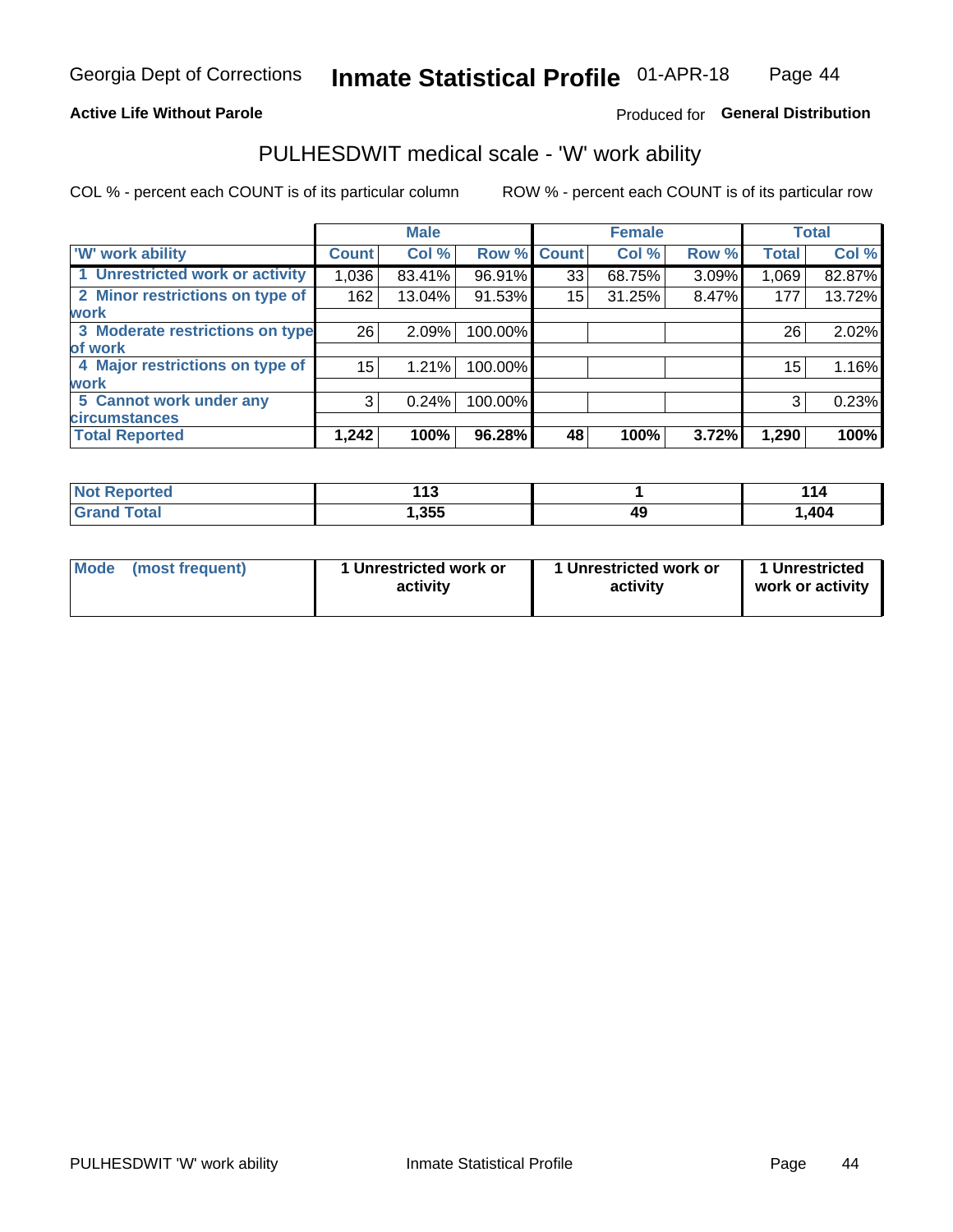### **Active Life Without Parole**

## Produced for General Distribution

## PULHESDWIT medical scale - 'I' impairment

|                                   |              | <b>Male</b> |                    |    | <b>Female</b> |       |              | <b>Total</b> |
|-----------------------------------|--------------|-------------|--------------------|----|---------------|-------|--------------|--------------|
| <b>T' Impairment</b>              | <b>Count</b> | Col %       | <b>Row % Count</b> |    | Col %         | Row % | <b>Total</b> | Col %        |
| 1 No impairments or               | 1,227        | 98.87%      | 96.24%             | 48 | 100.00%       | 3.76% | 1,275        | 98.91%       |
| disabilities                      |              |             |                    |    |               |       |              |              |
| 2 Wheelchair-bound but            | 5            | 0.40%       | 100.00%            |    |               |       | 5            | 0.39%        |
| otherwise OK                      |              |             |                    |    |               |       |              |              |
| <b>3 Needs low-level Assisted</b> | 4            | 0.32%       | 100.00%            |    |               |       | 4            | 0.31%        |
| Living (level I)                  |              |             |                    |    |               |       |              |              |
| 4 Needs moderate Assisted         | 3            | 0.24%       | 100.00%            |    |               |       | 3            | 0.23%        |
| Living (level II)                 |              |             |                    |    |               |       |              |              |
| <b>5 Needs maximal Assisted</b>   | 2            | 0.16%       | 100.00%            |    |               |       | 2            | 0.16%        |
| Living (level III)                |              |             |                    |    |               |       |              |              |
| <b>Total Reported</b>             | 1,241        | 100%        | 96.28%             | 48 | 100%          | 3.72% | 1,289        | 100%         |

| วrted | 44<br>14 |   | 1 4 C<br>. |
|-------|----------|---|------------|
| ota.  | 1,355    | ĸ | ,404       |

| <b>Mode</b> | (most frequent) | <b>No impairments or</b><br>disabilities | 1 No impairments or<br>disabilities | 1 No impairments<br>or disabilities |
|-------------|-----------------|------------------------------------------|-------------------------------------|-------------------------------------|
|-------------|-----------------|------------------------------------------|-------------------------------------|-------------------------------------|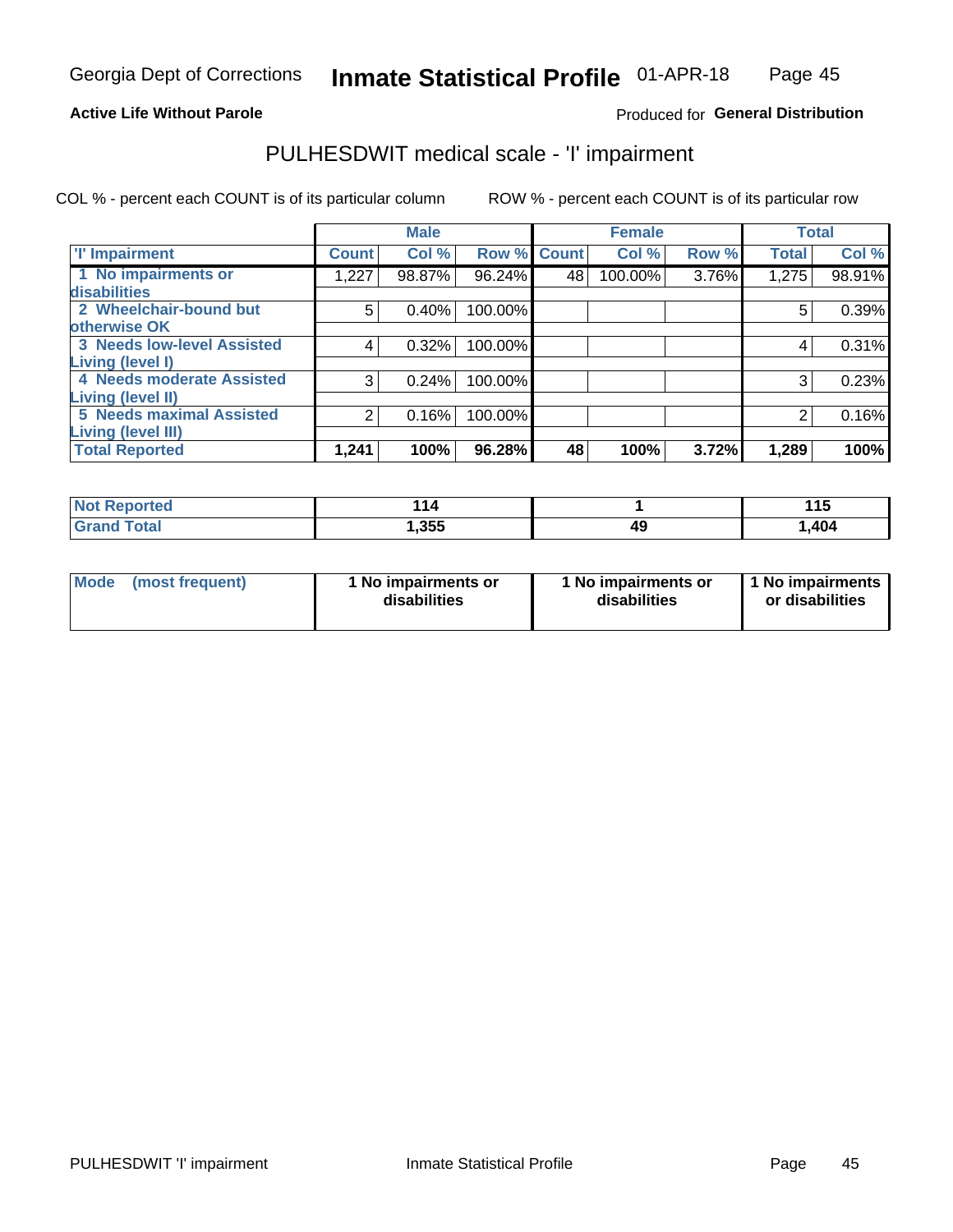### **Active Life Without Parole**

### Produced fo General Distribution

## PULHESDWIT medical scale - 'T' transportability

COL % - percent each COUNT is of its particular column

|                             |              | <b>Male</b> |             |    | <b>Female</b> |       |              | <b>Total</b> |
|-----------------------------|--------------|-------------|-------------|----|---------------|-------|--------------|--------------|
| <b>T' Transportability</b>  | <b>Count</b> | Col %       | Row % Count |    | Col %         | Row % | <b>Total</b> | Col %        |
| 1 Can be transported in any | 1,241        | 99.52%      | 96.28%      | 48 | 100.00%       | 3.72% | 1,289        | 99.54%       |
| ordinary approved vehicle   |              |             |             |    |               |       |              |              |
| 2 Wheelchair-bound, not     |              | 0.16%       | 100.00%     |    |               |       |              | 0.15%        |
| needing special vehicle     |              |             |             |    |               |       |              |              |
| 5 Requires ambulance        |              | 0.32%       | 100.00%     |    |               |       |              | 0.31%        |
| transport                   |              |             |             |    |               |       |              |              |
| <b>Total Reported</b>       | 1,247        | 100%        | 96.29%      | 48 | 100%          | 3.71% | 1,295        | 100%         |

| eported | 108  |    | 109   |
|---------|------|----|-------|
|         | .355 | 17 | 1,404 |

| Mode (most frequent) | 1 Can be transported in any 1 Can be transported in any | ordinary approved vehicle   ordinary approved vehicle   transported in any | 1 Can be<br>ordinary approved<br>vehicle |
|----------------------|---------------------------------------------------------|----------------------------------------------------------------------------|------------------------------------------|
|                      |                                                         |                                                                            |                                          |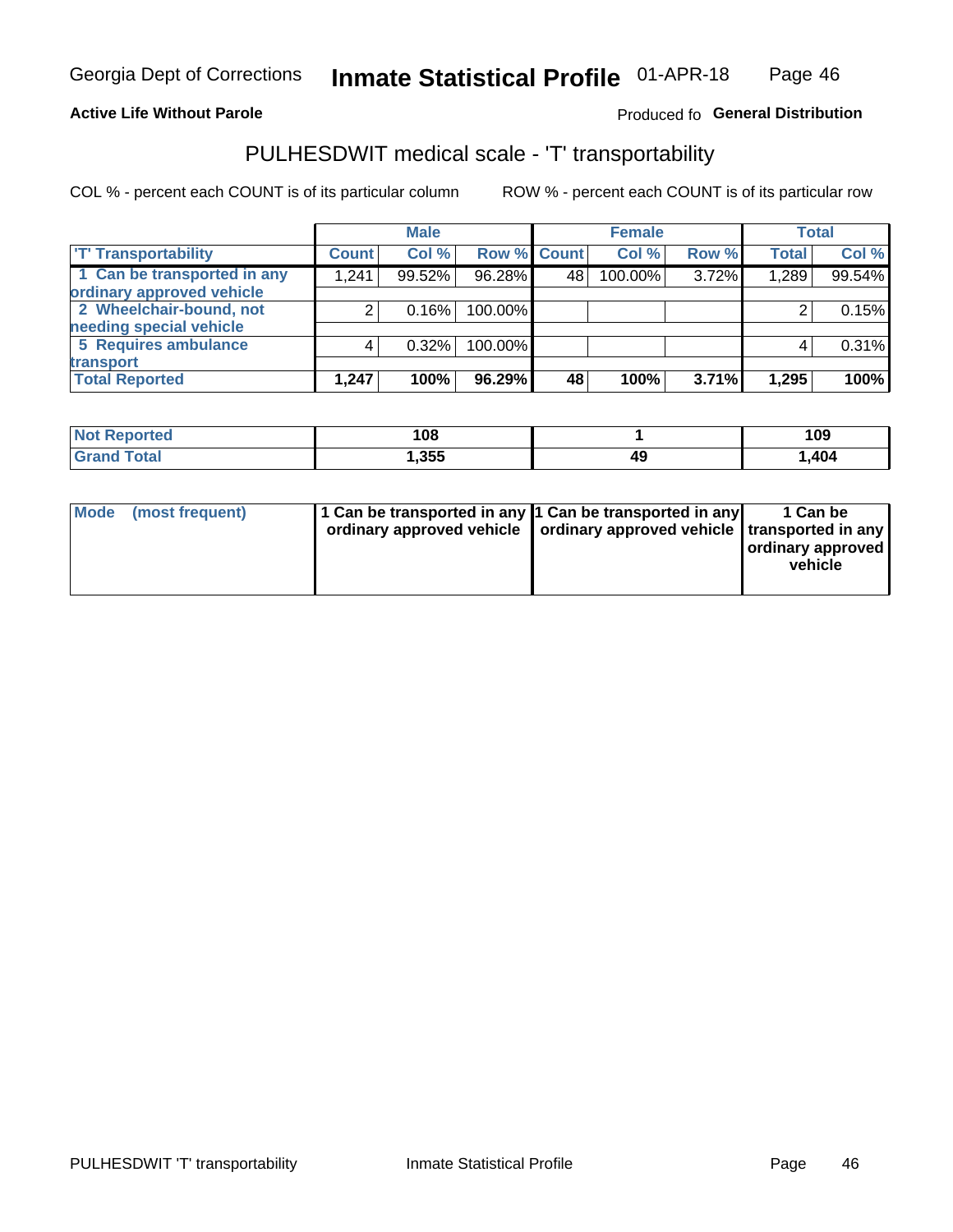#### Inmate Statistical Profile 01-APR-18 Page 47

#### **Active Life Without Parole**

### **Produced for General Distribution**

## Number of prior Georgia incarcerations

COL % - percent each COUNT is of its particular column

|                                       |              | <b>Male</b> |                    |    | <b>Female</b> |       |       | <b>Total</b> |
|---------------------------------------|--------------|-------------|--------------------|----|---------------|-------|-------|--------------|
| <b>Num of Prior GA Incarcerations</b> | <b>Count</b> | Col %       | <b>Row % Count</b> |    | Col %         | Row % | Total | Col %        |
|                                       | 685          | 50.55%      | 94.61%             | 39 | 79.59%        | 5.39% | 724   | 51.57%       |
|                                       | 270          | 19.93%      | 98.18%             | 5  | 10.20%        | 1.82% | 275   | 19.59%       |
|                                       | 170          | 12.55%      | 98.84%             | 2  | 4.08%         | 1.16% | 172   | 12.25%       |
| 3                                     | 109          | 8.04%       | 98.20%             | 2  | 4.08%         | 1.80% | 111   | 7.91%        |
| 4                                     | 59           | 4.35%       | 100.00%            |    |               |       | 59    | 4.20%        |
| 5                                     | 36           | 2.66%       | 100.00%            |    |               |       | 36    | 2.56%        |
| <b>More Than 5</b>                    | 26           | 1.92%       | 96.30%             |    | 2.04%         | 3.70% | 27    | 1.92%        |
| <b>Total Reported</b>                 | 1,355        | 100%        | 96.51%             | 49 | 100%          | 3.49% | 1,404 | 100%         |

| orted<br><b>NI</b>               |     |  |       |
|----------------------------------|-----|--|-------|
| <b>Total</b><br>$\mathbf{v}$ and | へちち |  | 1,404 |

| Mean (average)       | 1 1 J | 45. | 1.10 |
|----------------------|-------|-----|------|
| Median (middle)      |       |     |      |
| Mode (most frequent) |       |     |      |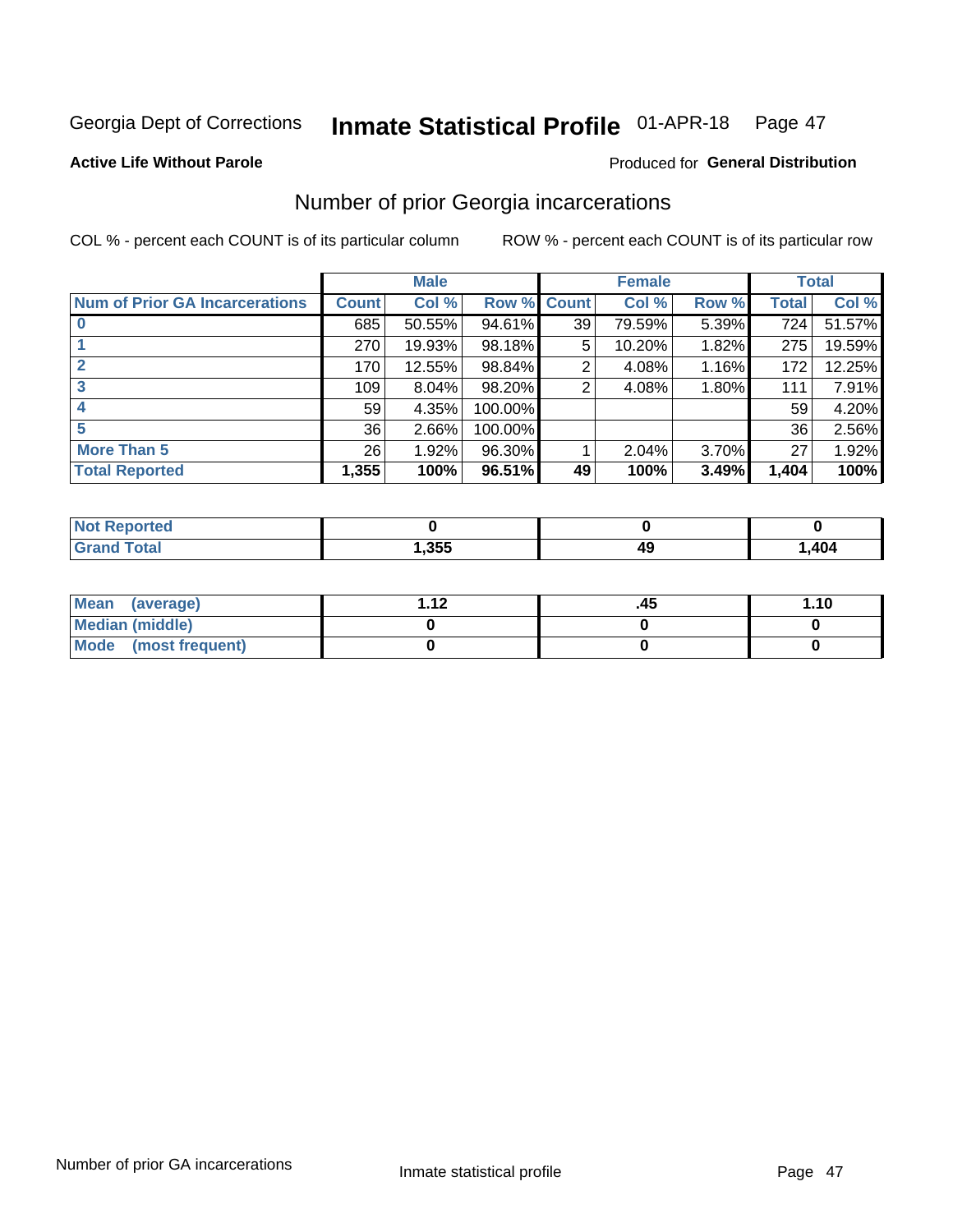#### Inmate Statistical Profile 01-APR-18 Page 48

**Active Life Without Parole** 

Produced for General Distribution

## Prison sentence in years

COL % - percent each COUNT is of its particular column

ROW % - percent each COUNT is of its particular row

|                                 | <b>Male</b>  |        |                    |    | <b>Female</b> | Total    |       |        |
|---------------------------------|--------------|--------|--------------------|----|---------------|----------|-------|--------|
| <b>Prison Sentence In Years</b> | <b>Count</b> | Col %  | <b>Row % Count</b> |    | Col %         | Row %    | Total | Col %  |
| <b>Life Without Parole</b>      | .352         | 99.78% | $96.50\%$          | 49 | 100.00%       | $3.50\%$ | 1.401 | 99.79% |
| <b>Death</b>                    |              | 0.22%  | 100.00%            |    |               |          |       | 0.21%  |
| <b>Total Reported</b>           | 1,355        | 100%   | $96.51\%$          | 49 | 100%          | 3.49%    | 1,404 | 100%   |

| Reported<br>NOT |       |    |        |
|-----------------|-------|----|--------|
| <b>Total</b>    | 1,355 | лч | 404, ا |

#### **Determinate (numeric) sentences only**

| ' Mea<br><b>Service</b> A<br>ЯМА. |  |  |  |
|-----------------------------------|--|--|--|
|                                   |  |  |  |

All sentences (including determinate), with life, life without parole, and death sentences figured at 45 years

| l Mea<br>'ЯМА<br>.<br> | ᠇<br>$\sim$ | $\sim$ |  |
|------------------------|-------------|--------|--|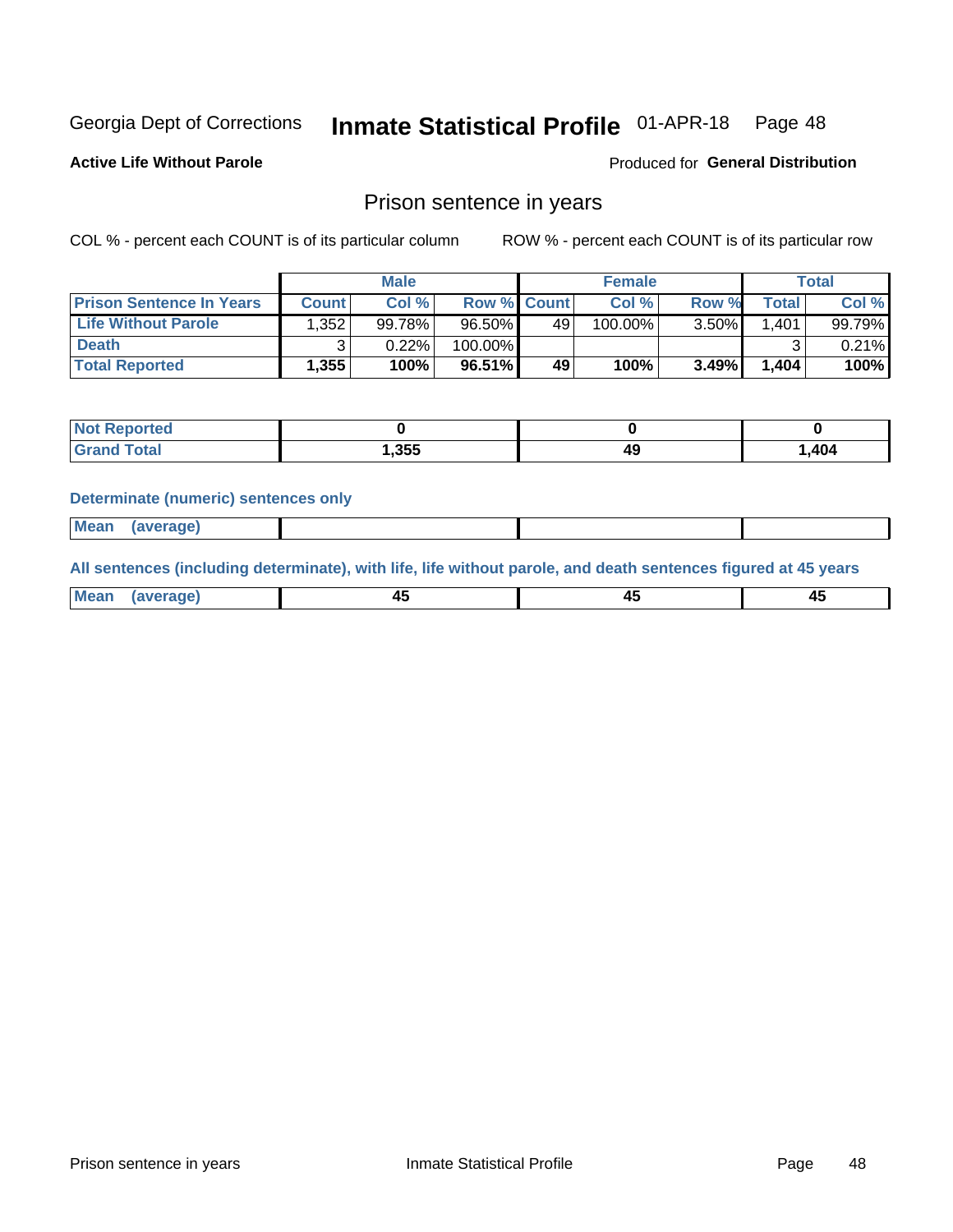#### Inmate Statistical Profile 01-APR-18 Georgia Dept of Corrections Page 49

#### **Active Life Without Parole**

#### Produced for General Distribution

## Primary offense, broken out into felonies vs misdemeanors

COL % - percent each COUNT is of its particular column

|                                  | <b>Male</b>  |         |                    | <b>Female</b> |            |          | Total        |         |
|----------------------------------|--------------|---------|--------------------|---------------|------------|----------|--------------|---------|
| <b>Felonies and Misdemeanors</b> | <b>Count</b> | Col%    | <b>Row % Count</b> |               | Col%       | Row %    | <b>Total</b> | Col %   |
| <b>Felonies</b>                  | .343         | 100.00% | $96.62\%$          | 47            | $100.00\%$ | $3.38\%$ | 1,390        | 100.00% |
| <b>Total Reported</b>            | .343         | $100\%$ | 96.62%             | 47            | 100%       | 3.38%    | 1,390        | 100%    |

| <b>Not Reported</b>   |       |      | 14     |
|-----------------------|-------|------|--------|
| `otal<br><b>Grand</b> | .,355 | ,345 | 404، ، |

| <b>Mode</b><br>frequent)<br>nies<br>≧ (most tr.<br>. | onies<br>. | lonies<br>енл<br>____ |
|------------------------------------------------------|------------|-----------------------|
|------------------------------------------------------|------------|-----------------------|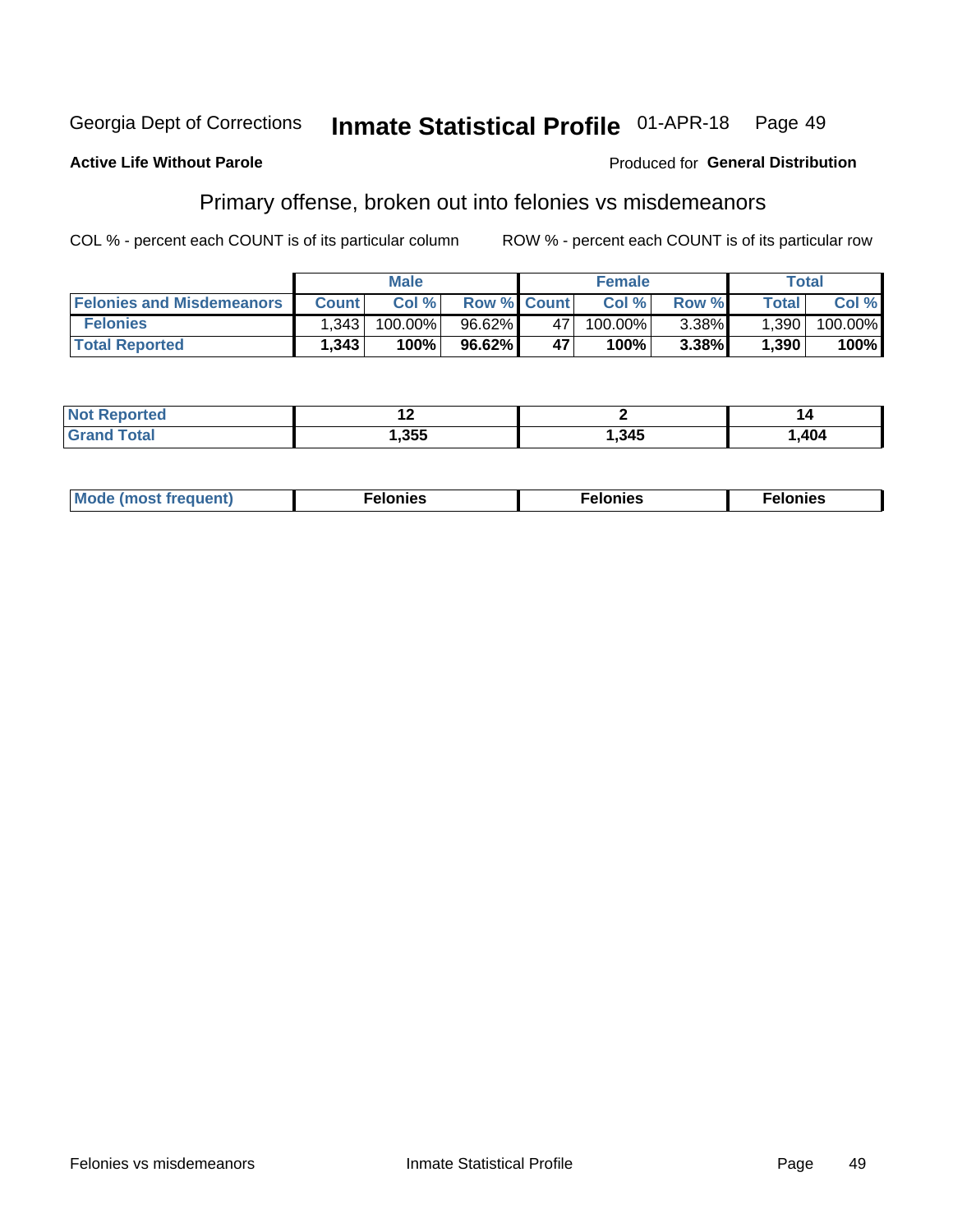#### Inmate Statistical Profile 01-APR-18 Page 50

### **Active Life Without Parole**

#### Produced for General Distribution

## Primary offense, broken out into six broad crime categories

COL % - percent each COUNT is of its particular column

|                         | <b>Male</b>  |        |           |             | <b>Female</b> |       |              | <b>Total</b> |  |
|-------------------------|--------------|--------|-----------|-------------|---------------|-------|--------------|--------------|--|
| <b>Crime Categories</b> | <b>Count</b> | Col %  |           | Row % Count | Col %         | Row % | <b>Total</b> | Col %        |  |
| <b>Violent</b>          | .170         | 86.35% | 96.06%    | 48          | 97.96%        | 3.94% | 1,218        | 86.75%       |  |
| <b>Sex Crime</b>        | 177          | 13.06% | 99.44%    |             | 2.04%         | .56%  | 178          | 12.68%       |  |
| <b>Drug</b><br>4        | 6            | .44%   | 100.00%   |             | .00%          |       | 6            | .43%         |  |
| <b>Other</b><br>6       | 2            | .15%   | 100.00%   |             | .00%          |       | ⌒            | .14%         |  |
| <b>Total Reported</b>   | 1,355        | 100%   | $96.51\%$ | 49          | 100%          | 3.49% | 1,404        | 100%         |  |

| orted<br><b>NOT REPO</b> |      |    |      |
|--------------------------|------|----|------|
| <b>Total</b>             | ,355 | 49 | .404 |

| Mode (most frequent) | <br><b>∤iolent</b> | Violent | Violent |
|----------------------|--------------------|---------|---------|
|                      |                    |         |         |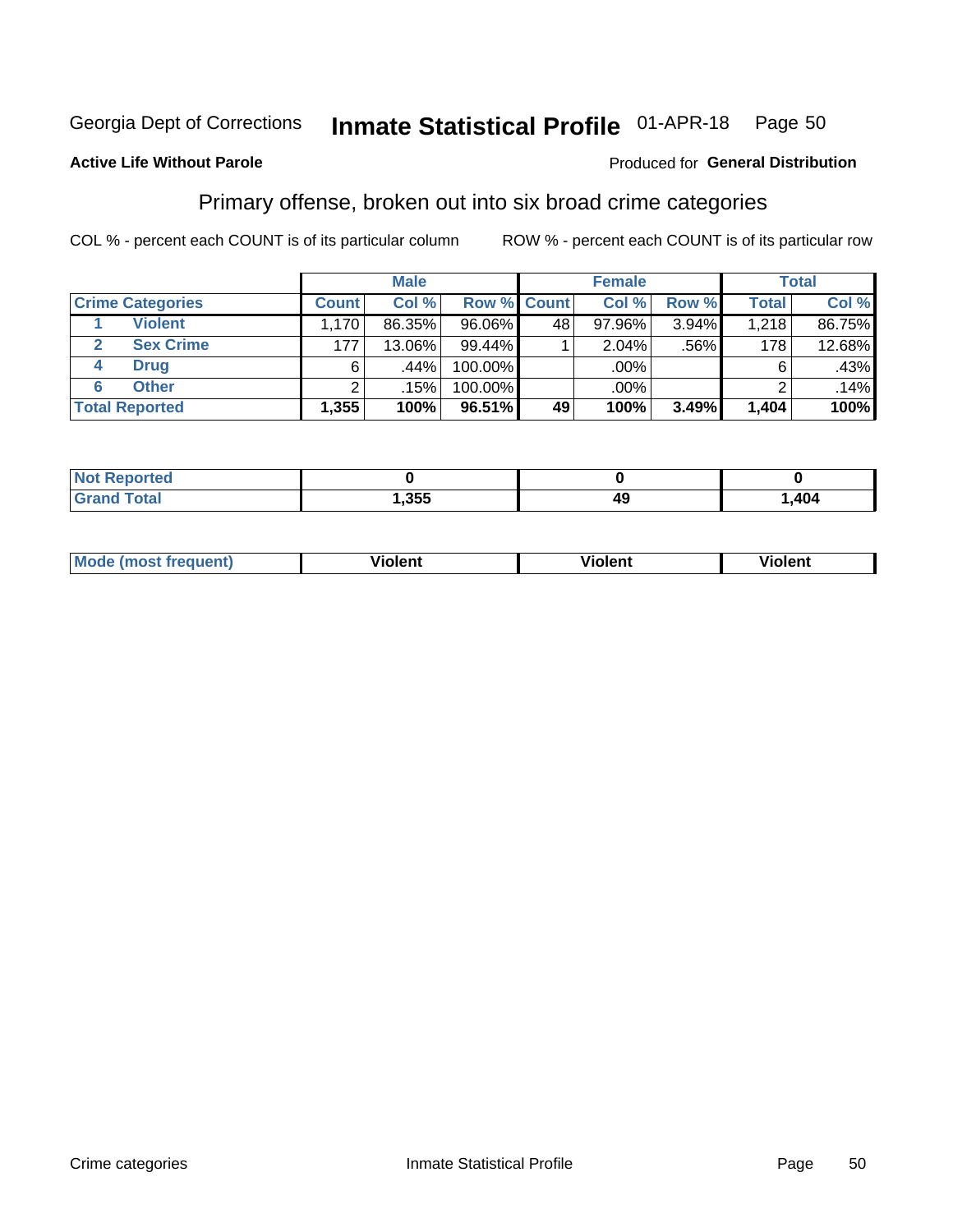#### Inmate Statistical Profile 01-APR-18 Page 51

#### **Active Life Without Parole**

#### Produced for General Distribution

## Primary offense, detailed offense code

COL % - percent each COUNT is of its particular column

|                                         |                | <b>Male</b>                |         |              | <b>Female</b> |       |                | <b>Total</b> |
|-----------------------------------------|----------------|----------------------------|---------|--------------|---------------|-------|----------------|--------------|
| <b>Primary Offense</b>                  | <b>Count</b>   | $\overline{\text{Col }^9}$ | Row %   | <b>Count</b> | Col %         | Row % | <b>Total</b>   | Col %        |
| <b>Agg Sex Battery Atmpt (2099)</b>     |                | .07%                       | 100.00% |              |               |       |                | $.07\%$      |
| <b>Aggrav Battery (1305)</b>            |                | .07%                       | 100.00% |              |               |       | 1              | .07%         |
| <b>Aggrav Child Molestation (2021)</b>  | 27             | 1.99%                      | 100.00% |              |               |       | 27             | 1.92%        |
| <b>Aggrav Sexual Battery (2009)</b>     | 7              | .52%                       | 100.00% |              |               |       | 7              | .50%         |
| <b>Aggrav Sodomy (2003)</b>             | 9              | .66%                       | 100.00% |              |               |       | 9              | .64%         |
| <b>Armed Robbery (1902)</b>             | 151            | 11.14%                     | 99.34%  | 1            | 2.04%         | .66%  | 152            | 10.83%       |
| <b>Child Molestation (2019)</b>         | 5              | .37%                       | 100.00% |              |               |       | 5              | .36%         |
| <b>False Imprisonment (1308)</b>        |                | .07%                       | 100.00% |              |               |       |                | .07%         |
| <b>Hijacking Motor Vehicle (1911)</b>   |                | .07%                       | 100.00% |              |               |       |                | .07%         |
| Kidnapping (1311)                       | 91             | 6.72%                      | 100.00% |              |               |       | 91             | 6.48%        |
| <b>Murder (1101)</b>                    | 923            | 68.12%                     | 95.15%  | 47           | 95.92%        | 4.85% | 970            | 69.09%       |
| <b>Poss Firearm Convct Felon</b>        | 2              | .15%                       | 100.00% |              |               |       | 2              | .14%         |
| (2914)                                  |                |                            |         |              |               |       |                |              |
| Poss Of Cocaine (4022)                  |                | .07%                       | 100.00% |              |               |       | 1              | .07%         |
| <b>Poss Of Firearm Dur Crime</b>        |                | .07%                       | 100.00% |              |               |       | 1              | .07%         |
| (2910)<br><b>Rape (2001)</b>            | 128            | 9.45%                      | 99.22%  |              | 2.04%         | .78%  |                | 9.19%        |
|                                         |                |                            |         |              |               |       | 129            |              |
| S/D Cont Sub Public (4017)              |                | .07%                       | 100.00% |              |               |       |                | .07%         |
| S/D Cont Sub School (4018)              |                | .07%                       | 100.00% |              |               |       | 1              | .07%         |
| <b>Traf Cocaine 401+ Gm (4103)</b>      | $\overline{2}$ | .15%                       | 100.00% |              |               |       | $\overline{2}$ | .14%         |
| <b>Traf Methamph 28-199 Gm</b>          | 1              | .07%                       | 100.00% |              |               |       | 1              | .07%         |
| (4140)                                  |                |                            |         |              |               |       |                |              |
| <b>Traffick Sexual Servitude (1331)</b> |                | .07%                       | 100.00% |              |               |       |                | .07%         |
| <b>Total Rported</b>                    | 1,355          | 100%                       | 96.51%  | 49           | 100%          | 3.49% | 1,404          | 100%         |

| eported?<br>NOT |      |                 |        |
|-----------------|------|-----------------|--------|
| <b>Fotal</b>    | ,355 | - -<br>10<br>49 | 404, ا |

| Mode (most frequent) | 1101 Murder | 1101 Murder | 1101 Murder |
|----------------------|-------------|-------------|-------------|
|                      |             |             |             |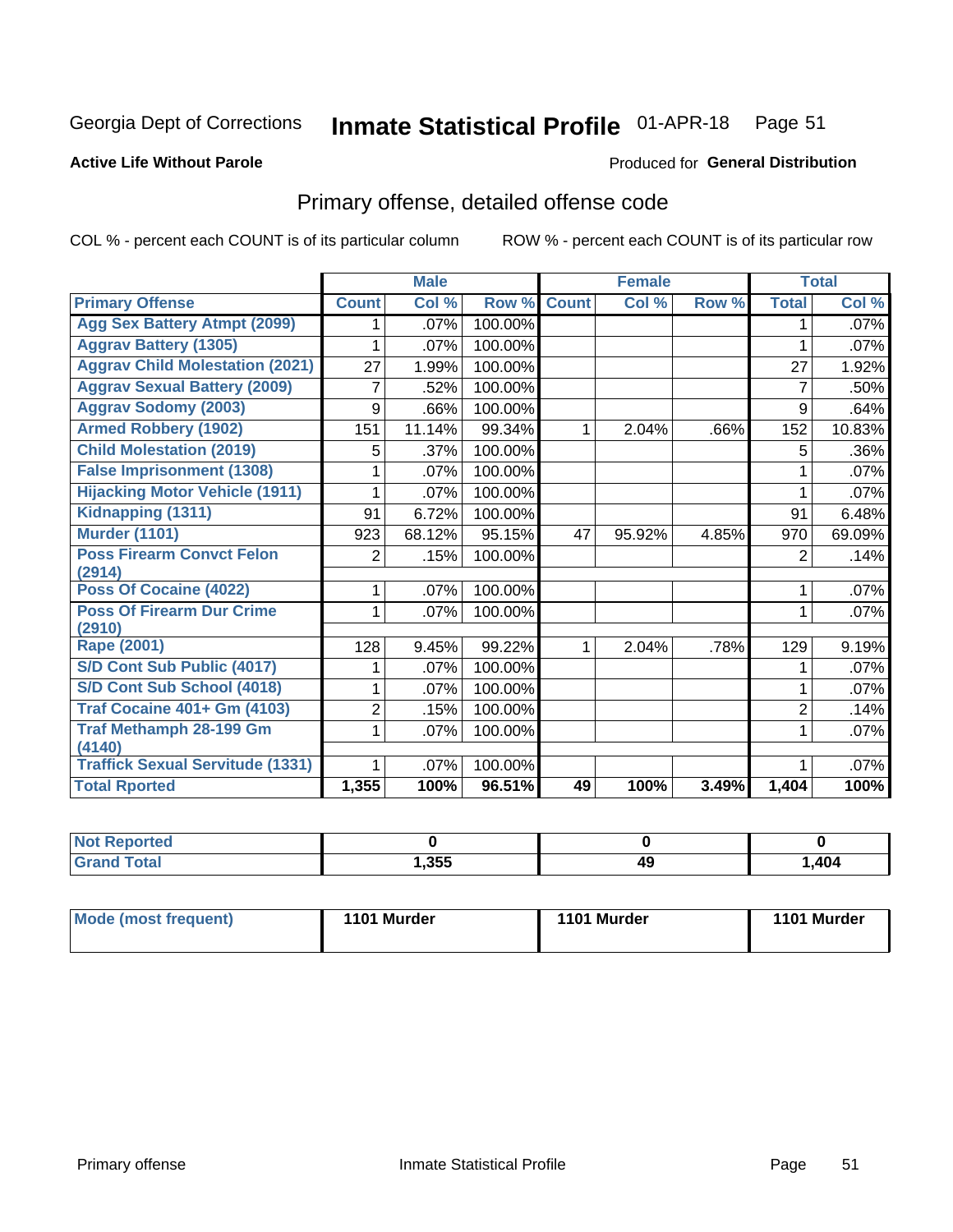## Inmate Statistical Profile 01-APR-18 Page 52

### **Active Life Without Parole**

#### Produced for General Distribution

## County of conviction of primary offense

COL % - percent each COUNT is of its particular column

|     |                             |                | <b>Male</b> |         |                | <b>Female</b> |        |                | <b>Total</b> |
|-----|-----------------------------|----------------|-------------|---------|----------------|---------------|--------|----------------|--------------|
|     | <b>County of Conviction</b> | <b>Count</b>   | Col %       | Row %   | <b>Count</b>   | Col %         | Row %  | <b>Total</b>   | Col %        |
| 000 | <b>Unknown</b>              | 12             | .89%        | 85.71%  | $\overline{2}$ | 4.08%         | 14.29% | 14             | 1.00%        |
| 001 | <b>Appling County</b>       | 4              | .30%        | 100.00% |                |               |        | 4              | .28%         |
| 002 | <b>Atkinson County</b>      | $\overline{c}$ | .15%        | 100.00% |                |               |        | $\overline{2}$ | .14%         |
| 003 | <b>Bacon County</b>         | 4              | .30%        | 100.00% |                |               |        | 4              | .28%         |
| 004 | <b>Baker County</b>         | $\mathbf{1}$   | .07%        | 100.00% |                |               |        | 1              | .07%         |
| 005 | <b>Baldwin County</b>       | 4              | .30%        | 100.00% |                |               |        | 4              | .28%         |
| 006 | <b>Banks County</b>         | 3              | .22%        | 100.00% |                |               |        | 3              | .21%         |
| 007 | <b>Barrow County</b>        | $\overline{7}$ | .52%        | 100.00% |                |               |        | 7              | .50%         |
| 008 | <b>Bartow County</b>        | 7              | .52%        | 87.50%  | 1              | 2.04%         | 12.50% | 8              | .57%         |
| 009 | <b>Ben Hill County</b>      | 8              | .59%        | 100.00% |                |               |        | 8              | .57%         |
| 010 | <b>Berrien County</b>       | $\overline{c}$ | .15%        | 100.00% |                |               |        | $\overline{2}$ | .14%         |
| 011 | <b>Bibb County</b>          | 40             | 2.95%       | 95.24%  | $\overline{2}$ | 4.08%         | 4.76%  | 42             | 2.99%        |
| 012 | <b>Bleckley County</b>      | $\mathbf{1}$   | .07%        | 100.00% |                |               |        | $\mathbf{1}$   | .07%         |
| 013 | <b>Brantley County</b>      | $\overline{2}$ | .15%        | 100.00% |                |               |        | $\overline{2}$ | .14%         |
| 014 | <b>Brooks County</b>        | $\overline{c}$ | .15%        | 100.00% |                |               |        | $\overline{2}$ | .14%         |
| 015 | <b>Bryan County</b>         | $\mathbf{1}$   | .07%        | 100.00% |                |               |        | $\mathbf{1}$   | .07%         |
| 016 | <b>Bulloch County</b>       | 7              | .52%        | 87.50%  | 1              | 2.04%         | 12.50% | 8              | .57%         |
| 017 | <b>Burke County</b>         | 12             | .89%        | 100.00% |                |               |        | 12             | .85%         |
| 018 | <b>Butts County</b>         | 5              | .37%        | 100.00% |                |               |        | 5              | .36%         |
| 020 | <b>Camden County</b>        | 6              | .44%        | 100.00% |                |               |        | 6              | .43%         |
| 021 | <b>Candler County</b>       | 3              | .22%        | 100.00% |                |               |        | 3              | .21%         |
| 022 | <b>Carroll County</b>       | 4              | .30%        | 100.00% |                |               |        | 4              | .28%         |
| 023 | <b>Catoosa County</b>       | 4              | .30%        | 80.00%  | 1              | 2.04%         | 20.00% | 5              | .36%         |
| 025 | <b>Chatham County</b>       | 50             | 3.69%       | 98.04%  | 1              | 2.04%         | 1.96%  | 51             | 3.63%        |
| 027 | <b>Chattooga County</b>     | $\mathbf{1}$   | .07%        | 100.00% |                |               |        | 1              | .07%         |
| 028 | <b>Cherokee County</b>      | 4              | .30%        | 100.00% |                |               |        | 4              | .28%         |
| 029 | <b>Clarke County</b>        | 22             | 1.62%       | 95.65%  | 1              | 2.04%         | 4.35%  | 23             | 1.64%        |
| 030 | <b>Clay County</b>          | 1              | .07%        | 100.00% |                |               |        | 1              | .07%         |
| 031 | <b>Clayton County</b>       | 63             | 4.65%       | 92.65%  | 5              | 10.20%        | 7.35%  | 68             | 4.84%        |
| 032 | <b>Clinch County</b>        | $\mathbf{1}$   | .07%        | 100.00% |                |               |        | $\mathbf{1}$   | .07%         |
| 033 | <b>Cobb County</b>          | 68             | 5.02%       | 97.14%  | $\overline{2}$ | 4.08%         | 2.86%  | 70             | 4.99%        |
| 034 | <b>Coffee County</b>        | 9              | .66%        | 100.00% |                |               |        | 9              | .64%         |
| 035 | <b>Colquitt County</b>      | 2              | .15%        | 100.00% |                |               |        | $\overline{2}$ | .14%         |
| 036 | <b>Columbia County</b>      | 9              | .66%        | 81.82%  | $\overline{2}$ | 4.08%         | 18.18% | 11             | .78%         |
| 037 | <b>Cook County</b>          | 5              | .37%        | 100.00% |                |               |        | 5              | .36%         |
| 038 | <b>Coweta County</b>        | 8              | .59%        | 100.00% |                |               |        | 8              | .57%         |
| 040 | <b>Crisp County</b>         | 6              | .44%        | 100.00% |                |               |        | 6              | .43%         |
| 041 | <b>Dade County</b>          | 1              | .07%        | 100.00% |                |               |        | 1              | .07%         |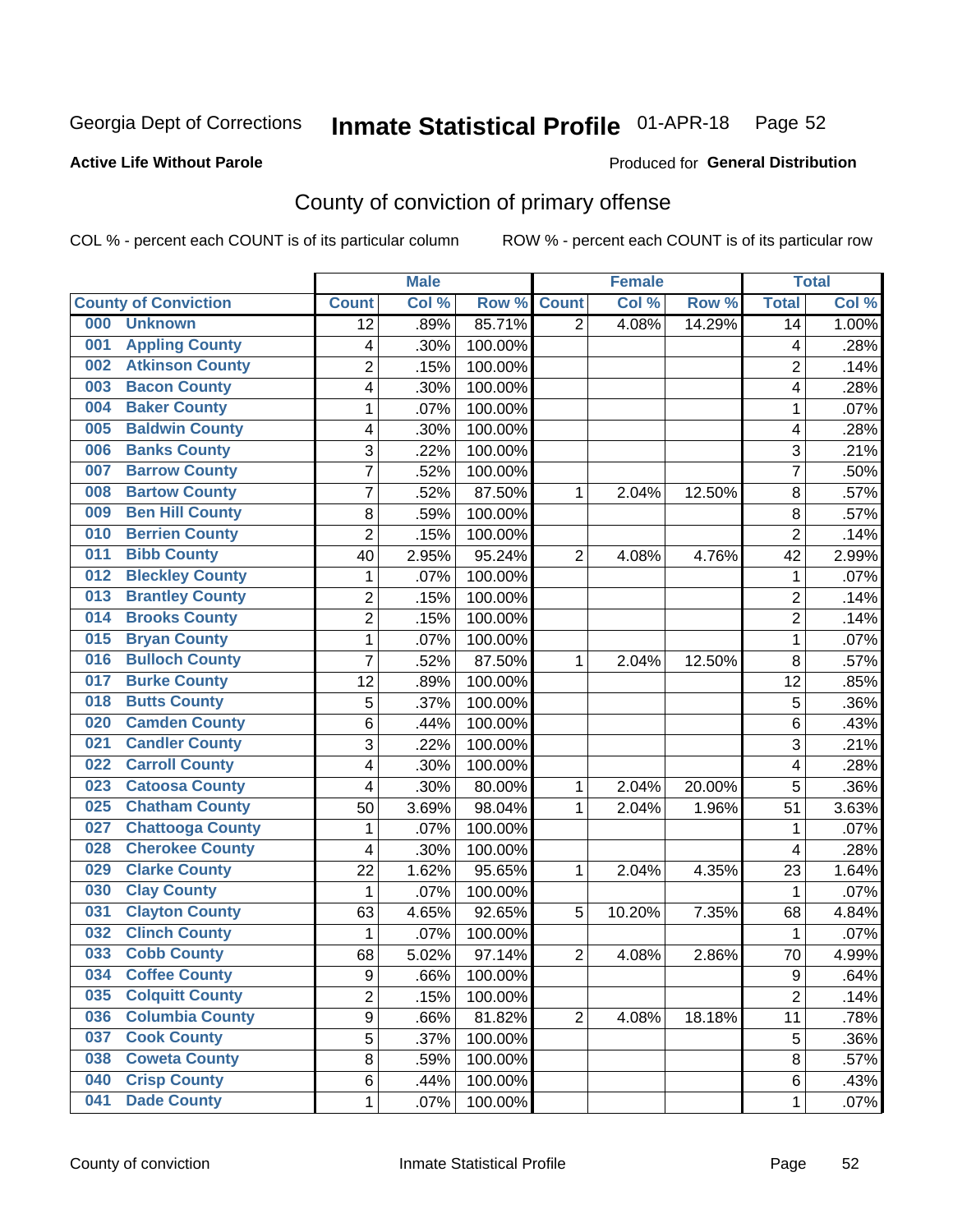## Inmate Statistical Profile 01-APR-18 Page 53

### **Active Life Without Parole**

#### Produced for General Distribution

## County of conviction of primary offense

COL % - percent each COUNT is of its particular column

|                                 |                | <b>Male</b>            |                  |                | <b>Female</b> |        |                | <b>Total</b> |
|---------------------------------|----------------|------------------------|------------------|----------------|---------------|--------|----------------|--------------|
| <b>County of Conviction</b>     | <b>Count</b>   | Col %                  | Row <sup>%</sup> | <b>Count</b>   | Col %         | Row %  | <b>Total</b>   | Col %        |
| <b>Dawson County</b><br>042     |                | .15%<br>2              | 100.00%          |                |               |        | 2              | .14%         |
| <b>Decatur County</b><br>043    | 5              | .37%                   | 100.00%          |                |               |        | 5              | .36%         |
| <b>Dekalb County</b><br>044     | 124            | 9.15%                  | 98.41%           | $\overline{2}$ | 4.08%         | 1.59%  | 126            | 8.97%        |
| <b>Dooly County</b><br>046      | $\overline{2}$ | .15%                   | 100.00%          |                |               |        | 2              | .14%         |
| <b>Dougherty County</b><br>047  | 27             | 1.99%                  | 96.43%           | 1              | 2.04%         | 3.57%  | 28             | 1.99%        |
| <b>Douglas County</b><br>048    | 33             | 2.44%                  | 94.29%           | $\overline{2}$ | 4.08%         | 5.71%  | 35             | 2.49%        |
| <b>Early County</b><br>049      | $\overline{c}$ | .15%                   | 100.00%          |                |               |        | $\overline{2}$ | .14%         |
| <b>Effingham County</b><br>051  |                | 5<br>.37%              | 100.00%          |                |               |        | 5              | .36%         |
| <b>Elbert County</b><br>052     |                | 3<br>.22%              | 100.00%          |                |               |        | 3              | .21%         |
| <b>Emanuel County</b><br>053    | 8              | .59%                   | 100.00%          |                |               |        | 8              | .57%         |
| <b>Fayette County</b><br>056    | 6              | .44%                   | 100.00%          |                |               |        | 6              | .43%         |
| <b>Floyd County</b><br>057      | 30             | 2.21%                  | 96.77%           | 1              | 2.04%         | 3.23%  | 31             | 2.21%        |
| <b>Forsyth County</b><br>058    | 5              | .37%                   | 100.00%          |                |               |        | 5              | .36%         |
| <b>Franklin County</b><br>059   | 5              | .37%                   | 83.33%           | 1              | 2.04%         | 16.67% | 6              | .43%         |
| <b>Fulton County</b><br>060     | 170            | 12.55%                 | 98.27%           | 3              | 6.12%         | 1.73%  | 173            | 12.32%       |
| <b>Gilmer County</b><br>061     | $\overline{2}$ | .15%                   | 100.00%          |                |               |        | 2              | .14%         |
| <b>Glynn County</b><br>063      | 21             | 1.55%                  | 100.00%          |                |               |        | 21             | 1.50%        |
| <b>Gordon County</b><br>064     | 7              | .52%                   | 100.00%          |                |               |        | $\overline{7}$ | .50%         |
| <b>Grady County</b><br>065      | $\overline{c}$ | .15%                   | 100.00%          |                |               |        | $\overline{2}$ | .14%         |
| <b>Greene County</b><br>066     | $\overline{2}$ | .15%                   | 100.00%          |                |               |        | $\overline{2}$ | .14%         |
| <b>Gwinnett County</b><br>067   | 56             | 4.13%                  | 94.92%           | 3              | 6.12%         | 5.08%  | 59             | 4.20%        |
| <b>Habersham County</b><br>068  | 4              | .30%                   | 100.00%          |                |               |        | 4              | .28%         |
| <b>Hall County</b><br>069       | 21             | 1.55%                  | 84.00%           | 4              | 8.16%         | 16.00% | 25             | 1.78%        |
| <b>Haralson County</b><br>071   | 4              | .30%                   | 100.00%          |                |               |        | 4              | .28%         |
| <b>Harris County</b><br>072     |                | 2<br>.15%              | 100.00%          |                |               |        | $\overline{2}$ | .14%         |
| <b>Hart County</b><br>073       | 3              | .22%                   | 100.00%          |                |               |        | 3              | .21%         |
| <b>Henry County</b><br>075      | 16             | 1.18%                  | 94.12%           | 1              | 2.04%         | 5.88%  | 17             | 1.21%        |
| <b>Houston County</b><br>076    | 19             | 1.40%                  | 100.00%          |                |               |        | 19             | 1.35%        |
| <b>Irwin County</b><br>077      | $\overline{2}$ | .15%                   | 100.00%          |                |               |        | $\overline{2}$ | .14%         |
| <b>Jackson County</b><br>078    | 11             | .81%                   | 100.00%          |                |               |        | 11             | .78%         |
| <b>Jasper County</b><br>079     | $\mathbf{1}$   | .07%                   | 100.00%          |                |               |        | 1              | .07%         |
| <b>Jeff Davis County</b><br>080 |                | 1<br>.07%              | 100.00%          |                |               |        | 1              | $.07\%$      |
| <b>Jefferson County</b><br>081  |                | 5<br>.37%              | 100.00%          |                |               |        | 5              | .36%         |
| <b>Jenkins County</b><br>082    |                | $\overline{2}$<br>.15% | 100.00%          |                |               |        | $\overline{2}$ | .14%         |
| <b>Johnson County</b><br>083    |                | $\mathbf{1}$<br>.07%   | 100.00%          |                |               |        | $\mathbf{1}$   | .07%         |
| <b>Jones County</b><br>084      |                | 1<br>.07%              | 50.00%           | 1              | 2.04%         | 50.00% | $\overline{c}$ | .14%         |
| <b>Lanier County</b><br>086     | $\overline{c}$ | .15%                   | 100.00%          |                |               |        | $\overline{2}$ | .14%         |
| <b>Laurens County</b><br>087    |                | $\overline{5}$<br>.37% | 100.00%          |                |               |        | 5              | .36%         |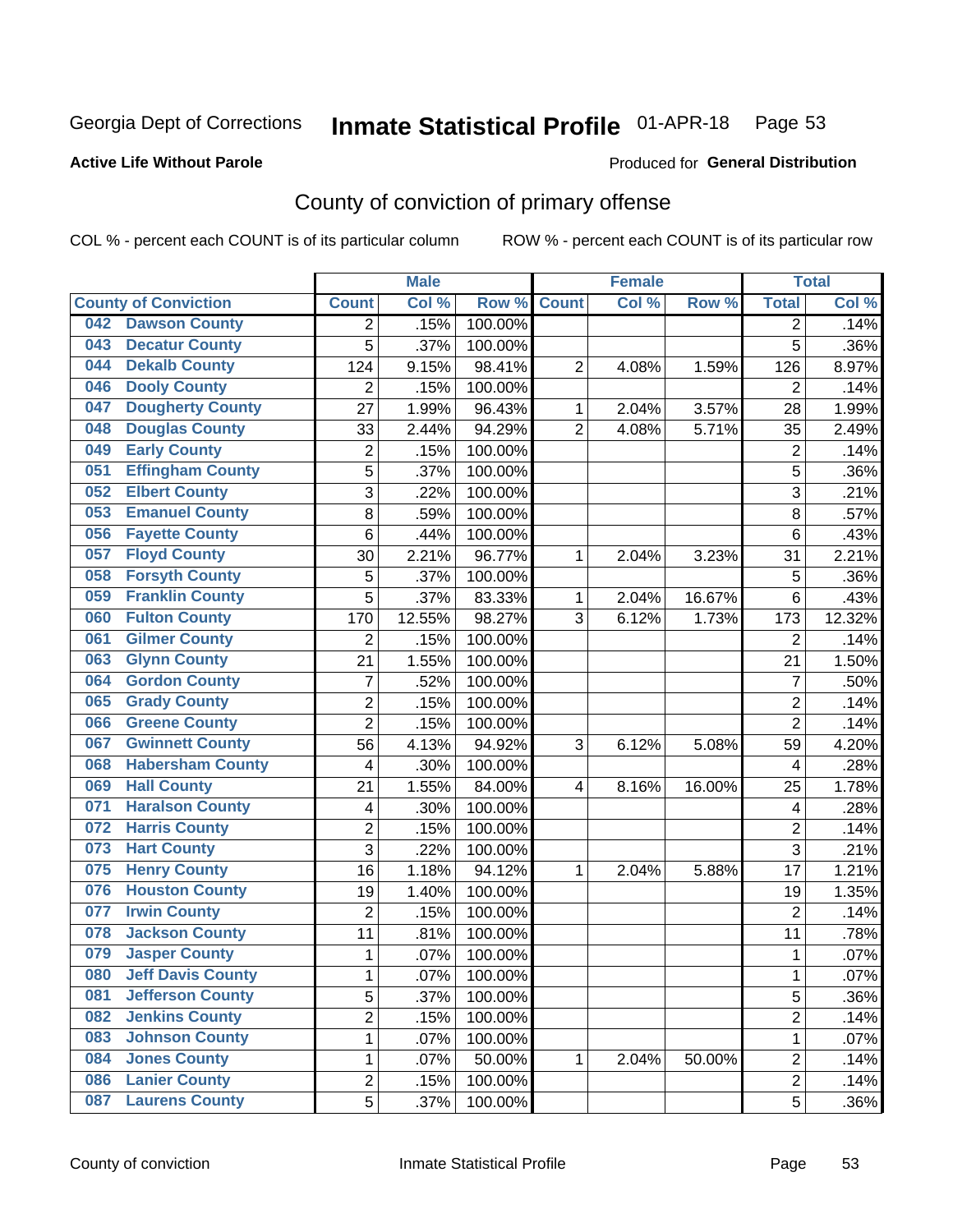## Inmate Statistical Profile 01-APR-18 Page 54

### **Active Life Without Parole**

#### Produced for General Distribution

## County of conviction of primary offense

COL % - percent each COUNT is of its particular column

|                  |                             |                | <b>Male</b> |         |                | <b>Female</b> |        |                | <b>Total</b> |
|------------------|-----------------------------|----------------|-------------|---------|----------------|---------------|--------|----------------|--------------|
|                  | <b>County of Conviction</b> | <b>Count</b>   | Col %       | Row %   | <b>Count</b>   | Col %         | Row %  | <b>Total</b>   | Col %        |
| 088              | <b>Lee County</b>           | 3              | .22%        | 100.00% |                |               |        | 3              | .21%         |
| 089              | <b>Liberty County</b>       | 7              | .52%        | 100.00% |                |               |        | $\overline{7}$ | .50%         |
| 091              | <b>Long County</b>          | 6              | .44%        | 100.00% |                |               |        | 6              | .43%         |
| 092              | <b>Lowndes County</b>       | 9              | .66%        | 100.00% |                |               |        | 9              | .64%         |
| 093              | <b>Lumpkin County</b>       | 1              | .07%        | 100.00% |                |               |        | 1              | .07%         |
| 095              | <b>Madison County</b>       | $\overline{2}$ | .15%        | 100.00% |                |               |        | $\overline{2}$ | .14%         |
| 096              | <b>Marion County</b>        | $\mathbf{1}$   | .07%        | 100.00% |                |               |        | 1              | .07%         |
| 097              | <b>Mcduffie County</b>      | $\overline{2}$ | .15%        | 100.00% |                |               |        | $\overline{2}$ | .14%         |
| 100              | <b>Miller County</b>        | $\mathbf{1}$   | .07%        | 100.00% |                |               |        | $\mathbf{1}$   | .07%         |
| 101              | <b>Mitchell County</b>      | 1              | .07%        | 100.00% |                |               |        | $\mathbf{1}$   | .07%         |
| 102              | <b>Monroe County</b>        | $\overline{7}$ | .52%        | 100.00% |                |               |        | $\overline{7}$ | .50%         |
| 104              | <b>Morgan County</b>        | 1              | .07%        | 100.00% |                |               |        | 1              | .07%         |
| 105              | <b>Murray County</b>        | 3              | .22%        | 100.00% |                |               |        | 3              | .21%         |
| 106              | <b>Muscogee County</b>      | 38             | 2.80%       | 97.44%  | 1              | 2.04%         | 2.56%  | 39             | 2.78%        |
| 107              | <b>Newton County</b>        | 13             | .96%        | 86.67%  | $\overline{2}$ | 4.08%         | 13.33% | 15             | 1.07%        |
| 108              | <b>Oconee County</b>        | 1              | .07%        | 100.00% |                |               |        | 1              | .07%         |
| 109              | <b>Oglethorpe County</b>    | 1              | .07%        | 100.00% |                |               |        | 1              | .07%         |
| 110              | <b>Paulding County</b>      | 3              | .22%        | 100.00% |                |               |        | 3              | .21%         |
| 111              | <b>Peach County</b>         | 3              | .22%        | 100.00% |                |               |        | 3              | .21%         |
| 112              | <b>Pickens County</b>       | $\overline{2}$ | .15%        | 100.00% |                |               |        | $\overline{2}$ | .14%         |
| $\overline{113}$ | <b>Pierce County</b>        | $\mathbf{1}$   | .07%        | 100.00% |                |               |        | $\mathbf{1}$   | .07%         |
| 114              | <b>Pike County</b>          | 3              | .22%        | 60.00%  | $\overline{2}$ | 4.08%         | 40.00% | 5              | .36%         |
| 115              | <b>Polk County</b>          | 3              | .22%        | 100.00% |                |               |        | 3              | .21%         |
| 116              | <b>Pulaski County</b>       | $\mathbf{1}$   | .07%        | 100.00% |                |               |        | $\mathbf{1}$   | .07%         |
| 117              | <b>Putnam County</b>        | 6              | .44%        | 100.00% |                |               |        | 6              | .43%         |
| 119              | <b>Rabun County</b>         | $\mathbf{1}$   | .07%        | 100.00% |                |               |        | $\mathbf{1}$   | .07%         |
| 120              | <b>Randolph County</b>      | $\overline{2}$ | .15%        | 100.00% |                |               |        | $\overline{2}$ | .14%         |
| 121              | <b>Richmond County</b>      | 68             | 5.02%       | 97.14%  | $\overline{2}$ | 4.08%         | 2.86%  | 70             | 4.99%        |
| 122              | <b>Rockdale County</b>      | 11             | .81%        | 100.00% |                |               |        | 11             | .78%         |
| 125              | <b>Seminole County</b>      | $\overline{2}$ | .15%        | 100.00% |                |               |        | $\overline{2}$ | .14%         |
| 126              | <b>Spalding County</b>      | 14             | 1.03%       | 100.00% |                |               |        | 14             | 1.00%        |
| 127              | <b>Stephens County</b>      | 3              | .22%        | 100.00% |                |               |        | 3              | .21%         |
| 128              | <b>Stewart County</b>       | 1              | .07%        | 100.00% |                |               |        | $\mathbf{1}$   | .07%         |
| 129              | <b>Sumter County</b>        | $\overline{c}$ | .15%        | 100.00% |                |               |        | $\overline{2}$ | .14%         |
| 131              | <b>Taliaferro County</b>    | 1              | .07%        | 100.00% |                |               |        | 1              | .07%         |
| 132              | <b>Tattnall County</b>      | $\overline{c}$ | .15%        | 66.67%  | 1              | 2.04%         | 33.33% | 3              | .21%         |
| 133              | <b>Taylor County</b>        | 1              | .07%        | 100.00% |                |               |        | $\mathbf 1$    | .07%         |
| $\overline{135}$ | <b>Terrell County</b>       | $\overline{2}$ | .15%        | 100.00% |                |               |        | $\overline{2}$ | .14%         |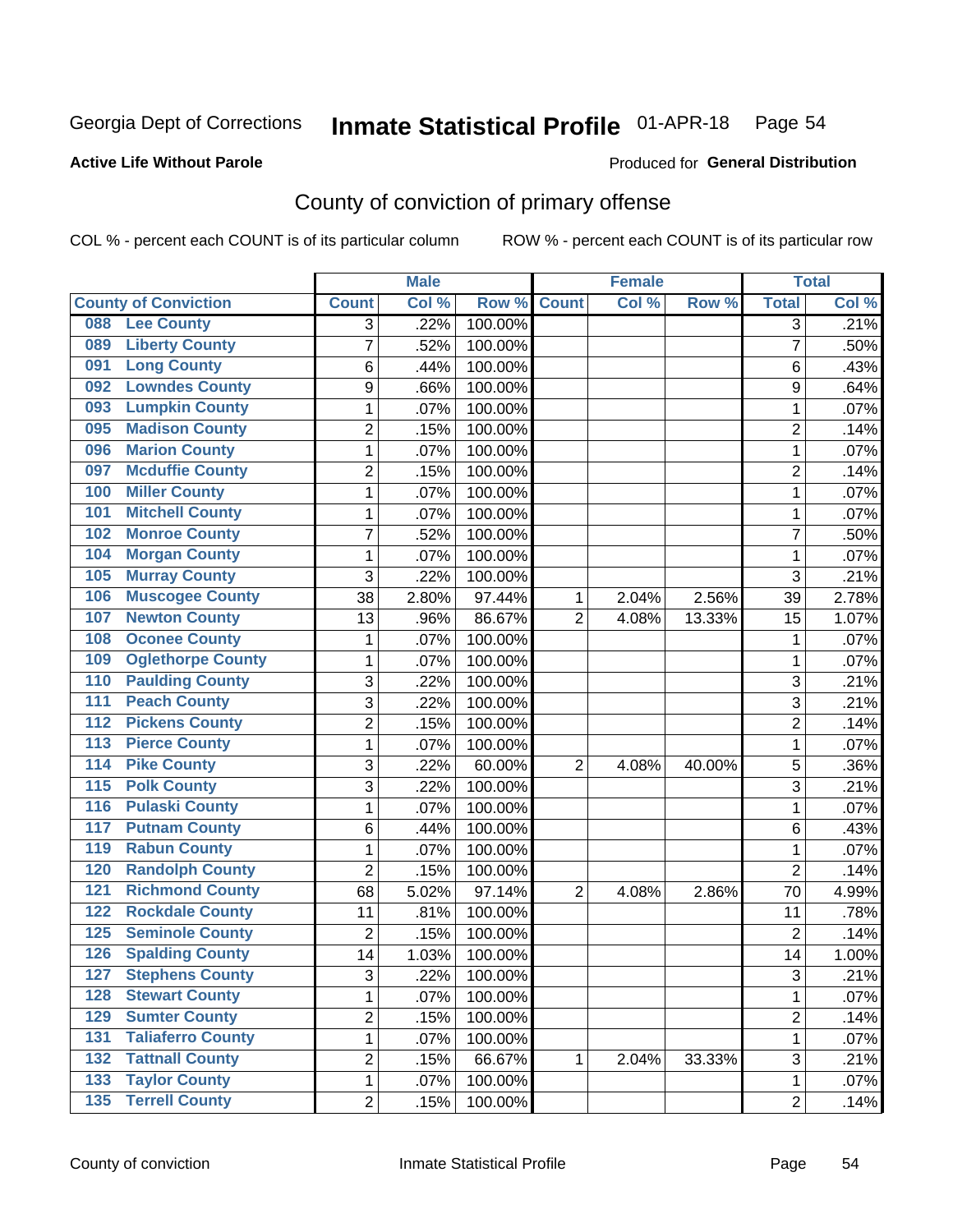#### Inmate Statistical Profile 01-APR-18 Page 55

### **Active Life Without Parole**

#### Produced for General Distribution

## County of conviction of primary offense

COL % - percent each COUNT is of its particular column

|                                 |                | <b>Male</b> |         |              | <b>Female</b> |        |                | <b>Total</b> |
|---------------------------------|----------------|-------------|---------|--------------|---------------|--------|----------------|--------------|
| <b>County of Conviction</b>     | <b>Count</b>   | Col %       | Row %   | <b>Count</b> | Col %         | Row %  | <b>Total</b>   | Col %        |
| <b>Thomas County</b><br>136     | 6              | .44%        | 100.00% |              |               |        | 6              | .43%         |
| <b>Tift County</b><br>137       | 9              | .66%        | 100.00% |              |               |        | 9              | .64%         |
| <b>Toombs County</b><br>138     | 9              | .66%        | 100.00% |              |               |        | 9              | .64%         |
| <b>Towns County</b><br>139      |                | .07%        | 100.00% |              |               |        |                | .07%         |
| <b>Treutlen County</b><br>140   | 5              | .37%        | 100.00% |              |               |        | 5              | .36%         |
| <b>Troup County</b><br>141      | 10             | .74%        | 90.91%  | 1            | 2.04%         | 9.09%  | 11             | .78%         |
| <b>Turner County</b><br>142     | $\overline{2}$ | .15%        | 100.00% |              |               |        | $\overline{2}$ | .14%         |
| <b>Twiggs County</b><br>143     |                | .07%        | 100.00% |              |               |        |                | .07%         |
| <b>Upson County</b><br>145      | 5              | .37%        | 100.00% |              |               |        | 5              | .36%         |
| <b>Walker County</b><br>146     | 7              | .52%        | 87.50%  | 1            | 2.04%         | 12.50% | 8              | .57%         |
| <b>Walton County</b><br>147     | 16             | 1.18%       | 100.00% |              |               |        | 16             | 1.14%        |
| <b>Ware County</b><br>148       | 12             | .89%        | 100.00% |              |               |        | 12             | .85%         |
| <b>Warren County</b><br>149     | $\overline{2}$ | .15%        | 66.67%  |              | 2.04%         | 33.33% | 3              | .21%         |
| <b>Washington County</b><br>150 |                | .52%        | 100.00% |              |               |        | 7              | .50%         |
| <b>Wayne County</b><br>151      | 12             | .89%        | 100.00% |              |               |        | 12             | .85%         |
| <b>Whitfield County</b><br>155  | 11             | .81%        | 91.67%  | 1            | 2.04%         | 8.33%  | 12             | .85%         |
| <b>Wilkes County</b><br>157     | $\overline{2}$ | .15%        | 100.00% |              |               |        | 2              | .14%         |
| <b>Worth County</b><br>159      |                | .07%        | 100.00% |              |               |        |                | .07%         |
| <b>Total Rported</b>            | 1,355          | 100%        | 96.51%  | 49           | 100%          | 3.49%  | 1,404          | 100%         |

| тео |      |    |      |
|-----|------|----|------|
|     | ,355 | 45 | .404 |

| <b>Mode (most frequent)</b> | <b>Fulton County</b> | <b>Clayton County</b> | <b>Fulton County</b> |
|-----------------------------|----------------------|-----------------------|----------------------|
|                             |                      |                       |                      |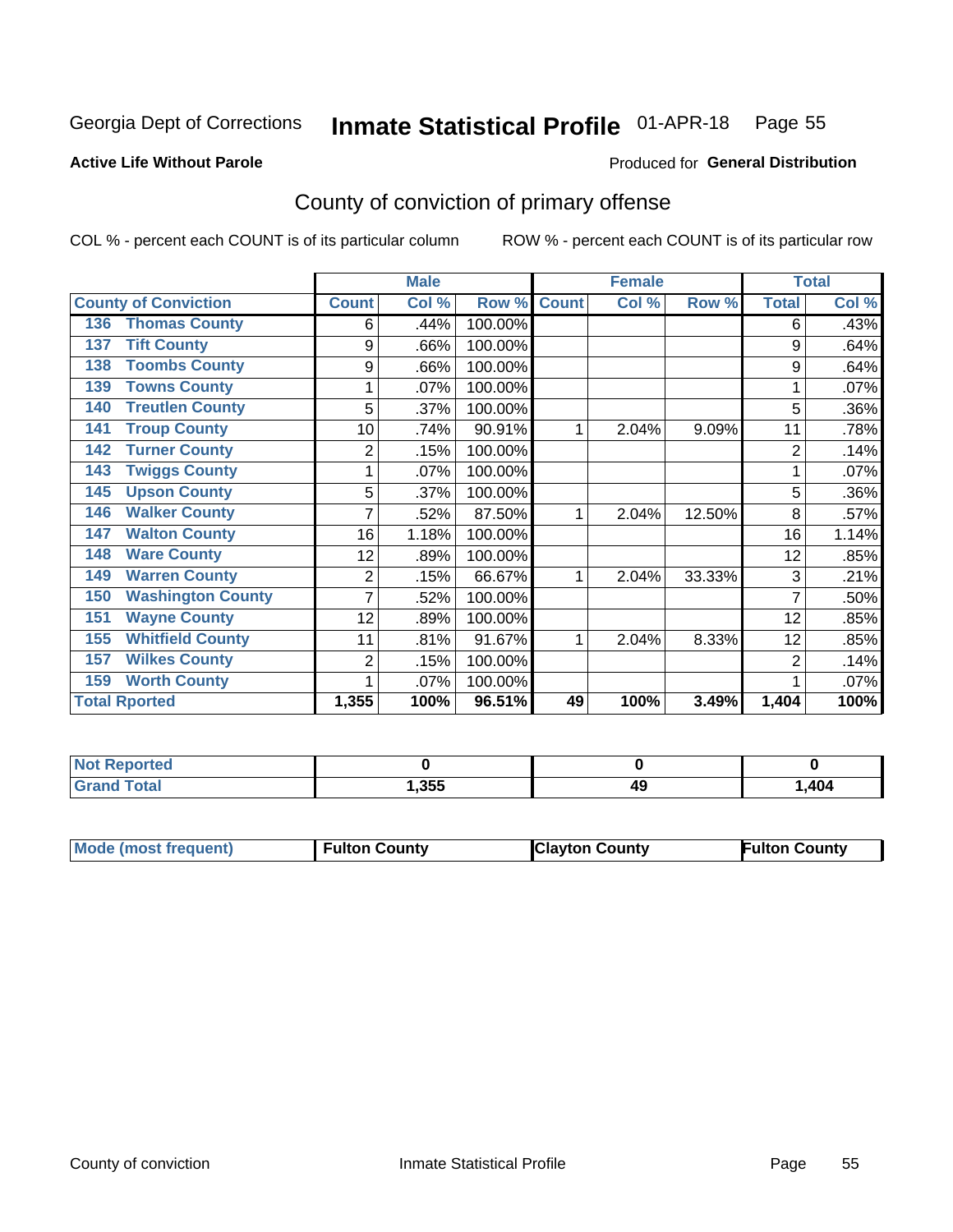## Georgia Dept of Corrections **Active Life Without Parole**

#### Inmate Statistical Profile 01-APR-18 Page 56

Produced for General Distribution

## Circuit of conviction of primary offense

|                         |                                 |                  | <b>Male</b> |         |                         | <b>Female</b> |        |                  | <b>Total</b> |
|-------------------------|---------------------------------|------------------|-------------|---------|-------------------------|---------------|--------|------------------|--------------|
|                         | <b>Circuit of Conviction</b>    | <b>Count</b>     | Col %       | Row %   | <b>Count</b>            | Col %         | Row %  | <b>Total</b>     | Col %        |
| 1                       | <b>Alapaha Circuit</b>          | $\overline{12}$  | .89%        | 100.00% |                         |               |        | 12               | .86%         |
| $\overline{2}$          | <b>Alcovy Circuit</b>           | 29               | 2.16%       | 93.55%  | $\overline{2}$          | 4.26%         | 6.45%  | 31               | 2.23%        |
| $\overline{3}$          | <b>Atlanta Circuit</b>          | 170              | 12.66%      | 98.27%  | 3                       | 6.38%         | 1.73%  | 173              | 12.45%       |
| 4                       | <b>Atlantic Circuit</b>         | 16               | 1.19%       | 94.12%  | 1                       | 2.13%         | 5.88%  | 17               | 1.22%        |
| $\overline{5}$          | <b>Augusta Circuit</b>          | 89               | 6.63%       | 95.70%  | $\overline{4}$          | 8.51%         | 4.30%  | 93               | 6.69%        |
| $\overline{\bf{6}}$     | <b>Blue Ridge Circuit</b>       | 4                | .30%        | 100.00% |                         |               |        | 4                | .29%         |
| 7                       | <b>Brunswick Circuit</b>        | 44               | 3.28%       | 100.00% |                         |               |        | 44               | 3.17%        |
| $\overline{\mathbf{8}}$ | <b>Chattahoochee Circuit</b>    | 42               | 3.13%       | 97.67%  | 1                       | 2.13%         | 2.33%  | 43               | 3.09%        |
| $\overline{9}$          | <b>Cherokee Circuit</b>         | 14               | 1.04%       | 93.33%  | 1                       | 2.13%         | 6.67%  | 15               | 1.08%        |
| 10                      | <b>Clayton Circuit</b>          | 63               | 4.69%       | 92.65%  | 5                       | 10.64%        | 7.35%  | 68               | 4.89%        |
| $\overline{11}$         | <b>Cobb Circuit</b>             | 68               | 5.06%       | 97.14%  | $\overline{2}$          | 4.26%         | 2.86%  | 70               | 5.04%        |
| $\overline{12}$         | <b>Conasauga Circuit</b>        | 14               | 1.04%       | 93.33%  | 1                       | 2.13%         | 6.67%  | 15               | 1.08%        |
| 13                      | <b>Cordele Circuit</b>          | 16               | 1.19%       | 100.00% |                         |               |        | 16               | 1.15%        |
| 14                      | <b>Coweta Circuit</b>           | 22               | 1.64%       | 95.65%  | 1                       | 2.13%         | 4.35%  | 23               | 1.65%        |
| $\overline{15}$         | <b>Dougherty Circuit</b>        | 27               | 2.01%       | 96.43%  | 1                       | 2.13%         | 3.57%  | 28               | 2.01%        |
| 16                      | <b>Dublin Circuit</b>           | 12               | .89%        | 100.00% |                         |               |        | 12               | .86%         |
| 17                      | <b>Eastern Circuit</b>          | 50               | 3.72%       | 98.04%  | 1                       | 2.13%         | 1.96%  | 51               | 3.67%        |
| $\overline{18}$         | <b>Flint Circuit</b>            | 16               | 1.19%       | 94.12%  | 1                       | 2.13%         | 5.88%  | 17               | 1.22%        |
| 19                      | <b>Griffin Circuit</b>          | 28               | 2.08%       | 93.33%  | $\overline{2}$          | 4.26%         | 6.67%  | 30               | 2.16%        |
| $\overline{20}$         | <b>Gwinnett Circuit</b>         | 56               | 4.17%       | 94.92%  | 3                       | 6.38%         | 5.08%  | 59               | 4.24%        |
| $\overline{21}$         | <b>Houston Circuit</b>          | 19               | 1.41%       | 100.00% |                         |               |        | 19               | 1.37%        |
| $\overline{22}$         | <b>Lookout Mountain Circuit</b> | 13               | .97%        | 86.67%  | $\overline{2}$          | 4.26%         | 13.33% | 15               | 1.08%        |
| 23                      | <b>Macon Circuit</b>            | 43               | 3.20%       | 95.56%  | $\overline{2}$          | 4.26%         | 4.44%  | 45               | 3.24%        |
| $\overline{24}$         | <b>Middle Circuit</b>           | 32               | 2.38%       | 100.00% |                         |               |        | 32               | 2.30%        |
| $\overline{25}$         | <b>Mountain Circuit</b>         | 8                | .60%        | 100.00% |                         |               |        | $\,8\,$          | .58%         |
| 26                      | <b>Northeastern Circuit</b>     | 23               | 1.71%       | 85.19%  | $\overline{\mathbf{4}}$ | 8.51%         | 14.81% | 27               | 1.94%        |
| $\overline{27}$         | <b>Northern Circuit</b>         | 14               | 1.04%       | 93.33%  | 1                       | 2.13%         | 6.67%  | 15               | 1.08%        |
| 28                      | <b>Ocmulgee Circuit</b>         | 15               | 1.12%       | 93.75%  | 1                       | 2.13%         | 6.25%  | 16               | 1.15%        |
| 29                      | <b>Oconee Circuit</b>           | $\overline{2}$   | .15%        | 100.00% |                         |               |        | $\overline{2}$   | .14%         |
| 30                      | <b>Ogeechee Circuit</b>         | 14               | 1.04%       | 93.33%  | 1                       | 2.13%         | 6.67%  | 15               | 1.08%        |
| $\overline{31}$         | <b>Pataula Circuit</b>          | 10               | .74%        | 100.00% |                         |               |        | 10               | .72%         |
| 32                      | <b>Piedmont Circuit</b>         | 21               | 1.56%       | 100.00% |                         |               |        | 21               | 1.51%        |
| 33                      | <b>Rome Circuit</b>             | 30               | 2.23%       | 96.77%  | $\mathbf{1}$            | 2.13%         | 3.23%  | 31               | 2.23%        |
| 34                      | <b>South Georgia Circuit</b>    | $\boldsymbol{9}$ | .67%        | 100.00% |                         |               |        | $\boldsymbol{9}$ | .65%         |
| 35                      | <b>Southern Circuit</b>         | 19               | 1.41%       | 100.00% |                         |               |        | 19               | 1.37%        |
| 36                      | <b>Southwestern Circuit</b>     | 6                | .45%        | 100.00% |                         |               |        | 6                | .43%         |
| 37                      | <b>Stone Mountain Circuit</b>   | 124              | 9.23%       | 98.41%  | $\overline{2}$          | 4.26%         | 1.59%  | 126              | 9.06%        |
| 38                      | <b>Tallapoosa Circuit</b>       | $\overline{7}$   | .52%        | 100.00% |                         |               |        | 7                | .50%         |
| 39                      | <b>Tifton Circuit</b>           | 14               | 1.04%       | 100.00% |                         |               |        | 14               | 1.01%        |
| 40                      | <b>Toombs Circuit</b>           | $\overline{7}$   | .52%        | 87.50%  | $\mathbf{1}$            | 2.13%         | 12.50% | 8                | .58%         |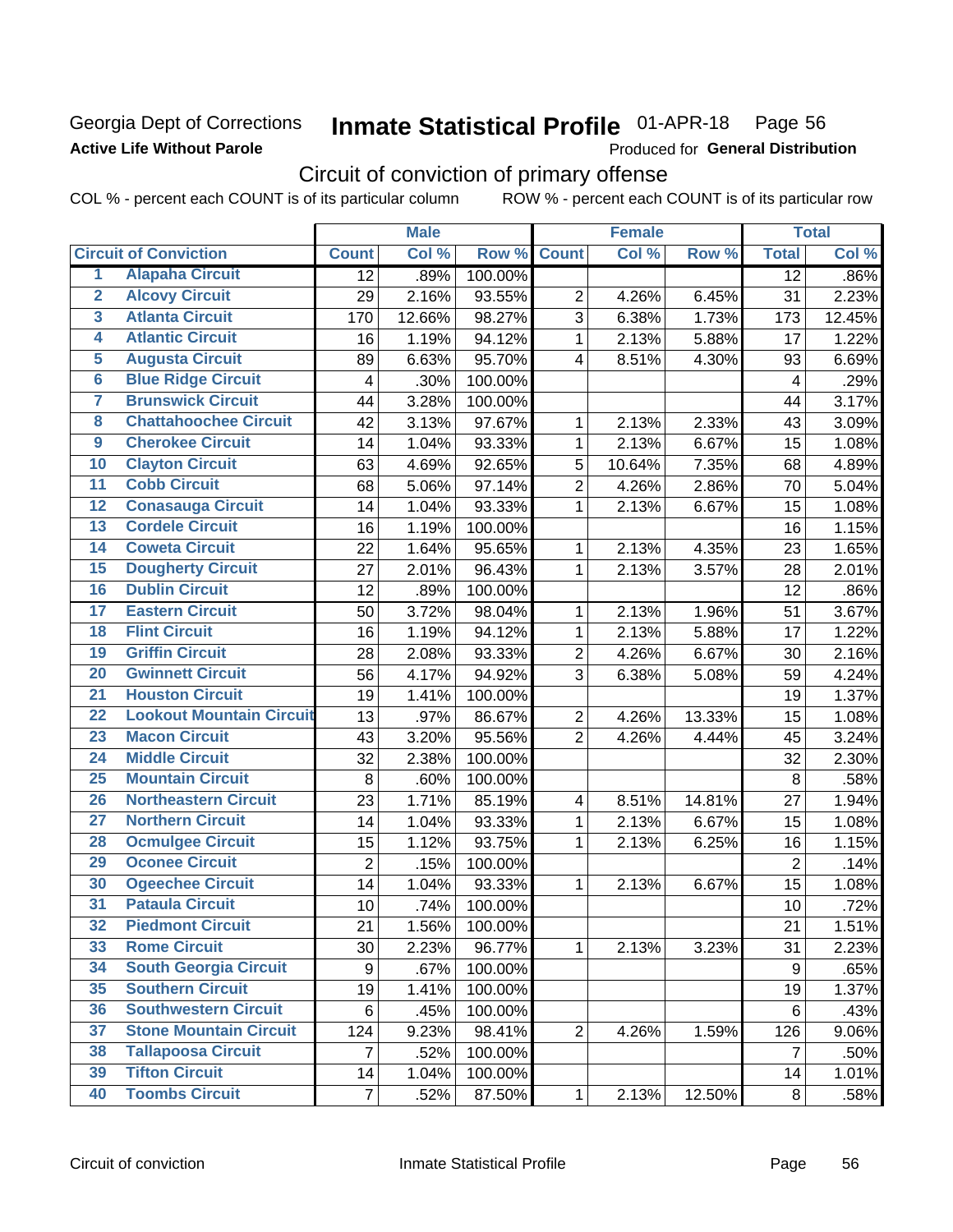## Georgia Dept of Corrections **Active Life Without Parole**

#### Inmate Statistical Profile 01-APR-18 Page 57

Produced for General Distribution

## Circuit of conviction of primary offense

|    |                                  |              | <b>Male</b>    |         |                | <b>Female</b> |       |              | <b>Total</b>   |
|----|----------------------------------|--------------|----------------|---------|----------------|---------------|-------|--------------|----------------|
|    | <b>Circuit of Conviction</b>     | <b>Count</b> | Col %          | Row %   | <b>Count</b>   | Col %         | Row % | <b>Total</b> | Col %          |
| 41 | <b>Waycross Circuit</b>          | 28           | 2.08%          | 100.00% |                |               |       | 28           | 2.01%          |
| 42 | <b>Western Circuit</b>           | 23           | 1.71%          | 95.83%  |                | 2.13%         | 4.17% | 24           | 1.73%          |
| 43 | <b>Rockdale Circuit</b>          | 11           | .82%           | 100.00% |                |               |       | 11           | .79%           |
| 44 | <b>Douglas Circuit</b>           | 33           | 2.46%          | 94.29%  | $\overline{2}$ | 4.26%         | 5.71% | 35           | 2.52%          |
| 45 | <b>Appalachian Circuit</b>       | 4            | .30%           | 100.00% |                |               |       | 4            | .29%           |
| 46 | <b>Enotah Circuit</b>            | 2            | .15%           | 100.00% |                |               |       | 2            | .14%           |
| 47 | <b>Bell-Forsyth J.C.</b>         | 5            | .37%           | 100.00% |                |               |       | 5            | .36%           |
| 48 | <b>Towaliga Judicial Circuit</b> | 12           | .89%           | 100.00% |                |               |       | 12           | .86%           |
| 49 | <b>Paulding Circuit</b>          | 3            | .22%           | 100.00% |                |               |       | 3            | .22%           |
|    | <b>Total Rported</b>             | 1,343        | 100%           | 96.62%  | 47             | 100%          | 3.38% | 1,390        | 100%           |
|    | <b>Not Reported</b>              |              | 12             |         |                | $\mathbf{2}$  |       |              | 14             |
|    | <b>Grand Total</b><br>1,355      |              |                |         | 49             |               | 1,404 |              |                |
|    | <b>Mode (most frequent)</b>      |              | <b>Atlanta</b> |         |                | Clayton       |       |              | <b>Atlanta</b> |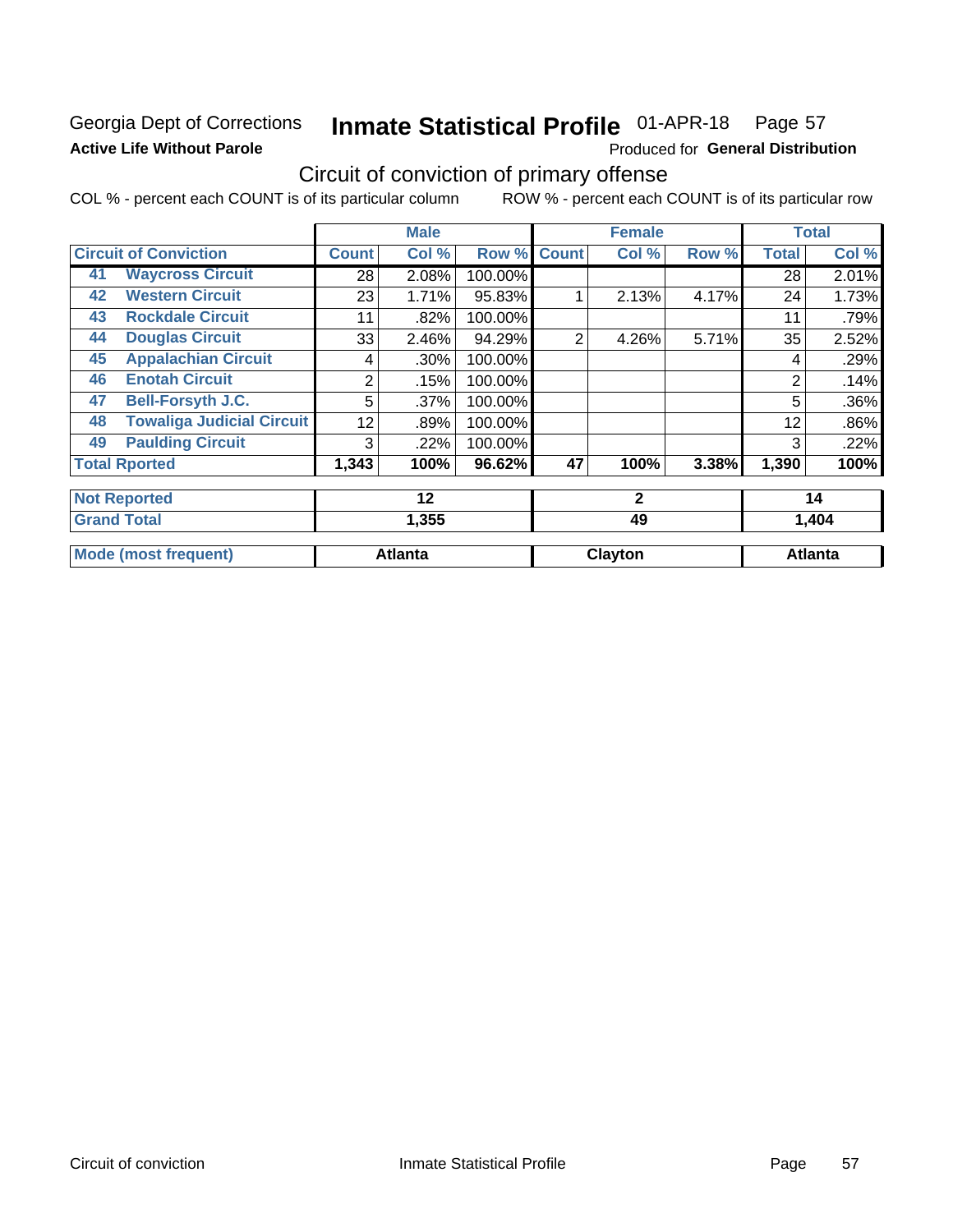## **Active Life Without Parole**

## **Produced for General Distribution**

## Years served (jail + prison) in this incarceration

COL % - percent each COUNT is of its particular column

|                       | <b>Male</b>     |       | <b>Female</b>    |                |        | <b>Total</b> |                 |        |
|-----------------------|-----------------|-------|------------------|----------------|--------|--------------|-----------------|--------|
| <b>Years Served</b>   | <b>Count</b>    | Col % | Row <sup>%</sup> | <b>Count</b>   | Col %  | Row %        | <b>Total</b>    | Col %  |
| Less than one year    | 40              | 2.95% | 100.00%          |                |        |              | $\overline{40}$ | 2.85%  |
| 1 to 1.99 years       | 63              | 4.65% | 98.44%           | 1              | 2.04%  | 1.56%        | 64              | 4.56%  |
| 2 to 2.99 years       | 91              | 6.72% | 93.81%           | 6              | 12.24% | 6.19%        | 97              | 6.91%  |
| 3 to 3.99 years       | 107             | 7.90% | 94.69%           | 6              | 12.24% | 5.31%        | 113             | 8.05%  |
| 4 to 4.99 years       | 107             | 7.90% | 94.69%           | 6              | 12.24% | 5.31%        | 113             | 8.05%  |
| 5 to 5.99 years       | 99              | 7.31% | 92.52%           | 8              | 16.33% | 7.48%        | 107             | 7.62%  |
| 6 to 6.99 years       | 102             | 7.53% | 95.33%           | 5              | 10.20% | 4.67%        | 107             | 7.62%  |
| 7 to 7.99 years       | 82              | 6.05% | 94.25%           | 5              | 10.20% | 5.75%        | 87              | 6.20%  |
| 8 to 8.99 years       | 53              | 3.91% | 98.15%           | 1              | 2.04%  | 1.85%        | 54              | 3.85%  |
| 9 to 9.99 years       | 50              | 3.69% | 100.00%          |                |        |              | 50              | 3.56%  |
| 10 to 10.99 years     | 46              | 3.39% | 97.87%           | 1              | 2.04%  | 2.13%        | 47              | 3.35%  |
| 11 to 11.99 years     | 29              | 2.14% | 93.55%           | $\overline{2}$ | 4.08%  | 6.45%        | 31              | 2.21%  |
| 12 to 12.99 years     | 33              | 2.44% | 97.06%           | 1              | 2.04%  | 2.94%        | 34              | 2.42%  |
| 13 to 13.99 years     | 36              | 2.66% | 100.00%          |                |        |              | 36              | 2.56%  |
| 14 to 14.99 years     | 31              | 2.29% | 96.88%           | 1              | 2.04%  | 3.13%        | 32              | 2.28%  |
| 15 to 15.99 years     | 41              | 3.03% | 91.11%           | 4              | 8.16%  | 8.89%        | 45              | 3.21%  |
| 16 to 16.99 years     | 40              | 2.95% | 100.00%          |                |        |              | 40              | 2.85%  |
| 17 to 17.99 years     | 44              | 3.25% | 100.00%          |                |        |              | 44              | 3.13%  |
| 18 to 18.99 years     | 38              | 2.80% | 100.00%          |                |        |              | 38              | 2.71%  |
| 19 to 19.99 years     | 29              | 2.14% | 96.67%           | 1              | 2.04%  | 3.33%        | 30              | 2.14%  |
| 20 to 20.99 years     | 49              | 3.62% | 98.00%           | 1              | 2.04%  | 2.00%        | 50              | 3.56%  |
| 21 to 21.99 years     | 40              | 2.95% | 100.00%          |                |        |              | 40              | 2.85%  |
| 22 to 22.99 years     | 25              | 1.85% | 100.00%          |                |        |              | 25              | 1.78%  |
| 23 to 23.99 years     | 25              | 1.85% | 100.00%          |                |        |              | 25              | 1.78%  |
| 24 to 24.99 years     | $\overline{21}$ | 1.55% | 100.00%          |                |        |              | 21              | 1.50%  |
| 25 to 25.99 years     | 5               | 0.37% | 100.00%          |                |        |              | 5               | 0.36%  |
| 26 to 26.99 years     | $\overline{7}$  | 0.52% | 100.00%          |                |        |              | $\overline{7}$  | 0.50%  |
| 27 to 27.99 years     | $\mathbf 1$     | 0.07% | 100.00%          |                |        |              | $\mathbf 1$     | 0.07%  |
| 28 to 28.99 years     | $\mathbf 1$     | 0.07% | 100.00%          |                |        |              | $\mathbf 1$     | 0.07%  |
| 29 to 29.99 years     | 7               | 0.52% | 100.00%          |                |        |              | 7               | 0.50%  |
| Thirty + years        | 13              | 0.96% | 100.00%          |                |        |              | 13              | 0.93%  |
| <b>Total Reported</b> | 1,355           | 100%  | 96.51%           | 49             | 100%   | 3.49%        | 1,404           | 100.0% |

| <b>No</b><br><b>Enorted</b> |       |    |      |
|-----------------------------|-------|----|------|
| <b>Total</b><br>Cro         | 1,355 | 49 | ,404 |
|                             |       |    |      |

| Mean<br>(average)       | 10.34             | 7.14            | 10.22             |
|-------------------------|-------------------|-----------------|-------------------|
| Median (middle)         | 7.73              | 5.48            | 7.645             |
| Mode<br>(most frequent) | $6$ to 6.99 years | 7 to 7.99 years | $6$ to 6.99 years |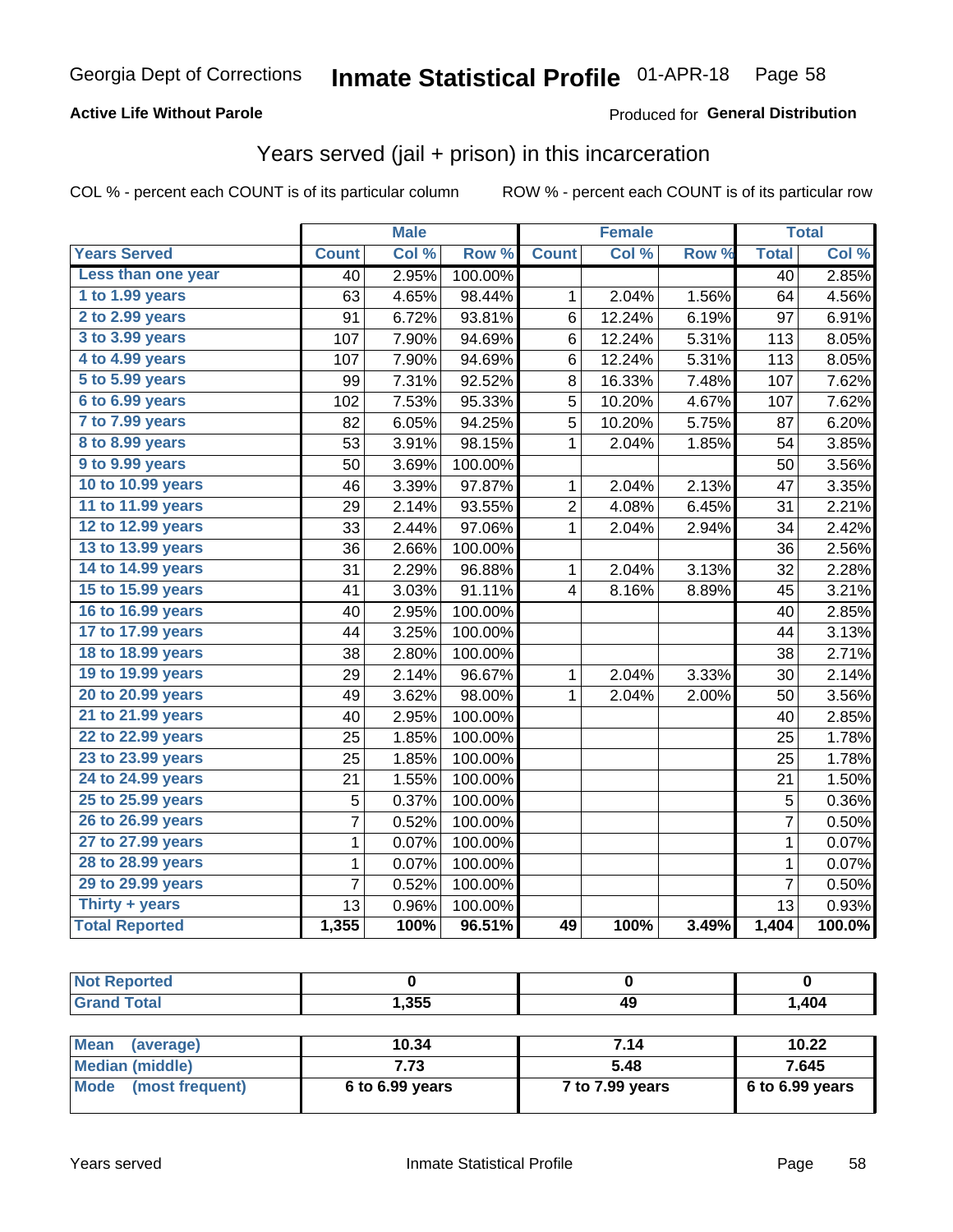#### Inmate Statistical Profile 01-APR-18 Page 59

## **Active Life Without Parole**

Produced for General Distribution

## Results of most recent HIV tests

COL % - percent each COUNT is of its particular column

|                         | <b>Male</b>  |           |        | <b>Female</b> |        |          | Total |        |
|-------------------------|--------------|-----------|--------|---------------|--------|----------|-------|--------|
| <b>HIV Test Results</b> | <b>Count</b> | Col %     | Row %I | <b>Count</b>  | Col %  | Row %    | Total | Col %  |
| <b>Positive</b>         | 12           | 0.93%     | 92.31% |               | 2.17%  | 7 69%∎   | 13    | 0.97%  |
| <b>Negative</b>         | .285         | $99.07\%$ | 96.62% | 45            | 97.83% | $3.38\%$ | 1,330 | 99.03% |
| <b>Total Reported</b>   | .297         | 100%      | 96.57% | <b>46</b>     | 100%   | 3.43%    | 1,343 | 100%   |

| ported<br>NOT.  | ວດ    |    | U.   |
|-----------------|-------|----|------|
| .′ota′<br>计直接控制 | 1,355 | 45 | ,404 |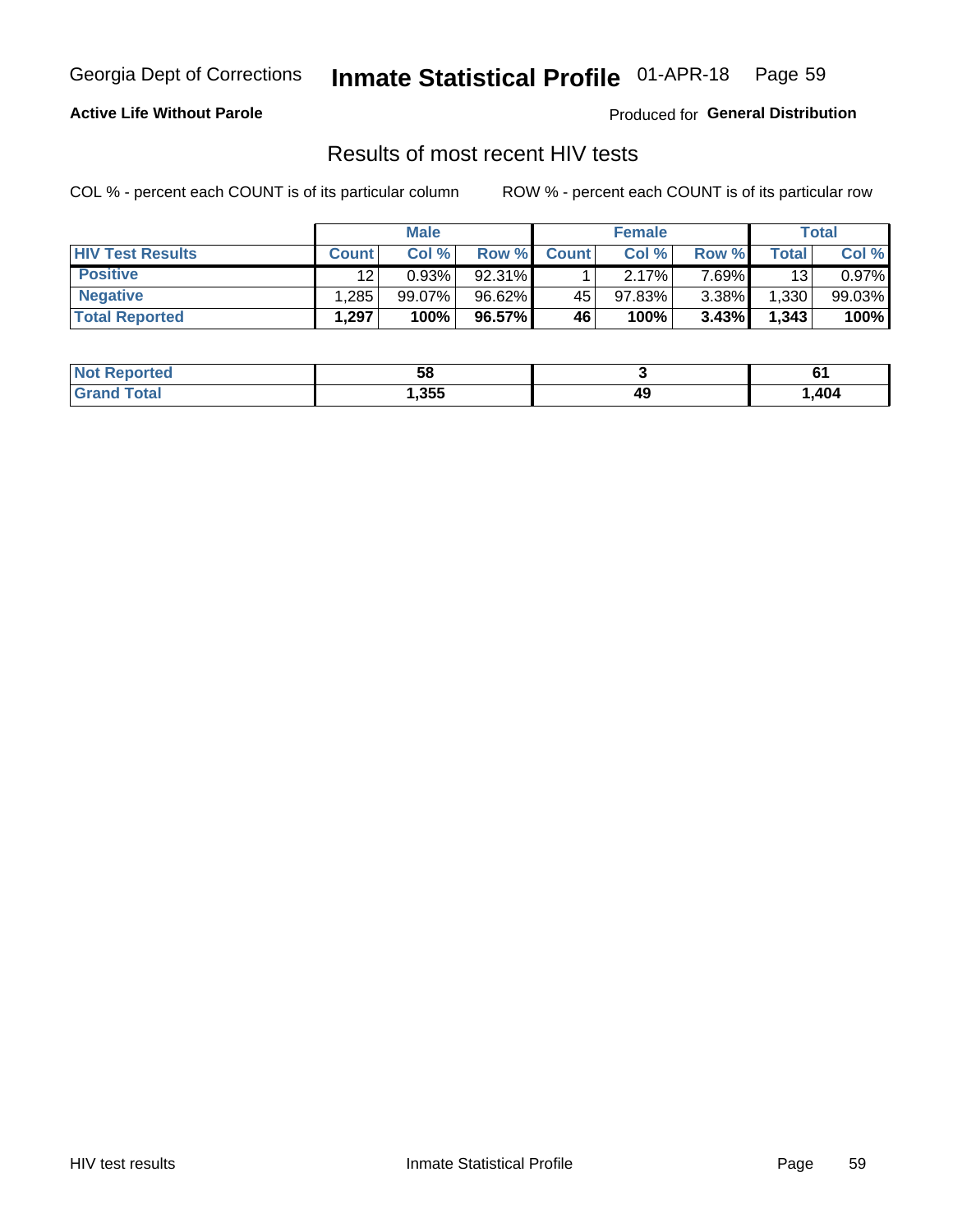## Georgia Dept of Corrections **Inmate Statistical Profile** 01-APR-18 Page 60

## **Active Life Without Parole**

Produced for **General Distribution**

## Results of most recent tuberculosis test

|                                  | <b>Male</b>  |        |        |              | <b>Female</b> | Total    |              |        |
|----------------------------------|--------------|--------|--------|--------------|---------------|----------|--------------|--------|
| <b>Tuberculosis Test Results</b> | <b>Count</b> | Col%   | Row %I | <b>Count</b> | Col %         | Row %    | <b>Total</b> | Col %  |
| <b>Positive on current test</b>  | 268          | 20.06% | 98.89% |              | 6.52%         | $1.11\%$ | 271          | 19.61% |
| <b>Negative</b>                  | .068         | 79.94% | 96.13% | 43           | $93.48\%$     | $3.87\%$ | 1.111        | 80.39% |
| <b>Total Reported</b>            | .336         | 100%   | 96.67% | 46           | 100%          | 3.33%    | 1,382        | 100%   |

| <b>Not Reported</b> |       |    | n,<br>---<br>$-$ |
|---------------------|-------|----|------------------|
| <b>Fotal</b>        | , 355 | 49 | ,404             |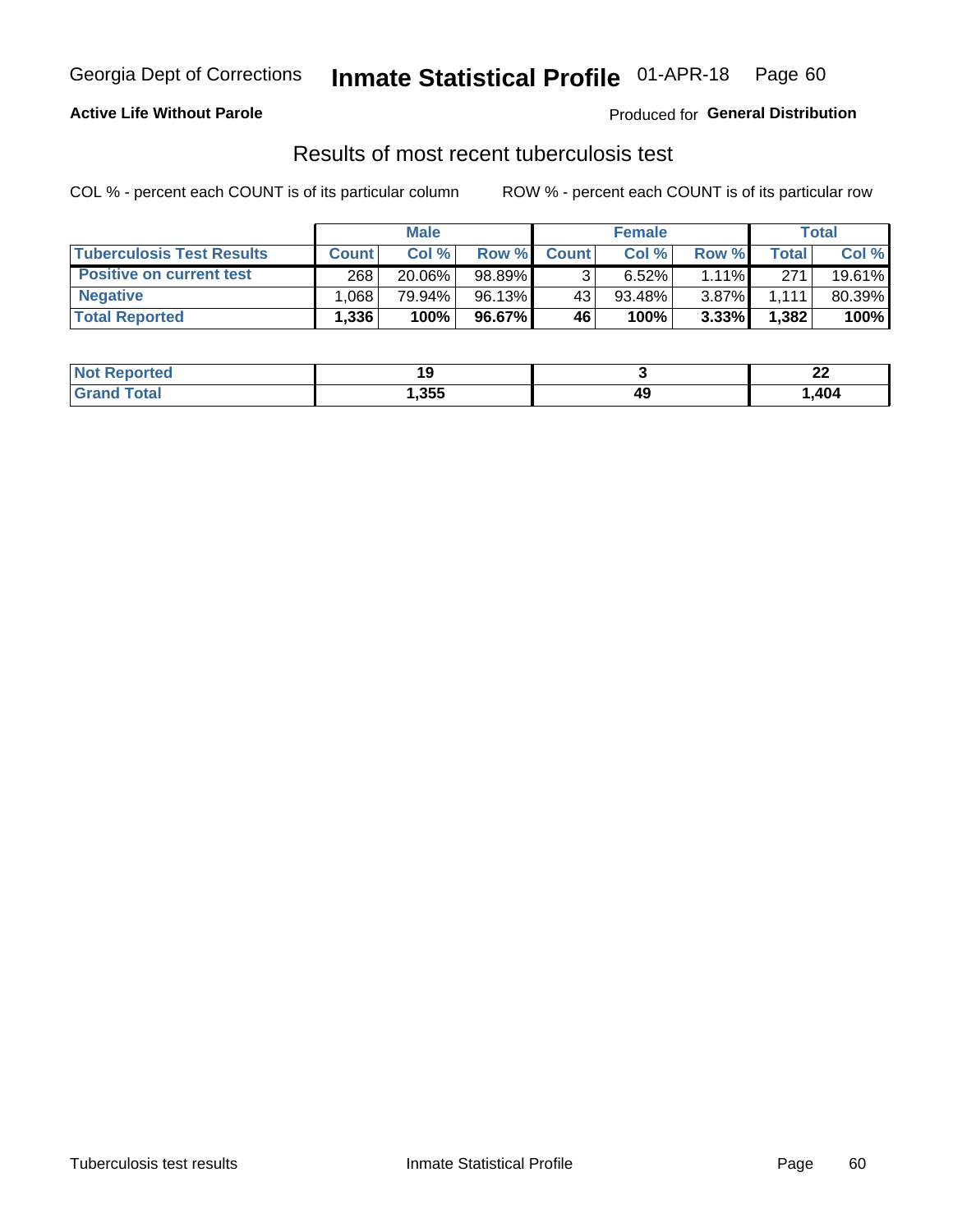## Georgia Dept of Corrections **Inmate Statistical Profile** 01-APR-18 Page 61

## **Active Life Without Parole**

Produced for **General Distribution**

## Results of most recent syphilis test

|                                 | <b>Male</b>  |        |           | <b>Female</b> |           |          | Total   |        |
|---------------------------------|--------------|--------|-----------|---------------|-----------|----------|---------|--------|
| <b>Syphilis Test Results</b>    | <b>Count</b> | Col%   | Row %     | <b>Count</b>  | Col %     | Row %I   | Total i | Col %  |
| <b>Positive on current test</b> | 16           | 2.68%  | $94.12\%$ |               | 9.09%     | 5.88%    | 17      | 2.80%  |
| <b>Negative</b>                 | 581          | 97.32% | 98.31%    | 10            | $90.91\%$ | 1.69%∎   | 591     | 97.20% |
| <b>Total Reported</b>           | 597          | 100%   | 98.19%    | 11            | 100%      | $1.81\%$ | 608     | 100%   |

| <b>Not Reported</b> | 758  | 38 | 796  |
|---------------------|------|----|------|
| Total               | ,355 | 49 | ,404 |